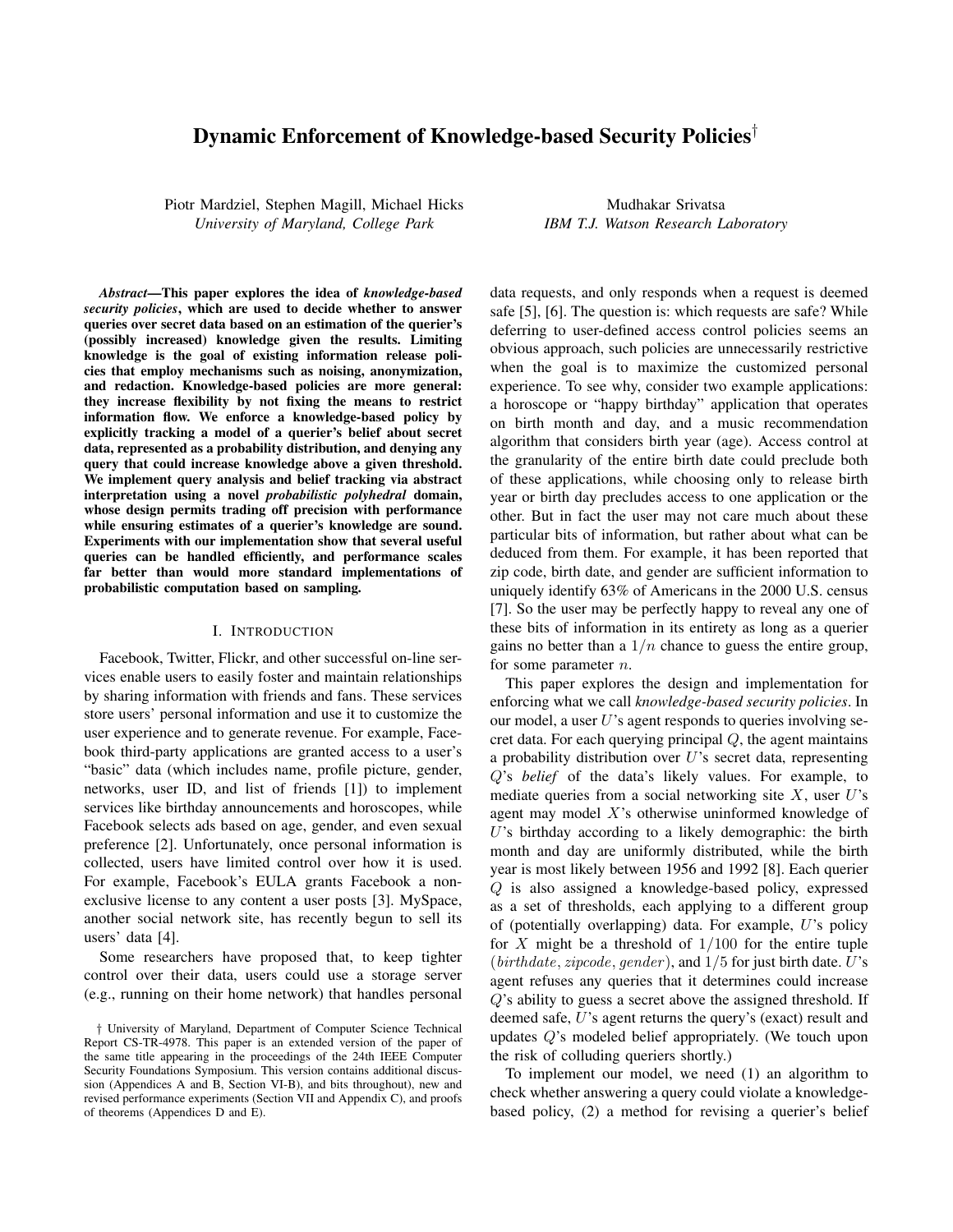according to the answer that is given, and (3) means to implement (1) and (2) efficiently. We build on the work of Clarkson et al. [9] (reviewed in Section III), which works out the theoretical basis for (2). The main contributions of this paper, therefore, in addition to the idea of knowledge-based policies, are our solutions to problems (1) and (3).

Given a means to revise querier beliefs based on prior answers, it seems obvious how to check that a query does not reveal too much:  $U$  runs the query, tentatively revises Q's belief based on the result, and then responds with the answer only if Q's revised belief about the secrets does not exceed the prescribed thresholds. Unfortunately, with this approach the decision to deny depends on the actual secret, so a rejection could leak information. We give an example in the next section that shows how the entire secret could be revealed. Therefore, we propose that a query should be rejected if there exists *any* possible secret value that could induce an output whereby the revised belief would exceed the threshold. This idea is described in detail in Section IV.

To implement belief tracking and revision, our first thought was to use languages for probabilistic computation and conditioning, which provide the foundational elements of the approach. Languages we know of—IBAL [10], Probabilistic Scheme [11], and several other systems [12], [13], [14]—are implemented using sampling. Unfortunately, we found these implementations to be inadequate because they either underestimate the querier's knowledge when sampling too little, or run too slowly when the state space is large.

Instead of using sampling, we have developed an implementation based on abstract interpretation. In Section V we develop a novel abstract domain of *probabilistic polyhedra*, which extends the standard convex polyhedron abstract domain [15] with measures of probability. We represent beliefs as a set of probabilistic (as developed in Section VI). While some prior work has explored probabilistic abstract interpretation [16], this work does not support belief revision, which is required to track how observation of outputs affects a querier's belief. Support for revision requires that we maintain both under- and over-approximations of the querier's belief, whereas [16] deals only with overapproximation. We have developed an implementation of our approach based on Parma [17] and LattE [18], which we present in Section VII along with some experimental measurements of its performance. We find that while the performance of Probabilistic Scheme degrades significantly as the input space grows, our implementation scales much better, and can be orders of magnitude faster.

Knowledge-based policies aim to ensure that an attacker's knowledge of a secret does not increase much when learning the result of a query. Much prior work aims to enforce similar properties by tracking information leakage quantitatively [19], [20], [21], [22], [23]. Our approach is more precise (but also more resource-intensive) because it maintains an on-line model of adversary knowledge. An alternative to knowledge-based privacy is *differential privacy* [24] (DP), which requires that a query over a database of individuals' records produces roughly the same answer whether a particular individual's data is in the database or not—the possible knowledge of the querier, and the impact of the query's result on it, need not be directly considered. As such, DP avoids the danger of mismodeling a querier's knowledge and as a result inappropriately releasing information. DP also ensures a high degree of compositionality, which provides some assurance against collusion. However, DP applies once an individual has released his personal data to a trusted third party's database, a release we are motivated to avoid. Moreover, applying DP to queries over an individual's data, rather than a population, introduces so much noise that the results are often useless. We discuss these issues along with other related work in Section VIII.

The next section presents a technical overview of the rest of the paper, whose main results are contained in Sections III–VII, with further discussion and ideas for future work in Sections VIII and IX.

#### II. OVERVIEW

Knowledge-based policies and beliefs. User Bob would like to enforce a knowledge-based policy on his data so that advertisers do not learn too much about him. Suppose Bob considers his birthday of September 27, 1980 to be relatively private; variable bday stores the calendar day (a number between 0 and 364, which for Bob would be 270) and byear stores the birth year (which would be 1980). To *bday* he assigns a *knowledge threshold*  $t_d = 0.2$  stating that he does not want an advertiser to have better than a 20% likelihood of guessing his birth day. To the pair  $(bday, byear)$  he assigns a threshold  $t_{dy} = 0.05$ , meaning he does not want an advertiser to be able to guess the combination of birth day *and* year together with better than a 5% likelihood.

Bob runs an agent program to answer queries about his data on his behalf. This agent models an estimated *belief* of queriers as a probability distribution  $\delta$ , which is conceptually a map from secret states to positive real numbers representing probabilities (in range  $[0, 1]$ ). Bob's secret state is the pair ( $bday = 270$ ,  $byear = 1980$ ). The agent represents a distribution as a set of probabilistic polyhedra. For now, we can think of a probabilistic polyhedron as a standard convex polyhedron  $C$  with a probability mass  $m$ , where the probability of each integer point contained in C is  $m/\#(C)$ , where  $\#(C)$  is the number of integer points contained in the polyhedron C. Shortly we present a more involved representation.

Initially, the agent might model an advertiser  $X$ 's belief using the following rectangular polyhedron  $C$ , where each point contained in it is considered equally likely  $(m = 1)$ :

$$
C = 0 \leq bday < 365, \ 1956 \leq byear < 1993
$$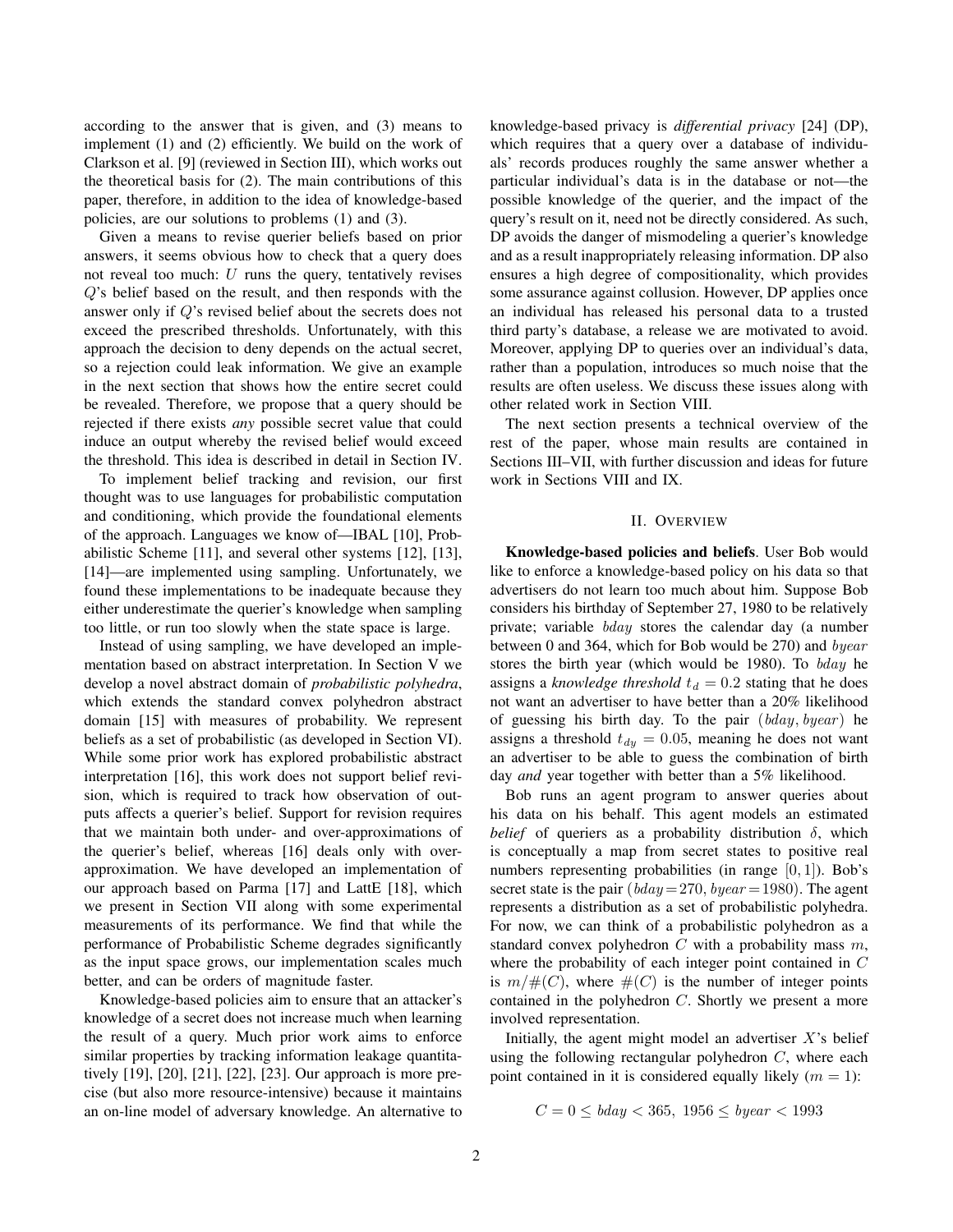Enforcing knowledge-based policies safely. Suppose X wants to identify users whose birthday falls within the next week, to promote a special offer.  $X$  sends Bob's agent the following program.

*Example* 1*.*

\n
$$
\text{today} := 260;
$$
\n

\n\n $\text{if } bday \geq today \land bday < (today + 7) \text{ then } output := True;$ \n

This program refers to Bob's secret variable *bday*, and also uses non-secret variables  $today$ , which represents the current day and is here set to be 260, and *output*, which is set to True if the user's birthday is within the next seven days (we assume output is initially False).

The agent must decide whether returning the result of running this program will potentially increase  $X$ 's knowledge about Bob's data above the prescribed threshold. We explain how it makes this determination shortly, but for the present we can see that answering the query is safe: the returned output variable will be False which essentially teaches the querier that Bob's birthday is not within the next week, which still leaves many possibilities. As such, the agent *revises* his model of the querier's belief to be the following *pair* of rectangular polyhedra  $C_1$ ,  $C_2$ , where again all points in each are equally likely  $(m_1 \approx 0.726, m_2 \approx 0.274)$ :

 $C_1=0\leq bday<260,\ 1956\leq byear<1993$  $C_2 = 267 \leq bday < 365, 1956 \leq byear < 1993$ 

Ignoring byear, there are 358 possible values for bday and each is equally likely. Thus the probability of any one is  $1/358 \approx 0.0028 \le t_d = 0.2.$ 

Suppose the next day the same advertiser sends the same program to Bob's user agent, but with today set to 261. Should the agent run the program? At first glance, doing so seems OK. The program will return False, and the revised belief will be the same as above but with constraint  $bday \geq$ 267 changed to  $bday \ge 268$ , meaning there is still only a  $1/357 = 0.0028$  chance to guess *bday*.

But suppose Bob's birth day was actually 267, rather than 270. The first query would have produced the same revised belief as before, but since the second query would return True (since  $bday = 267 < (261+7)$ ), the querier can deduce Bob's birth day exactly:  $bday \geq 267$  (from the first query) and  $bday < 268$  (from the second query) together imply that  $bday = 267!$  But the user agent is now stuck: it cannot simply refuse to answer the query, because the querier knows that with  $t_d = 0.2$  (or indeed, any reasonable threshold) the only good reason to refuse is when  $bday = 267$ . As such, refusal essentially tells the querier the answer.

The lesson is that the decision to refuse a query must not be based on the effect of running the query on the actual secret, because then a refusal could leak information. In Section IV we propose that an agent should reject a program if there exists *any* possible secret that could cause a program



Figure 1. Example 2: most precise revised beliefs

answer to increase querier knowledge above the threshold. As such we would reject the second query regardless of whether  $bday = 270$  or  $bday = 267$ .

Full probabilistic polyhedra. Now suppose, having run the first query and rejected the second, the user agent receives the following program from X.

*Example* 2*.*

$$
age := 2011 - byear;
$$
  
if  $age = 20 \vee ... \vee age = 60$  then  

$$
output := True;
$$
  
pir 0.1 then output := True;

This program attempts to discover whether this year is a "special" year for the given user, who thus deserves a special offer. The program returns True if either the user's age is (or will be) an exact decade, or if the user wins the luck of the draw (one chance in ten), as implemented by the probabilistic if statement.

Running this program reveals nothing about bday, but does reveal something about byear. In particular, if *output* = False then the querier knows that *byear*  $\notin$ {1991, 1981, 1971, 1961}, but all other years are equally likely. We could represent this new knowledge, combined with the knowledge gained from the first query, as shown in Figure 1(a), where each shaded box is a polyhedron containing equally likely points. On the other hand, if  $output =$ True then either  $byear \in \{1991, 1981, 1971, 1961\}$  or the user got lucky. We represent the querier's knowledge in this case as in Figure 1(b). Darker shading indicates higher probability; thus, all years are still possible, though some are much more likely than others. With the given threshold of  $t_{dy} = 0.05$ , the agent will permit the query; when  $output =$  False, the likelihood of any point in the shaded region is  $1/11814$ ; when  $output = True$ , the points in the dark bands are the most likely, with probability 5/13067. Since both outcomes are possible with Bob's  $byear = 1980$ , the revised belief will depend on the result of the probabilistic if statement.

This example illustrates a potential problem with the simple representation of probabilistic polyhedra mentioned earlier: when  $output =$  False we will jump from using two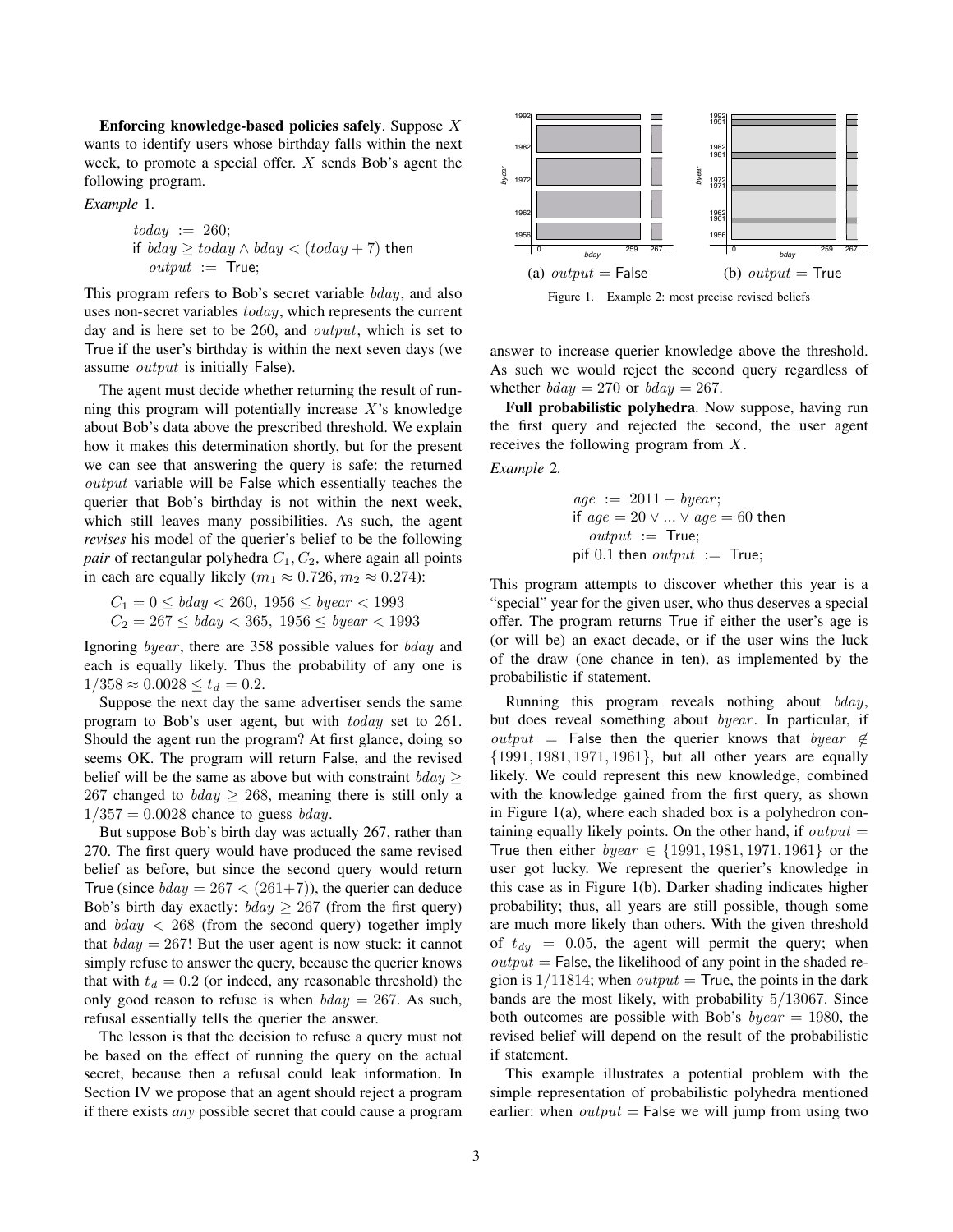probabilistic polyhedra to ten, and when  $output = True$  we jump to using eighteen. Allowing the number of polyhedra to grow without bound will result in performance problems. To address this concern, we need a way to abstract our belief representation to be more concise. Section V shows how to represent a probabilistic polyhedron  $P$  as a seventuple,  $(C, \mathbf{s}^{\min}, \mathbf{s}^{\max}, \mathbf{p}^{\min}, \mathbf{p}^{\max}, \mathbf{m}^{\min}, \mathbf{m}^{\max})$  where  $\mathbf{s}^{\min}$ and s<sup>max</sup> are lower and upper bounds on the number of points with non-zero probability in the polyhedron  $C$  (called the *support points* of C); the quantities  $p^{\min}$  and  $p^{\max}$ are lower and upper bounds on the probability mass per support point; and  $m<sup>min</sup>$  and  $m<sup>max</sup>$  give bounds on the total probability mass. Thus, polyhedra modeled using the simpler representation  $(C, m)$  given earlier are equivalent to ones in the more involved representation with  $m^{max} = m^{min} = m$ ,  $p^{\max} = p^{\min} = m/\#(C)$ , and  $s^{\max} = s^{\min} = \#(C)$ .

With this representation, we could choose to collapse the sets of polyhedron given in Figure 1. For example, we could represent Figure 1(a) with two probabilistic polyhedra  $P_1$  and  $P_2$  containing polyhedra  $C_1$  and  $C_2$  defined above, respectively, essentially drawing a box around the two groupings of smaller boxes in the figure. The other parameters for  $P_1$  would be as follows:

$$
p_1^{\min} = p_1^{\max} = 9/135050
$$
  
\n
$$
s_1^{\min} = s_1^{\max} = 8580
$$
  
\n
$$
m_1^{\min} = m_1^{\max} = 7722/13505
$$

Notice that  $s_1^{\min} = s_2^{\max} = 8580 < \#(C_1) = 9620$ , illustrating that the "bounding box" of the polyhedron covers more area than is strictly necessary. In this representation the probabilities may not be normalized, which improves both performance and precision. For this example,  $P_2$  happens to have  $m_2^{min} = m_2^{max} = 14553/67525$  so we can see  $m_1^{\text{max}} + m_2^{\text{max}} = (53163/67525) \neq 1.$ 

If we consider the representation of Figure 1(b) in a similar manner, using the same two polyhedra  $C_1$  and  $C_2$ , the other parameters for  $C_1$  are as follows:

$$
p_1^{\text{min}} = 1/135050 \quad p_1^{\text{max}} = 10/135050
$$
  
\n
$$
s_1^{\text{min}} = 9620 \quad s_1^{\text{max}} = 9620
$$
  
\n
$$
m_1^{\text{min}} = 26/185 \quad m_1^{\text{max}} = 26/185
$$

In this case  $s_1^{\min} = s_1^{\max} = \#(C_1)$ , meaning that all covered points are possible, but  $p_1^{min} \neq p_1^{max}$  as some points are more probable than others (i.e., those in the darker band).

The key property of probabilistic polyhedra, and a main technical contribution of this paper, is that this abstraction can be used to make sound security policy decisions. To accept a query, we must check that, for all possible outputs, the querier's revised, normalized belief of any of the possible secrets is below the threshold  $t$ . In checking whether the revised beliefs in our example are acceptable, the agent will try to find the maximum probability the querier could ascribe to a state, for each possible output. In the case  $output =$ True, the most probable points are those in the dark bands,

| Variables         | $\boldsymbol{x}$ | $\in$                 | Var                                                                |
|-------------------|------------------|-----------------------|--------------------------------------------------------------------|
| <i>Integers</i>   | $\, n$           | $\in$                 | 7.                                                                 |
| Rationals         | $\boldsymbol{q}$ | $\in$                 | I)                                                                 |
| Arith.ops         | aop              |                       | $\equiv +  \times   -$                                             |
| Rel.ops           | relop            |                       | $\Rightarrow$ $=$ $\leq$ $ $ $\lt$ $ $ $=$ $ $ $\neq$ $ $ $\cdots$ |
| Arith.exps        | E                |                       | $\therefore$ $x   n   E_1$ aop $E_2$                               |
| <i>Bool.exps</i>  | B                | $\mathrel{\mathop:}=$ | $E_1$ relop $E_2$                                                  |
|                   |                  |                       | $B_1 \wedge B_2 \mid B_1 \vee B_2 \mid \neg B$                     |
| <i>Statements</i> | S                | $\mathrel{\mathop:}=$ | skip $x := E$                                                      |
|                   |                  |                       | if B then $S_1$ else $S_2$                                         |
|                   |                  |                       | pif q then $S_1$ else $S_2$                                        |
|                   |                  |                       | $S_1$ ; $S_2$   while B do S                                       |

Figure 2. Core language syntax

which each have probability mass  $10/135050 = p_1^{\text{max}}$  (the dark bands in  $P_2$  have the same probability). To find the maximum normalized probability of these points, we divide by the minimum possible total mass, as given by the lower bounds in our abstraction. In our example, this results in  $p_1^{\text{max}}/(m_1^{\text{min}}+m_2^{\text{min}}) = (10/135050)/(26/185+49/925) \approx$  $0.0004 \le t_d = 0.05.$ 

As just shown, the bound on minimum total mass is needed in order to soundly normalize distributions in our abstraction. The maintenance of such lower bounds on probability mass is a key component of our abstraction that is missing from prior work. Each of the components of a probabilistic polyhedron play a role in producing the lower bound on total mass. While  $s_1^{min}, s_1^{max}, p_1^{min}$ , and  $m_1^{max}$  do not play a role in making the final policy decision, their existence allows us to more accurately update belief during the query evaluation that precedes the final policy check. The choice of the number of probabilistic polyhedra to use impacts both precision and performance, so choosing the right number is a challenge. For the examples given in this section, our implementation can often answer queries in a few seconds; details are in Sections V–VII.

### III. TRACKING BELIEFS

This section reviews Clarkson et al.'s method of revising a querier's belief of the possible valuations of secret variables based on the result of a query involving those variables [9].

#### *A. Core language*

The programming language we use for queries is given in Figure 2. A computation is defined by a statement  $S$  whose standard semantics can be viewed as a relation between states: given an input state  $\sigma$ , running the program will produce an output state  $\sigma'$ . States are maps from variables to integers:

$$
\sigma,\tau\in\mathbf{State}\stackrel{\text{\tiny def}}{=}\mathbf{Var}\to\mathbb{Z}
$$

Sometimes we consider states with domains restricted to a subset of variables V, in which case we write  $\sigma_V \in$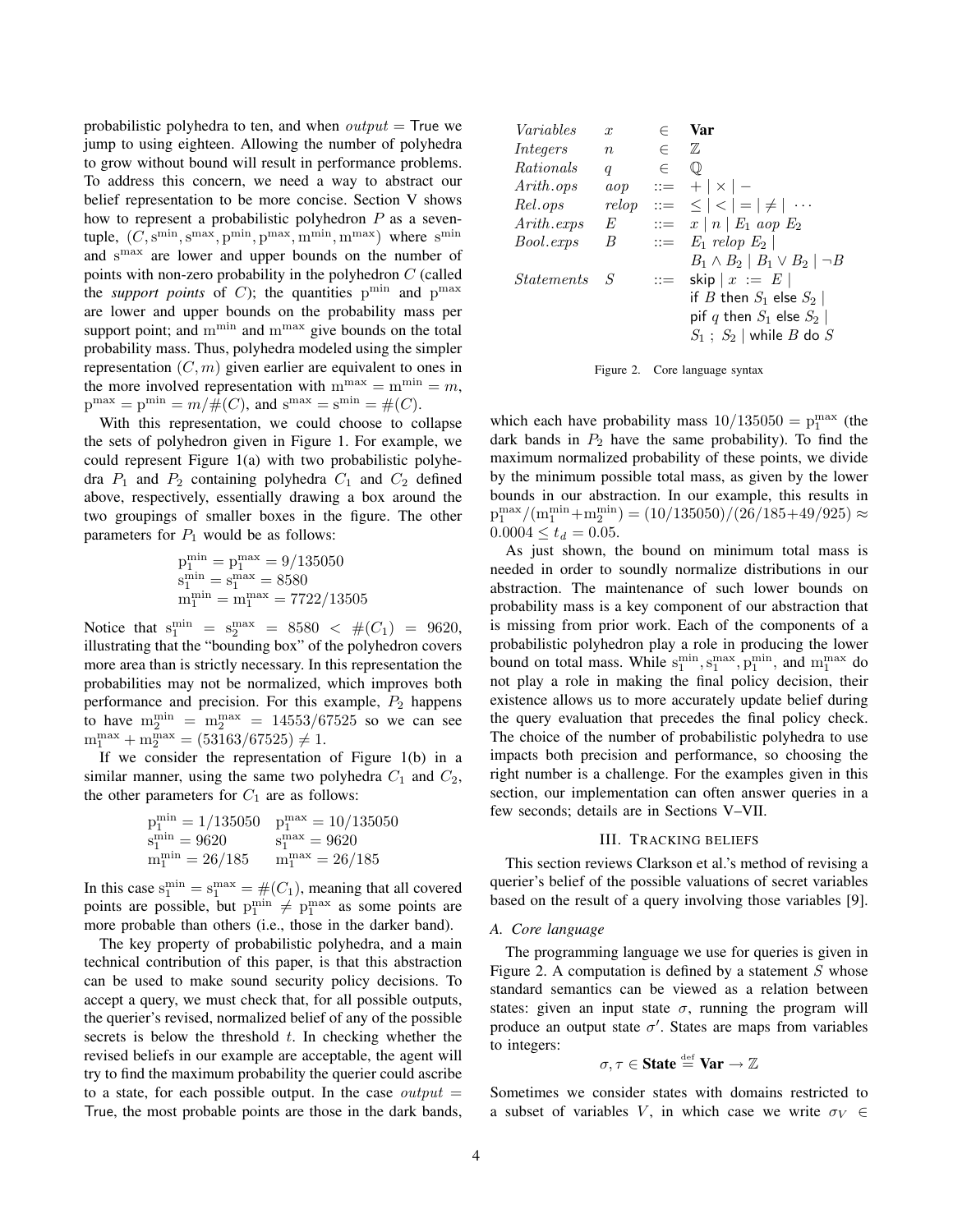**State**<sub>V</sub>  $\stackrel{\text{def}}{=} V \rightarrow \mathbb{Z}$ . We may also *project* states to a set of variables  $V$ :

$$
\sigma \restriction V \stackrel{\scriptscriptstyle\rm def}{=} \lambda x \in \mathbf{Var}_V. \; \sigma(x)
$$

The language is essentially standard. We limit the form of expressions to support our abstract interpretation-based semantics (Section V). The semantics of the statement form pif q then  $S_1$  else  $S_2$  is non-deterministic: the result is that of  $S_1$  with probability q, and  $S_2$  with probability  $1 - q$ .

### *B. Probabilistic semantics for tracking beliefs*

To enforce a knowledge-based policy, a user agent must be able to estimate what a querier could learn from the output of his query. To do this, the agent keeps a distribution  $\delta$  that represents the querier's *belief* of the likely valuations of the user's secrets. More precisely, a distribution is a map from states to positive real numbers, interpreted as probabilities  $(in range [0, 1]).$ 

$$
\delta \in \text{Dist} \stackrel{\text{\tiny def}}{=} \text{State} \rightarrow \mathbb{R}+
$$

We sometimes focus our attention on distributions over states of a fixed set of variables V, in which case we write  $\delta_V \in$ **Dist**<sub>V</sub> to mean **State**<sub>V</sub>  $\rightarrow \mathbb{R}$ +. Projecting distributions onto a set of variables is as follows:<sup>1</sup>

$$
\delta \upharpoonright V \stackrel{\text{def}}{=} \lambda \sigma_V \in \text{State}_V. \sum_{\sigma' \mid (\sigma' \upharpoonright V = \sigma_V)} \delta(\sigma')
$$

The *mass* of a distribution, written  $\|\delta\|$  is the sum of the probabilities ascribed to states,  $\sum_{\sigma} \delta(\sigma)$ . A *normalized distribution* is one such that  $\|\delta\| = 1$ . A normalized distribution can be constructed by scaling a distribution according to its mass:

$$
\mathrm{normal}(\delta) \stackrel{\mathrm{\scriptscriptstyle def}}{=} \frac{1}{\|\delta\|} \cdot \delta
$$

The *support* of a distribution is the set of states which have non-zero probability:  $support(\delta) \stackrel{\text{def}}{=} {\sigma | \delta(\sigma) > 0}.$ 

The agent evaluates a query in light of the querier's initial belief using a probabilistic semantics. Figure 3 defines a semantic function [.] whereby  $\llbracket S \rrbracket \delta = \delta'$  indicates that, given an input distribution  $\delta$ , the semantics of program S is the output distribution  $\delta'$ . The semantics is defined in terms of operations on distributions, including *assignment*  $\delta[v \rightarrow E]$  (used in the rule for  $v := E$ ), *conditioning*  $\delta[B]$ and *addition*  $\delta_1 + \delta_2$  (used in the rule for if), and *scaling*  $q \cdot \delta$  where q is a rational (used for pif). The semantics is standard (cf. Clarkson et al. [9]). A brief review is given in Appendix A.

$$
\begin{array}{rcll} [\![\mathrm{skip}]\!] \delta & = & \delta \\ \hline \mathbb{I} x & := & E \mathbb{I} \delta & = & \delta \left[ x \rightarrow E \right] \\ \hline \mathbb{I} \text{if $B$ then $S_1$ else $S_2$} \delta & = & \mathbb{I} \, S_1 \mathbb{I}(\delta | B) + \mathbb{I} \, S_2 \mathbb{I}(\delta | \neg B) \\ \hline \mathbb{I} \text{pif $q$ then $S_1$ else $S_2$} \delta & = & \mathbb{I} \, S_1 \mathbb{I}(q \cdot \delta) + \mathbb{I} \, S_2 \mathbb{I}((1-q) \cdot \delta) \\ & & \mathbb{I} \, S_1 \, ; \; S_2 \mathbb{I} \delta & = & \mathbb{I} \, S_2 \mathbb{I}(\mathbb{I} \, S_1 \mathbb{I} \delta) \\ & & & \mathbb{I} \text{while $B$ do $S$} \mathbb{I} & = & \mathbb{I} \text{fp} \left[ \lambda f: \; \text{Dist} \rightarrow \text{Dist.} \; \lambda \delta. \\ & & & f \left( \mathbb{I} \, S \mathbb{I}(\delta | B) \right) + (\delta | \neg B) \right] \end{array}
$$

where

$$
\delta[x \to E] \stackrel{\text{def}}{=} \lambda \sigma. \sum_{\tau \upharpoonright \tau[x \to [E]\tau] = \sigma} \delta(\tau)
$$
\n
$$
\delta_1 + \delta_2 \stackrel{\text{def}}{=} \lambda \sigma. \delta_1(\sigma) + \delta_2(\sigma)
$$
\n
$$
\delta|B \stackrel{\text{def}}{=} \lambda \sigma. \text{ if } [B] \sigma \text{ then } \delta(\sigma) \text{ else } 0
$$
\n
$$
p \cdot \delta \stackrel{\text{def}}{=} \lambda \sigma. p \cdot \delta(\sigma)
$$

Figure 3. Probabilistic semantics for the core language

### *C. Belief and security*

Clarkson et al. [9] describe how a belief about possible values of a secret, expressed as a probability distribution, can be revised according to an experiment using the actual secret. Such an experiment works as follows.

The values of the set of secret variables  $H$  are given by the hidden state  $\sigma_H$ . The attacker's initial belief as to the possible values of  $\sigma_H$  is represented as a distribution  $\delta_H$ . A query is a program  $S$  that makes use of variables  $H$  and possibly other, non-secret variables from a set  $L$ ; the final values of  $L$ , after running  $S$ , are made visible to the attacker. Let  $\sigma_L$  be an arbitrary initial state of these variables such that  $domain(\sigma_L) = L$ . Then we take the following steps:

**Step 1.** Evaluate S probabilistically using the attacker's belief about the secret to produce an output distribution  $\delta'$ , which amounts to the attacker's prediction of the possible output states. This is computed as  $\delta' = \llbracket S \rrbracket \delta$ , where  $\delta$ , a distribution over variables  $H \oplus L$ , is defined as  $\delta = \delta_H \times \dot{\sigma}_L$ . Here, we make use of the distribution product operator and point operator. That is, given  $\delta_1$ ,  $\delta_2$ , which are distributions over states having disjoint domains, the *distribution product* is

$$
\delta_1 \times \delta_2 \stackrel{\text{def}}{=} \lambda(\sigma_1, \sigma_2). \ \delta_1(\sigma_1) \cdot \delta_2(\sigma_2)
$$

where  $(\sigma_1, \sigma_2)$  is the "concatenation" of the two states, which is itself a state and is well-defined because the two states' domains are disjoint. And, given a state σ, the *point distribution*  $\dot{\sigma}$  is a distribution in which only  $\sigma$  is possible:

$$
\dot{\sigma} \stackrel{\text{def}}{=} \lambda \tau.
$$
 if  $\sigma = \tau$  then 1 else 0

Thus, the initial distribution  $\delta$  is the attacker's belief about the secret variables combined with an arbitrary valuation of the public variables.

**Step 2.** Using the actual secret  $\sigma_H$ , evaluate S "concretely" to produce an output state  $\hat{\sigma}_L$ , in three steps. First, we have  $\hat{\delta}^{\prime} = [S] \hat{\delta}$ , where  $\hat{\delta} = \dot{\sigma}_H \times \dot{\sigma}_L$ . Second, we have  $\hat{\sigma} \in \Gamma(\delta)$  where  $\Gamma$  is a sampling operator that produces a

<sup>&</sup>lt;sup>1</sup>The notation  $\sum_{x|\pi} \rho$  can be read  $\rho$  *is the sum over all* x *such that formula*  $\pi$  *is satisfied* (where x is bound in  $\rho$  and  $\pi$ ).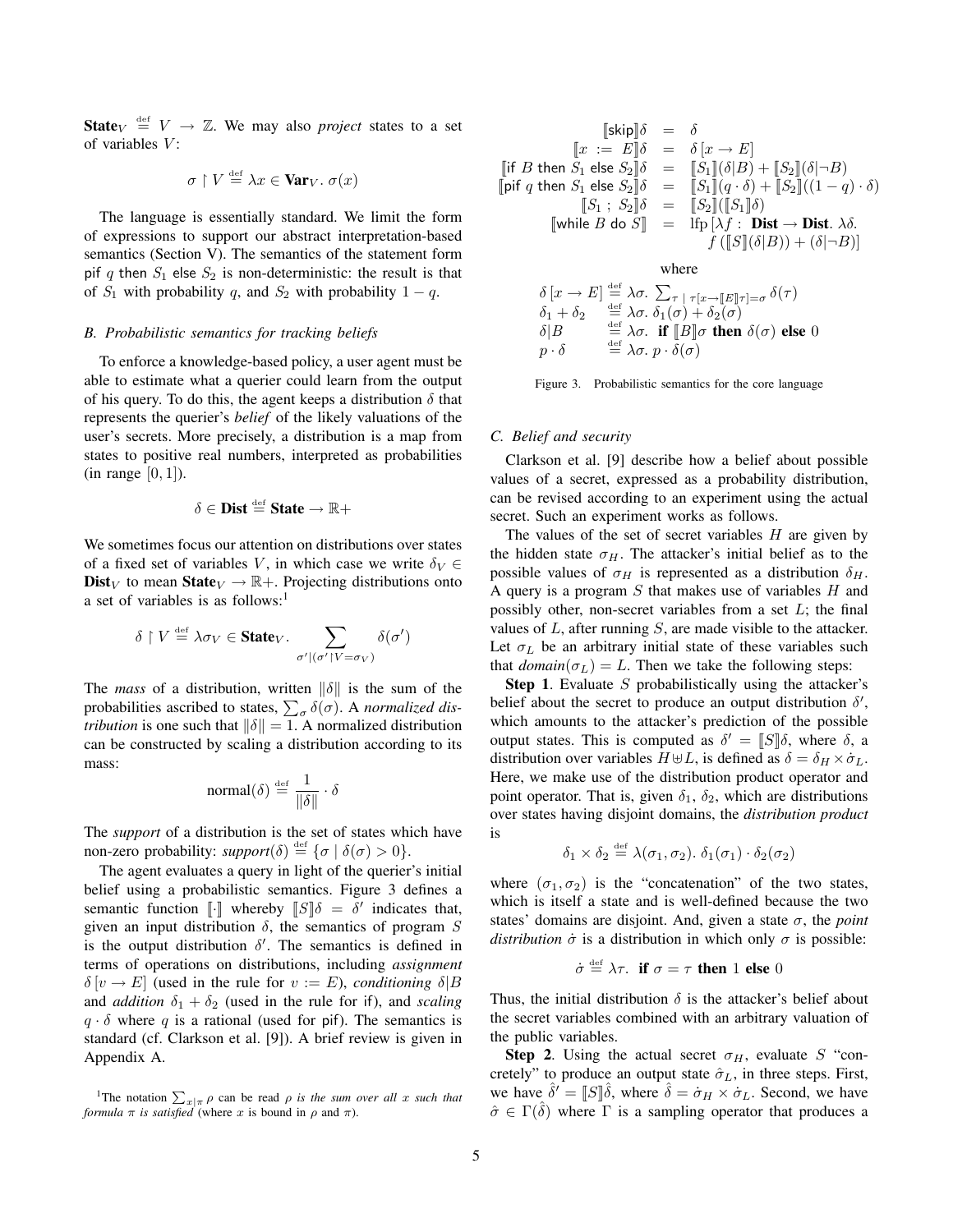state  $\sigma$  from the domain of a distribution  $\delta$  with probability  $\delta(\sigma)/\|\delta\|$ . Finally, we extract the attacker-visible output of the sampled state by projecting away the high variables:  $\hat{\sigma}_L = \hat{\sigma} \restriction L.$ 

**Step 3.** Revise the attacker's initial belief  $\delta_H$  according to the observed output  $\hat{\sigma}_L$ , yielding a new belief  $\hat{\delta}_H = \delta' | \hat{\sigma}_L |$ H. Here,  $\delta'$  is *conditioned* on the output  $\hat{\sigma}_L$ , which yields a new distribution, and this distribution is then projected to the variables  $H$ . The conditioning operation is defined as follows:

 $\delta|\sigma_V \stackrel{\text{def}}{=} \lambda \sigma$ . if  $\sigma \restriction V = \sigma_V$  then  $\delta(\sigma)$  else 0

Note that this protocol assumes that  $S$  always terminates and does not modify the secret state. The latter assumption can be eliminated by essentially making a copy of the state before running the program, while eliminating the former depends on the observer's ability to detect nontermination [9].

### IV. ENFORCING KNOWLEDGE-BASED POLICIES

When presented with a query over a user's data  $\sigma_H$ , the user's agent should only answer the query if doing so will not reveal too much information. More precisely, given a query S, the agent will return the public output  $\sigma_L$  resulting from running S on  $\sigma_H$  if the agent deems that from this output the querier cannot guess the secret state  $\sigma_H$  beyond some level of doubt, identified by a threshold  $t$ . If this threshold could be exceeded, then the agent declines to run S. We call this security check *knowledge threshold security*.

**Definition 3** (Knowledge Threshold Security). Let  $\delta' =$  $\llbracket S \rrbracket \delta$ , where  $\delta$  is the model of the querier's initial belief. Then query S is *threshold secure* iff for all  $\sigma_L \in$  $support(\delta' \mid L)$  and all  $\sigma'_H \in State_H$  we have  $(\text{normal}((\delta'|\sigma_L)\restriction H))(\sigma'_H) \leq t$  for some threshold t.

This definition can be related to the experiment protocol defined in Section III-C. First,  $\delta'$  in the definition is the same as  $\delta'$  computed in the first step of the protocol. Step 2 in the protocol produces a concrete output  $\hat{\sigma}_L$  based on executing S on the actual secret  $\sigma_H$ , and Step 3 revises the querier's belief based on this output. Definition 3 generalizes these two steps: instead of considering a single concrete output based on the actual secret it considers *all possible* concrete outputs, as given by *support*( $\delta'$   $\upharpoonright$  *L*), and ensures that the revised belief in each case for *all possible* secret states must assign probability no greater than t.

This definition considers a threshold for the whole secret state  $\sigma_H$ . As described in Section II we can also enforce thresholds over portions of a secret state. In particular, a threshold that applies only to variables  $V \subseteq H$  requires that all  $\sigma'_V \in \text{State}_V$  result in  $(\text{normal}(\delta'|\sigma_L \restriction V))(\sigma'_V) \leq t$ .

The two "foralls" in the definition are critical for ensuring security. The reason was shown by the first example in Section II: If we used the flawed approach of just running the experiment protocol and checking if  $\delta_H(\sigma_H) > t$  then rejection depends on the value of the secret state and could reveal information about it. The more general policy  $\forall \sigma_L \in support(\delta' \upharpoonright L). (normal(\delta' | \sigma_L \upharpoonright H))(\sigma_H) \leq t$ , would sidestep the problem in the example, but this policy could still reveal information because it, too, depends on the actual secret  $\sigma_H$ . (An example illustrating the problem in this case is given in Appendix B.) Definition 3 avoids any inadvertent information leakage because rejection is not based on the actual secret: if there exists *any* secret such that a possible output would reveal too much, the query is rejected. Definition 3 resembles, but is stronger than, *minentropy*, as the security decision is based on the most likely secret from the attacker's point of view [20]; further details are given in Section VIII.

#### V. BELIEF REVISION VIA ABSTRACT INTERPRETATION

Consider how we might implement belief tracking and revision to enforce the threshold security property given in Definition 3. A natural choice would be to evaluate queries using a probabilistic programming language with support for conditioning; examples are IBAL [10], Probabilistic Scheme [11], and several others [12], [13], [14]. In these languages, probabilistic evaluation is achieved by enumerating inputs (sampling). Probabilities are associated with each input and tracked during execution. As more inputs are enumerated, a more complete view of the output distribution emerges. Unfortunately, to get an accurate estimate of the revised distribution following an output observation, one must enumerate the entire input space, which could be quite large. If insufficient coverage is achieved, then the threshold check in Definition 3 could either be unsound or excessively conservative, depending in which direction an implementation errs.

To avoid sampling, we have developed a new means to perform probabilistic computation based on abstract interpretation. In this approach, execution time depends on the complexity of the query rather than the size of the input space. In the next two sections, we present two abstract domains. This section presents the first, denoted  $\mathbb{P}$ , where an abstract element is a single *probabilistic polyhedron*, which is a convex polyhedron [15] with information about the probabilities of its points. Because using a single polyhedron will accumulate imprecision after multiple queries, in our implementation we actually use a different domain, denoted  $\mathcal{P}_n(\mathbb{P})$ , for which an abstract element consists of a set of at most  $n$  probabilistic polyhedra (whose construction is inspired by powersets of polyhedra [?], [?]). This domain, described in the next section, allows us to retain precision at the cost of increased execution time. By adjusting  $n$ , the user can trade off efficiency and precision.

# *A. Polyhedra*

We first review *convex polyhedra*, a common technique for representing sets of program states. We use the meta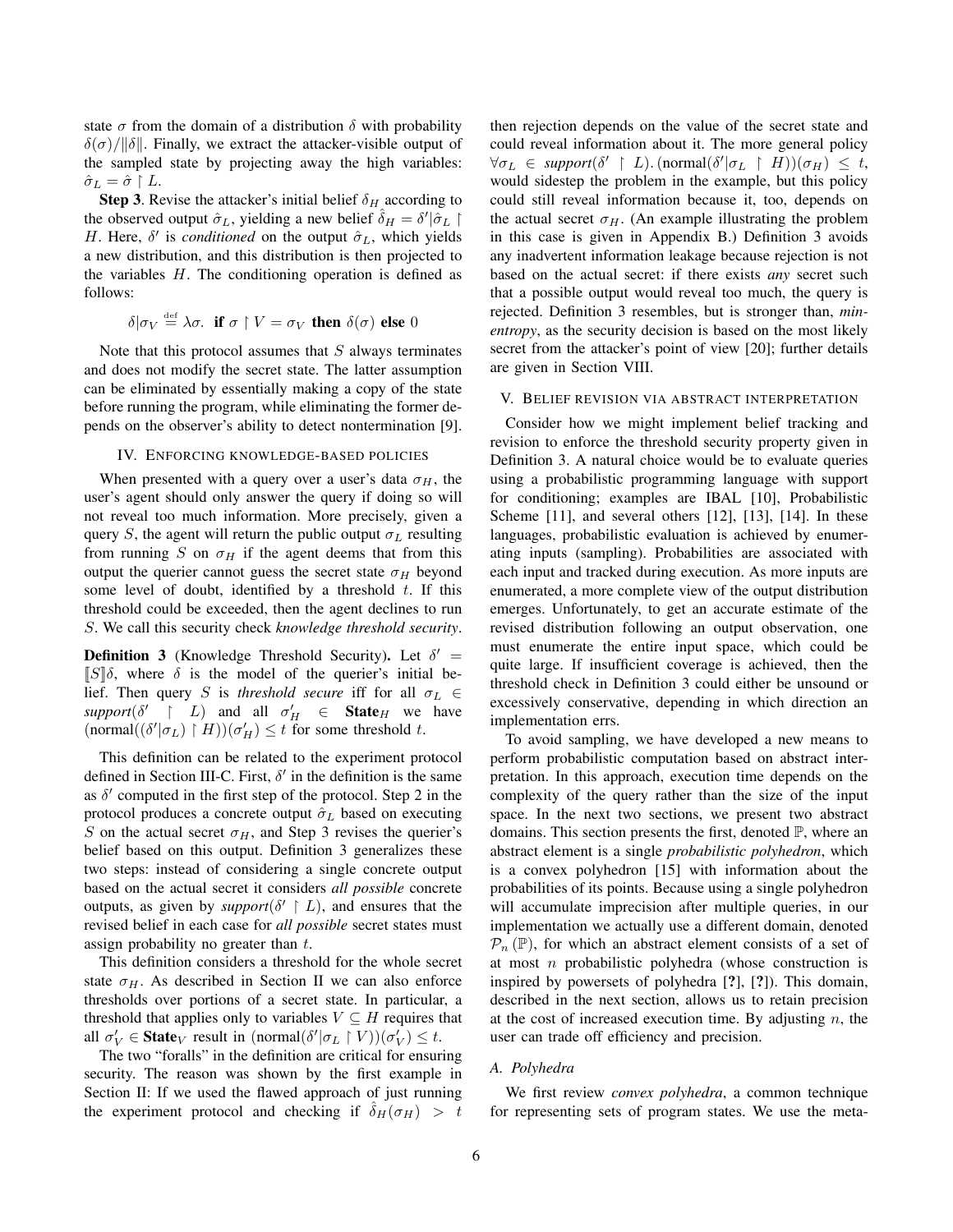variables  $\beta$ ,  $\beta_1$ ,  $\beta_2$ , etc. to denote linear inequalities. We write  $f\nu(\beta)$  to be the set of variables occurring in  $\beta$ ; we also extend this to sets, writing  $f\nu(\{\beta_1,\ldots,\beta_n\})$  for  $f\nu(\beta_1) \cup \ldots \cup f\nu(\beta_n)$ .

**Definition 4.** A *convex polyhedron*  $C = (B, V)$  is a set of linear inequalities  $B = {\beta_1, \ldots, \beta_m}$ , interpreted conjunctively, over dimensions  $V$ . We write  $\mathbb C$  for the set of all convex polyhedra. A polyhedron C represents a set of states, denoted  $\gamma_{\mathbb{C}}(C)$ , as follows, where  $\sigma \models \beta$  indicates that the state  $\sigma$  satisfies the inequality  $\beta$ .

$$
\gamma_{\mathbb{C}}((B, V)) \stackrel{\text{def}}{=} \{ \sigma \mid \text{domain}(\sigma) = V, \ \forall \beta \in B. \ \sigma \models \beta \}
$$

Naturally we require that  $f_V(\{\beta_1,\ldots,\beta_n\}) \subseteq V$ . We write  $f\nu((B, V))$  to denote the set of variables V of a polyhedron.

Given a state  $\sigma$  and an ordering on the variables in  $domain(\sigma)$ , we can view  $\sigma$  as a point in an N-dimensional space, where  $N = |domain(\sigma)|$ . The set  $\gamma_{\mathbb{C}}(C)$  can then be viewed as the integer-valued lattice points in an Ndimensional polyhedron. Due to this correspondence, we use the words *point* and *state* interchangeably. We will sometimes write linear equalities  $x = f(\vec{y})$  as an abbreviation for the pair of inequalities  $x \leq f(\vec{y})$  and  $x \geq f(\vec{y})$ .

Let  $C = (B, V)$ . Convex polyhedra support the following operations.

• Polyhedron size, or  $#(C)$ , is the number of integer points in the polyhedron, i.e.,  $|\gamma_{\mathbb{C}}(C)|$ . We will always consider bounded polyhedra when determining their size, ensuring that  $#(C)$  is finite.

• Expression evaluation,  $\langle\!\langle B \rangle\rangle C$  returns a convex polyhedron containing at least the points in  $C$  that satisfy  $B$ .

• Expression count,  $C \# B$  returns an upper bound on the number of integer points in  $C$  that satisfy  $B$ . (It may be more precise than  $\#(\langle\langle B\rangle\rangle C)$ .)

• Meet,  $C_1 \sqcap_{\mathbb{C}} C_2$  is the convex polyhedron containing exactly the set of points in the intersection of  $\gamma_{\mathbb{C}}(C_1), \gamma_{\mathbb{C}}(C_2)$ .

• Join,  $C_1 \sqcup_{\mathbb{C}} C_2$  is the smallest convex polyhedron containing both  $\gamma(C_1)$  and  $\gamma(C_2)$ .

Comparison,  $C_1 \sqsubseteq_{\mathbb{C}} C_2$  is a partial order whereby  $C_1 \sqsubseteq_{\mathbb{C}} C_2$  if and only if  $\gamma(C_1) \subseteq \gamma(C_2)$ .

• Affine transform,  $C[x \to E]$ , where  $x \in f\nu(C)$ , computes an affine transformation of C. This scales the dimension corresponding to  $x$  by the coefficient of  $x$  in  $E$  and shifts the polyhedron. For example,  $({x \leq y, y = 2z}, V) [y \rightarrow z + y]$ evaluates to  $({x \leq y-z, y-z=2z}, V)$ .

Forget,  $f_x(C)$ , projects away x. That is,  $f_x(C)$  =  $\pi_{f \circ (C) - \{x\}}(C)$ , where  $\pi_V(C)$  is a polyhedron C' such that  $\gamma_{\mathbb{C}}(C') = \{ \sigma \mid \sigma' \in \gamma_{\mathbb{C}}(C) \land \sigma = \sigma' \restriction V \}.$  So  $C' = f_x(C)$ implies  $x \notin fv(C')$ .

We write  $isempty(C)$  *iff*  $\gamma_{\mathbb{C}}(C) = \emptyset$ .

# *B. Probabilistic Polyhedra*

We take this standard representation of sets of program states and extend it to a representation for sets of distributions over program states. We define *probabilistic polyhedra*, the core element of our abstract domain, as follows.

Definition 5. A *probabilistic polyhedron* P is a tuple  $(C, \mathbf{s}^{\min}, \mathbf{s}^{\max}, \mathbf{p}^{\min}, \mathbf{p}^{\max}, \mathbf{m}^{\min}, \mathbf{m}^{\max})$ . We write  $\mathbb P$  for the set of probabilistic polyhedra. The quantities s<sup>min</sup> and s<sup>max</sup> are lower and upper bounds on the number of support points in the polyhedron C. The quantities  $p^{min}$  and  $p^{max}$  are lower and upper bounds on the probability mass *per support point*. The  $m<sup>min</sup>$  and  $m<sup>max</sup>$  components give bounds on the total probability mass. Thus P represents the *set* of distributions  $\gamma_P(P)$  defined below.

$$
\gamma_{\mathbb{P}}(P) \stackrel{\text{def}}{=} \{ \delta \mid support(\delta) \subseteq \gamma_{\mathbb{C}}(C) \land
$$
  

$$
s^{\min} \leq |support(\delta)| \leq s^{\max} \land
$$
  

$$
m^{\min} \leq ||\delta|| \leq m^{\max} \land
$$
  

$$
\forall \sigma \in support(\delta). \ p^{\min} \leq \delta(\sigma) \leq p^{\max} \}
$$

We will write  $f_v(P) \stackrel{\text{def}}{=} f_v(C)$  to denote the set of variables used in the probabilistic polyhedron.

Note the set  $\gamma_P(P)$  is singleton exactly when  $s^{\min}$  =  $s^{\max} = \#(C)$  and  $p^{\min} = p^{\max}$ , and  $m^{\min} = m^{\max}$ . In such a case  $\gamma_{\mathbb{P}}(P)$  is the uniform distribution where each state in  $\gamma_{\mathbb{C}}(C)$  has probability  $p^{\min}$ . Distributions represented by a probabilistic polyhedron are not necessarily normalized (as was true in Section III-B). In general, there is a relationship between  $p^{min}$ ,  $s^{min}$ , and  $m^{min}$ , in that  $m^{min} \geq p^{min} \cdot s^{min}$ (and  $m^{max} \leq p^{max} \cdot s^{max}$ ), and the combination of the three can yield more information than any two in isolation.

Our convention will be to use  $C_1$ ,  $s_1^{\text{min}}$ ,  $s_1^{\text{max}}$ , etc. for the components associated with probabilistic polyhedron  $P_1$  and to use subscripts to name different probabilistic polyhedra.

Distributions are ordered point-wise [9]. That is,  $\delta_1 \leq \delta_2$ if and only if  $\forall \sigma$ .  $\delta_1(\sigma) \leq \delta_2(\sigma)$ . For our abstract domain, we say that  $P_1 \sqsubseteq_{\mathbb{P}} P_2$  if and only if  $\forall \delta_1 \in \gamma_{\mathbb{P}}(P_1)$ .  $\exists \delta_2 \in$  $\gamma_{\mathbb{P}}(P_2)$ .  $\delta_1 \leq \delta_2$ . Testing  $P_1 \sqsubseteq_{\mathbb{P}} P_2$  mechanically is nontrivial, but is unnecessary in our semantics. Rather, we need to test whether a distribution represents only the zero distribution  $0_{\text{Dist}} \stackrel{\text{def}}{=} \lambda \sigma.0$  in order to see that a fixed point for evaluating  $\langle\langle\text{while }B\text{ do }S\rangle\rangle$  P has been reached. Intuitively, no further iterations of the loop need to be considered once the probability mass flowing into the  $n<sup>th</sup>$  iteration is zero. This condition can be detected as follows:

$$
iszero(P) \stackrel{\text{def}}{=} \text{s}^{\min} = \text{s}^{\max} = 0 \land \text{m}^{\min} = 0 \le \text{m}^{\max}
$$
  

$$
\lor \text{m}^{\min} = \text{m}^{\max} = 0 \land \text{s}^{\min} = 0 \le \text{s}^{\max}
$$
  

$$
\lor \text{isempty}(C) \land \text{s}^{\min} = 0 \le \text{s}^{\max} \land \text{m}^{\min} = 0 \le \text{m}^{\max}
$$
  

$$
\lor \text{p}^{\min} = \text{p}^{\max} = 0 \land \text{s}^{\min} = 0 \le \text{s}^{\max} \land \text{m}^{\min} = 0 \le \text{m}^{\max}
$$

If iszero(P) holds, it is the case that  $\gamma_{\mathbb{P}}(P) = \{0_{\text{Dist}}\}$ . Note that having a more conservative definition of this function (which holds for fewer probabilistic polyhedra) would be reasonable since it would simply mean our analysis would terminate less often than it could, with no effect on security. More details are given in Appendix D.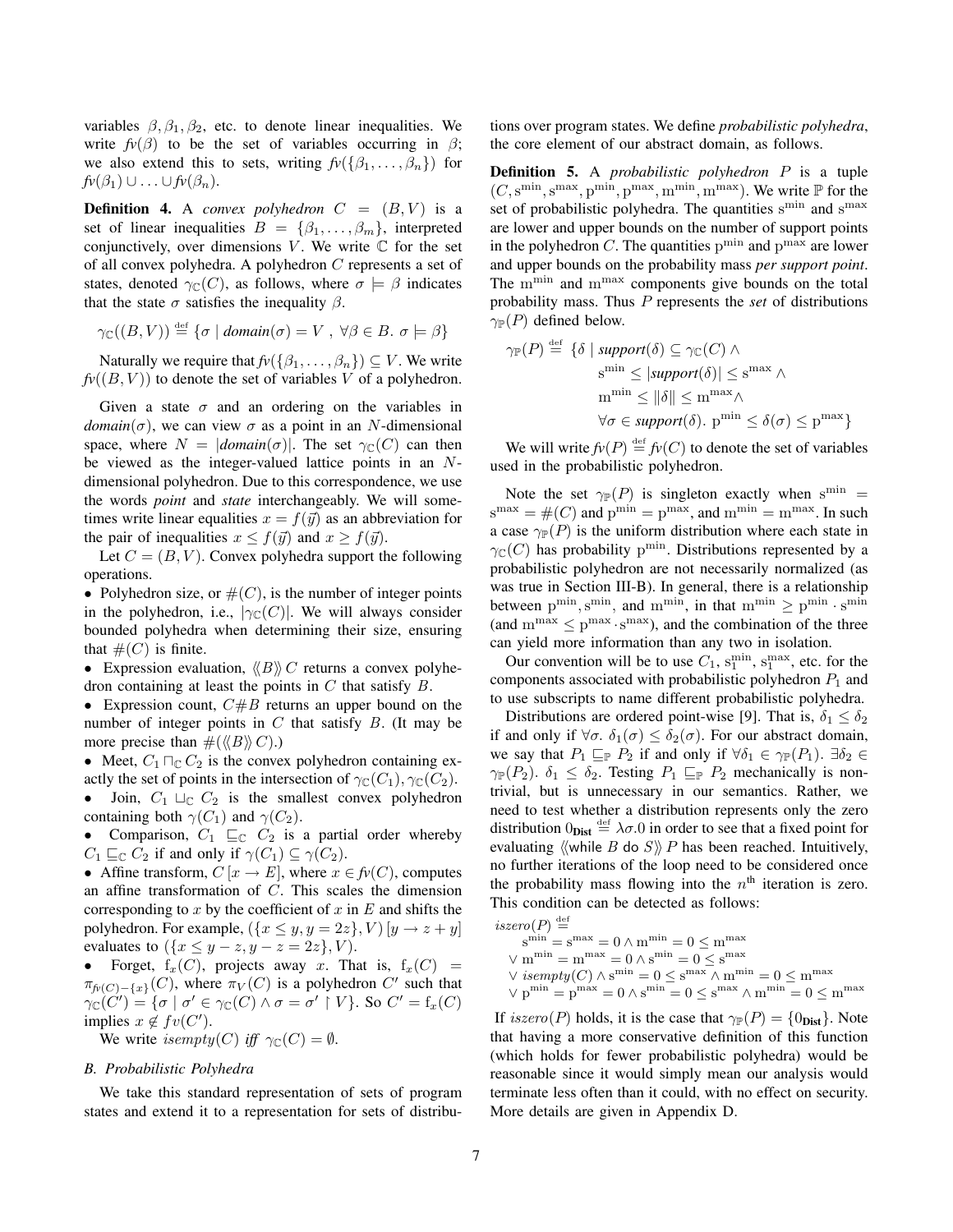In a standard abstract domain, termination of the fixed point computation for loops is often ensured by use of a widening operator. This allows abstract fixed points to be computed in fewer iterations and also permits analysis of loops that may not terminate. In our setting, non-termination may reveal information about secret values. As such, we would like to reject queries that may be non-terminating.

We enforce this by not introducing a widening operator. Our abstract interpretation then has the property that it will not terminate if a loop in the query may be non-terminating (and, since it is an over-approximate analysis, it may also fail to terminate even for some terminating computations). We then reject all queries for which our analysis fails to terminate. Loops do not play a major role in any of our examples, and so this approach has proved sufficient so far. We leave for future work the development of a widening operator that soundly accounts for non-termination behavior.

Following standard abstract interpretation terminology, we will refer to  $P(Dist)$  (sets of distributions) as the *concrete domain*,  $\mathbb P$  as the *abstract domain*, and  $\gamma_{\mathbb P} : \mathbb P \to \mathcal P$  (Dist) as the *concretization function* for P.

### *C. Abstract Semantics for* P

To support execution in the abstract domain just defined, we need to provide abstract implementations of the basic operations of assignment, conditioning, addition, and scaling used in the concrete semantics given in Figure 3. We will overload notation and use the same syntax for the abstract operators as we did for the concrete operators.

As we present each operation, we will also state the associated soundness theorem which shows that the abstract operation is an over-approximation of the concrete operation. Proofs are given in Appendix D. The abstract program semantics is then exactly the semantics from Figure 3, but making use of the abstract operations defined here, rather than the operations on distributions defined in Section III-B. We will write  $\langle S \rangle P$  to denote the result of executing S using the abstract semantics. The main soundness theorem we obtain is the following.

**Theorem 6.** For all  $P, \delta$ , if  $\delta \in \gamma_{\mathbb{P}}(P)$  and  $\langle\langle S \rangle\rangle$  P termi*nates, then*  $\llbracket S \rrbracket \delta$  *terminates and*  $\llbracket S \rrbracket \delta \in \gamma_{\mathbb{P}}(\langle \langle S \rangle \rangle P)$ *.* 

When we say  $\llbracket S \rrbracket \delta$  terminates (or  $\langle\langle S \rangle\rangle$  P terminates) we mean that only a finite number of loop unrollings are required to interpret the statement on a particular distribution (or probabilistic polyhedron). The precise definitions of termination can be found in Appendix D.

We now present the abstract operations.

*1) Forget:* We first describe the abstract forget operator  $f_{\nu}(P_1)$ , which is used in implementing assignment. When we forget variable y, we collapse any states that are equivalent up to the value of  $y$  into a single state. To do this correctly, we must find an upper bound  $h_y^{\text{max}}$  and a lower bound  $h_y^{\text{min}}$ on the number of points that share the same value of other



Figure 4. Example of a forget operation in the abstract domain P. In this case,  $h_y^{\min} = 1$  and  $h_y^{\max} = 3$ . Note that  $h_y^{\max}$  is precise while  $h_y^{\min}$  is an under-approximation. If  $s_1^{\text{min}} = s_1^{\text{max}} = 9$  then we have  $s_2^{\text{min}} = 3$ ,  $s_2^{\text{max}} = 4$ ,  $p_2^{\text{min}} = p_1^{\text{min}} \cdot 1$ ,  $p_2^{\text{max}} = p_2^{\text{max}} \cdot 4$ .

dimensions  $x$  (this may be visualized of as the min and max height of  $C_1$  in the y dimension). Once these are obtained, we have that  $f_y(P_1) \stackrel{\text{def}}{=} P_2$  where the following hold of  $P_2$ .

$$
C_2 = f_y(C_1)
$$
  
\n
$$
p_2^{\min} = p_1^{\min} \cdot \max \{h_y^{\min} - (\#(C_1) - s_1^{\min}), 1\}
$$
  
\n
$$
p_2^{\max} = p_1^{\max} \cdot \min \{h_y^{\max}, s_1^{\max}\}
$$
  
\n
$$
s_2^{\min} = [s_1^{\min}/h_y^{\max}] \qquad m_2^{\min} = m_1^{\min}
$$
  
\n
$$
s_2^{\max} = \min \{ \#(f_y(C_1)), s_1^{\max} \} \qquad m_2^{\max} = m_1^{\max}
$$

Figure 4 gives an example of a forget operation and illustrates the quantities  $h_y^{\text{max}}$  and  $h_y^{\text{min}}$ . If  $C_1 = (B_1, V_1)$ , the upper bound  $h_y^{\text{max}}$  can be found by maximizing  $y - y'$ subject to the constraints  $B_1 \cup B_1[y'/y]$ , where y' is a fresh variable and  $B_1[y'/y]$  represents the set of constraints obtained by substituting  $y'$  for  $y$  in  $B_1$ . As our points are integer-valued, this is an integer linear programming problem (and can be solved by ILP solvers). A less precise upper bound can be found by simply taking the extent of the polyhedron  $C_1$  along y, which is given by  $\#(\pi_y(C_1)).$ 

For the lower bound, it is always sound to use  $h_y^{\text{min}} =$ 1, which is what our implementation does. A more precise estimate can be obtained by finding the vertex with minimal height along dimension  $y$ . Call this distance  $u$ . Since the shape is convex, all other points will have  $y$  height greater than or equal to  $u$ . We then find the smallest number of integer points that can be covered by a line segment of length u. This is given by  $\lceil u \rceil - 1$ . This value can be taken as  $h_y^{\min}$ .

Since the forget operator is related to projection, we state soundness in terms of the projection operation on distributions. Note that  $f\nu(\delta) \stackrel{\text{def}}{=} \text{domain}(\text{domain}(\delta))$ , i.e., the domain of states to which  $\delta$  assigns probability mass.

**Lemma 7.** *If*  $\delta \in \gamma_{\mathbb{P}}(P)$  *then*  $\delta \restriction (f \circ (\delta) - \{y\}) \in \gamma_{\mathbb{P}}(\mathsf{f}_y(P)).$ 

We can define an abstract version of projection using forget:

**Definition 8.** Let  $f_{\{x_1, x_2, ..., x_n\}}(P) = f_{\{x_2, ..., x_n\}}(f_{x_1}(P)).$ Then  $P \restriction V' = f_{(domain(P) - V')}(P)$ .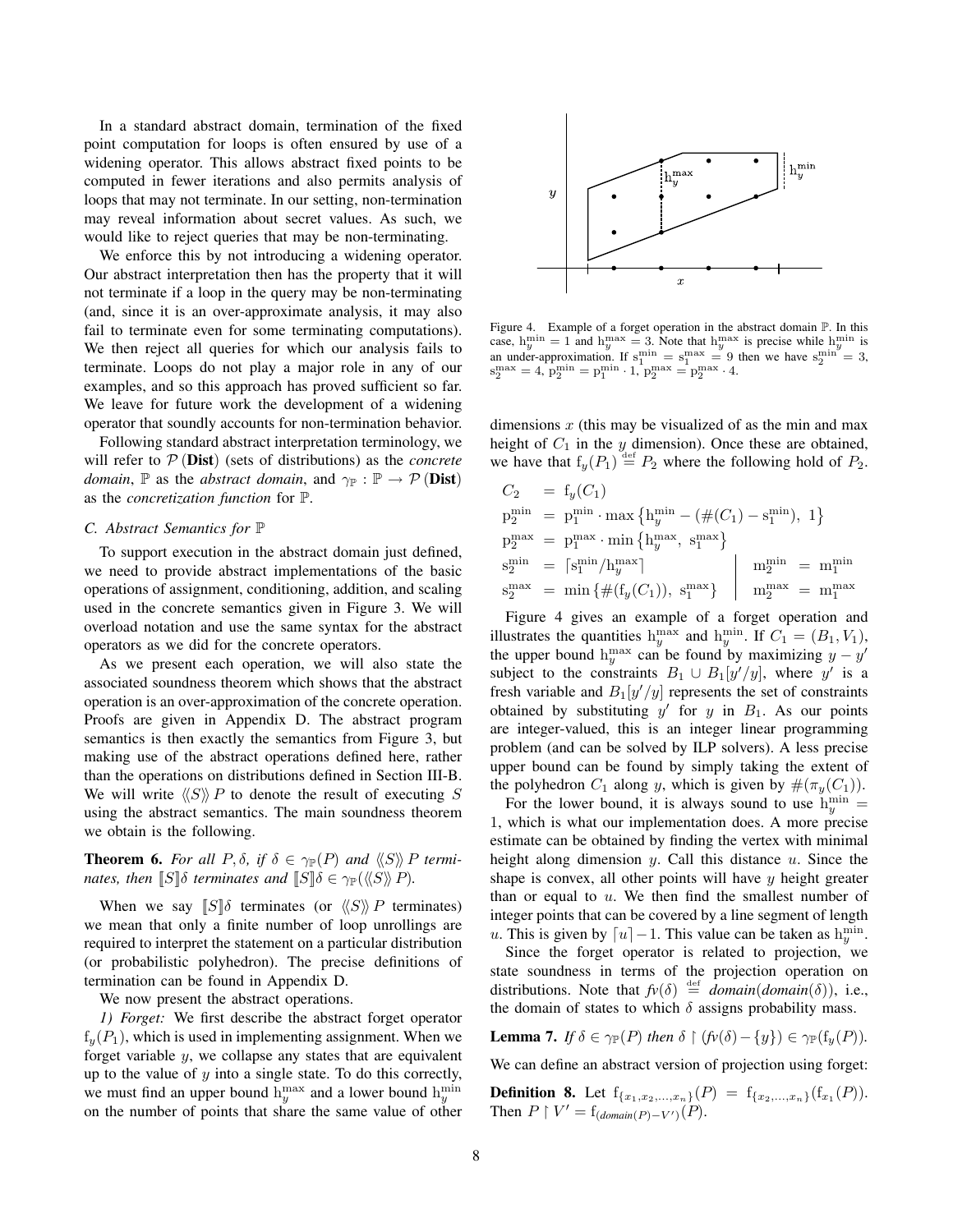That is, in order to project onto the set of variables  $V'$ , we forget all variables not in  $V'$ .

*2) Assignment:* We have two cases for abstract assignment. If  $x := E$  is invertible,<sup>2</sup> the result of the assignment  $P_1[x \rightarrow E]$  is the probabilistic polyhedron  $P_2$  such that  $C_2 = C_1 [x \rightarrow E]$  and all other components are unchanged.

If the assignment is not invertible, then information about the previous value of  $x$  is lost. In this case, we use the forget operation to project onto the other variables and then add a new constraint on x. Let  $P_2 = f_x(P_1)$  where  $C_2 = (B_2, V_2)$ . Then  $P_1[x \rightarrow E]$  is the probabilistic polyhedron  $P_3$  with  $C_3 = (B_2 \cup \{x = E\}, V_2 \cup \{x\})$  and all other components as in  $P_2$ .

**Lemma 9.** *If*  $\delta \in \gamma_{\mathbb{P}}(P)$  *then*  $\delta[v \to E] \in \gamma_{\mathbb{P}}(P[v \to E]).$ 

The soundness of assignment relies on the fact that our language of expressions does not include division. An invariant of our representation is that  $s^{max} \leq \#(C)$ . When  $E$  contains only multiplication and addition the above rules preserve this invariant; an  $E$  containing division would violate it. Division would collapse multiple points to one and so could be handled similarly to projection.

*3) Plus:* To soundly compute the effect of plus we need to determine the minimum and maximum number of points in the intersection that may be a support point for both  $P_1$  and for P2. We refer to these counts as the *pessimistic overlap* and *optimistic overlap*, respectively, and define them below.

**Definition 10.** Given two distributions  $\delta_1, \delta_2$ , we refer to the set of states that are in the support of both  $\delta_1$  and  $\delta_2$  as the *overlap* of  $\delta_1, \delta_2$ . The *pessimistic overlap* of  $P_1$  and  $P_2$ , denoted  $P_1 \otimes P_2$ , is the cardinality of the smallest possible overlap for any distributions  $\delta_1 \in \gamma_{\mathbb{P}}(P_1)$  and  $\delta_2 \in \gamma_{\mathbb{P}}(P_2)$ . The *optimistic overlap*  $P_1 \oplus P_2$  is the cardinality of the largest possible overlap. Formally, we define these as follows.  $n_3 \stackrel{\text{def}}{=} \#(C_1 \sqcap_{\mathbb{C}} C_2)$ ,  $n_1 \stackrel{\text{def}}{=} \#(C_1) - n_3$ , and  $n_2 \stackrel{\text{def}}{=} \#(C_2) - n_3$ . Then

$$
P_1 \otimes P_2 \stackrel{\text{def}}{=} \max \left\{ (\text{s}_1^{\min} - n_1) + (\text{s}_2^{\min} - n_2) - n_3, 0 \right\}
$$
  

$$
P_1 \otimes P_2 \stackrel{\text{def}}{=} \min \left\{ \text{s}_1^{\max}, \text{s}_2^{\max}, n_3 \right\}
$$

We can now define abstract addition.

**Definition 11.** If not *iszero*( $P_1$ ) and not *iszero*( $P_2$ ) then  $P_1 + P_2$  is the probabilistic polyhedron  $P_3$  =  $(C_3, s_3^{\min}, s_3^{\max}, p_3^{\min}, p_3^{\max})$  defined as follows.

$$
C_3 = C_1 \sqcup_{\mathbb{C}} C_2
$$
  
\n
$$
p_3^{\min} = \begin{cases} p_1^{\min} + p_2^{\min} & \text{if } P_1 \odot P_2 = \#(C_3) \\ \min \{p_1^{\min}, p_2^{\min} \} & \text{otherwise} \end{cases}
$$
  
\n
$$
p_3^{\max} = \begin{cases} p_1^{\max} + p_2^{\max} & \text{if } P_1 \odot P_2 > 0 \\ \max \{p_1^{\max}, p_2^{\max} \} & \text{otherwise} \end{cases}
$$
  
\n
$$
s_3^{\min} = \max \{s_1^{\min} + s_2^{\min} - P_1 \odot P_2, 0\}
$$
  
\n
$$
s_3^{\max} = \min \{s_1^{\max} + s_2^{\max} - P_1 \odot P_2, \#(C_3)\}
$$
  
\n
$$
m_3^{\min} = m_1^{\min} + m_2^{\min} \quad | \quad m_3^{\max} = m_1^{\max} + m_2^{\max}
$$

If  $iszero(P_1)$  then we define  $P_1 + P_2$  as identical to  $P_2$ ; if iszero( $P_2$ ), the sum is defined as identical to  $P_1$ .

**Lemma 12.** *If*  $\delta_1 \in \gamma_{\mathbb{P}}(P_1)$  *and*  $\delta_2 \in \gamma_{\mathbb{P}}(P_2)$  *then*  $\delta_1 + \delta_2 \in$  $\gamma_{\mathbb{P}}(P_1+P_2)$ .

*4) Product:* When evaluating the product  $P_3 = P_1 \times$  $P_2$ , we assume that the domains of  $P_1$  and  $P_2$  are disjoint, i.e.,  $C_1$  and  $C_2$  refer to disjoint sets of variables. If  $C_1$  =  $(B_1, V_1)$  and  $C_2 = (B_2, V_2)$ , then the polyhedron  $C_1 \times$  $C_2 \stackrel{\text{def}}{=} (B_1 \cup B_2, V_1 \cup V_2)$  is the Cartesian product of  $C_1$ and  $C_2$  and contains all those states  $\sigma$  for which  $\sigma \restriction V_1 \in$  $\gamma_{\mathbb{C}}(C_1)$  and  $\sigma \restriction V_2 \in \gamma_{\mathbb{C}}(C_2)$ . Determining the remaining components is straightforward since  $P_1$  and  $P_2$  are disjoint.

$$
C_3 = C_1 \times C_2
$$
  
\n
$$
p_3^{\min} = p_1^{\min} \cdot p_2^{\min}
$$
  
\n
$$
s_3^{\min} = s_1^{\min} \cdot s_2^{\min}
$$
  
\n
$$
m_3^{\min} = m_1^{\min} \cdot m_2^{\min}
$$
  
\n
$$
p_3^{\max} = p_1^{\max} \cdot p_2^{\max}
$$
  
\n
$$
s_3^{\max} = s_1^{\max} \cdot s_2^{\max}
$$
  
\n
$$
m_3^{\max} = m_1^{\max} \cdot m_2^{\max}
$$

**Lemma 13.** *For all*  $P_1$ ,  $P_2$  *such that*  $f_1(P_1) \cap f_2(P_2) = \emptyset$ , *if*  $\delta_1 \in \gamma_{\mathbb{P}}(P_1)$  *and*  $\delta_2 \in \gamma_{\mathbb{P}}(P_2)$  *then*  $\delta_1 \times \delta_2 \in \gamma_{\mathbb{P}}(P_1 \times P_2)$ *.* 

In our examples we often find it useful to express uniformly distributed data directly, rather than encoding it using pif. In particular, consider extending statements  $S$  to include the statement form uniform  $x$   $n_1$   $n_2$  whose semantics is to define variable  $x$  as having values uniformly distributed between  $n_1$  and  $n_2$ . Its semantics is as follows.

$$
\langle\langle \text{uniform } x \; n_1 \; n_2 \rangle\rangle \; P_1 \; = \; f_x(P_1) \times P_2
$$

Here,  $P_2$  has  $p_2^{\min} = p_2^{\max} = \frac{1}{n_2 - n_1 + 1}$ ,  $s_2^{\min} =$  $s_2^{\max} = n_2 - n_1 + 1$ ,  $m_2^{\min} = m_2^{\max} = 1$ , and  $C_2 =$  $({x \ge n_1, x \le n_2}, {x}.$ 

We will say that the abstract semantics correspond to the concrete semantics of uniform defined similarly as follows.

$$
[\text{uniform } x \; n_1 \; n_2] \delta \; = \; (\delta \upharpoonright f \mathcal{V}(\delta) - \{x\}) \times \delta_2
$$

where  $\delta_2 = (\lambda \sigma \cdot \textbf{if } n_1 \le \sigma(x) \le n_2 \textbf{ then } \frac{1}{n_2 - n_1 + 1} \textbf{ else } 0).$ The soundness of the abstract semantics follows immedi-

ately from the soundness of forget and product.

<sup>2</sup>See Appendix D for a precise definition of invertibility.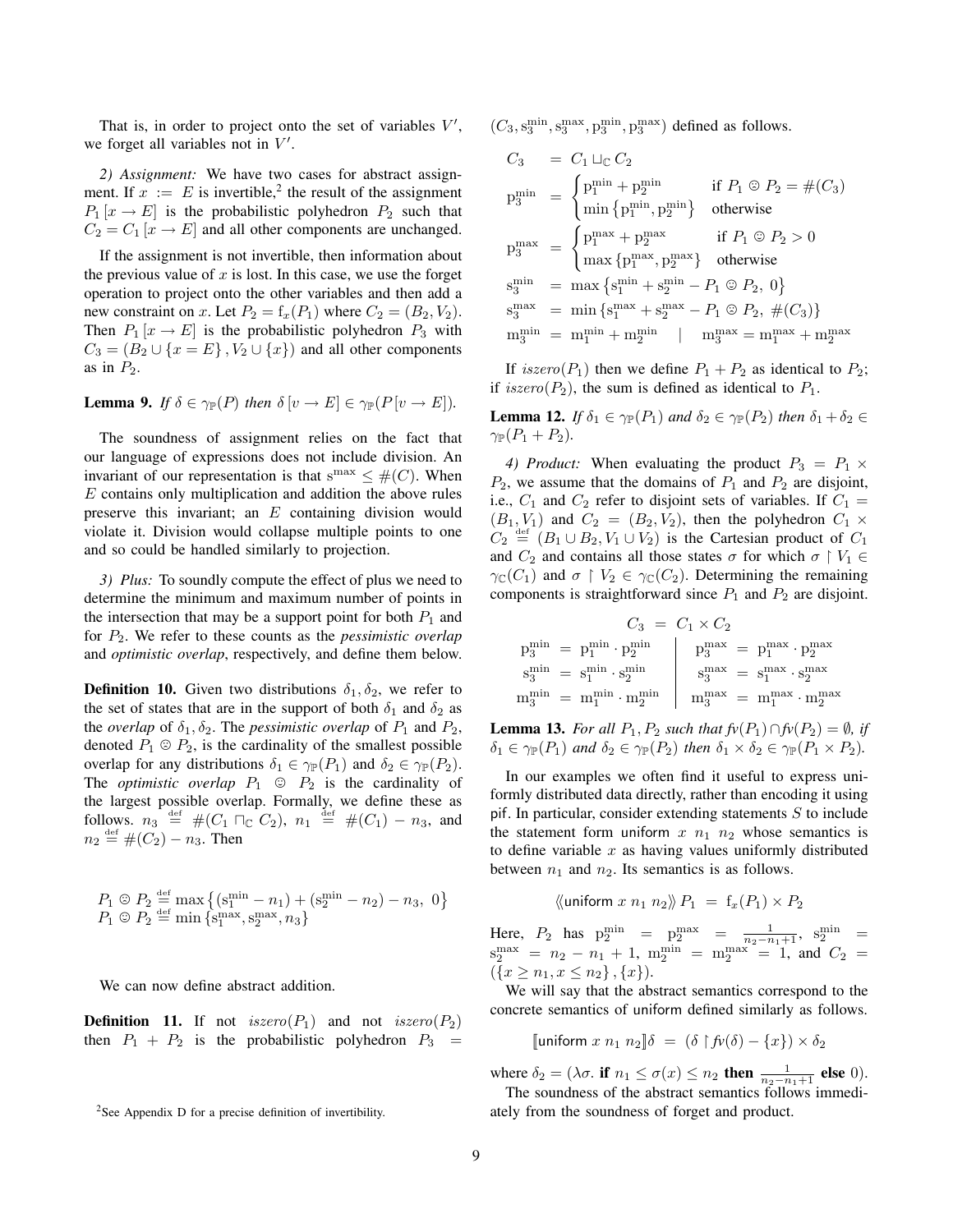*5) Conditioning:* Distribution conditioning for probabilistic polyhedra serves the same role as meet in the classic domain of polyhedra in that each is used to perform abstract evaluation of a conditional expression in its respective domain.

**Definition 14.** Consider the probabilistic polyhedron  $P_1$  and Boolean expression B. Let  $n, \overline{n}$  be such that  $n = C_1 \# B$  and  $\overline{n} = C_1 \# (-B)$ . The value *n* is an over-approximation of the number of points in  $C_1$  that satisfy the condition B and  $\overline{n}$  is an over-approximation of the number of points in  $C_1$  that do not satisfy  $B$ . Then  $P_1 \mid B$  is the probabilistic polyhedron  $P_2$  defined as follows.

$$
p_2^{\min} = p_1^{\min} \n\begin{cases} \ns_2^{\min} = \max \{ s_1^{\min} - \overline{n}, 0 \} \\ \ns_2^{\max} = \min \{ s_1^{\max}, n \} \\ \nm_2^{\min} = \max \{ p_2^{\min} \cdot s_2^{\min}, \ m_1^{\min} - p_1^{\max} \cdot \min \{ s_1^{\max}, \overline{n} \} \} \\ \nm_2^{\max} = \min \{ p_2^{\max} \cdot s_2^{\max}, \ m_1^{\max} - p_1^{\min} \cdot \max \{ s_1^{\min} - n, 0 \} \} \\ C_2 = \langle \!\langle B \rangle \rangle C_1 \n\end{cases}
$$

The maximal and minimal probability per point are unchanged, as conditioning simply retains points from the original distribution. To compute the minimal number of points in  $P_2$ , we assume that as many points as possible from  $C_1$  fall in the region satisfying  $\neg B$ . The maximal number of points is obtained by assuming that a maximal number of points fall within the region satisfying B.

The total mass calculations are more complicated. There are two possible approaches to computing  $m_2^{min}$  and  $m_2^{max}$ . The bound  $m_2^{\text{min}}$  can never be less than  $p_2^{\text{min}} \cdot s_2^{\text{min}}$ , and so we can always safely choose this as the value of  $m_2^{\text{min}}$ . Similarly, we can always choose  $p_2^{\max} \cdot s_2^{\max}$  as the value of  $m_2^{\text{max}}$ . However, if  $m_1^{\text{min}}$  and  $m_1^{\text{max}}$  give good bounds on total mass (i.e.,  $m_1^{min}$  is much higher than  $p_1^{min} \cdot s_1^{min}$ and dually for  $m_1^{\text{max}}$ ), then it can be advantageous to reason starting from these bounds.

We can obtain a sound value for  $m_2^{min}$  by considering the case where a maximal amount of mass from  $C_1$  fails to satisfy B. To do this, we compute  $\overline{n} = C_1 \# \neg B$ , which provides an over-approximation of the number of points within  $C_1$  but outside the area satisfying B. We bound  $\overline{n}$ by  $s_1^{\text{max}}$  and then assign each of these points maximal mass  $p_1^{\text{max}}$ , and subtract this from  $m_1^{\text{min}}$ , the previous lower bound on total mass.

By similar reasoning, we can compute  $m_2^{max}$  by assuming a minimal amount of mass  $m$  is removed by conditioning, and subtracting m from  $m_1^{\text{max}}$ . This m is given by considering an under-approximation of the number of points falling outside the area of overlap between  $C_1$  and  $B$  and assigning each point minimal mass as given by  $p_1^{\min}$ . This m is given by  $\max(\mathrm{s}_1^{\min} - n, 0)$ .

Figure 5 demonstrates the components that affect the conditioning operation. The figure depicts the integer-valued points present in two polyhedra—one representing  $C_1$  and the other representing  $B$  (shaded). As the set of points in  $C_1$ 



Figure 5. Example of distribution conditioning in the abstract domain P.

satisfying  $B$  is convex, this region is precisely represented by  $\langle\!\langle B \rangle\!\rangle C_1$ . By contrast, the set of points in  $C_1$  that satisfy  $\neg B$ is not convex, and thus  $\langle \neg B \rangle$  C<sub>1</sub> is an over-approximation. The icons beside the main image indicate which shapes correspond to which components and the numbers within the icons give the total count of points within those shapes.

Suppose the components of  $P_1$  are as follows.

$$
\begin{array}{lll} s_1^{min}=19 &\quad p_1^{min}=0.01 &\quad m_1^{min}=0.85 \\ s_1^{max}=20 &\quad p_1^{max}=0.05 &\quad m_1^{max}=0.9 \end{array}
$$

Then  $n = 4$  and  $\overline{n} = 16$ . Note that we have set  $\overline{n}$  to be the number of points in the non-shaded region of Figure 5. This is more precise than the count given by  $\#(\langle\langle B \rangle\rangle C)$ , which would yield 18. This demonstrates why it is worthwhile to have a separate operation for counting points satisfying a boolean expression. These values of n and  $\overline{n}$  give us the following for the first four numeric components of  $P_2$ .

$$
\begin{array}{ll} \mathrm{s}^{\rm min}_2 = \max(19-16,0) = 3 & \quad \mathrm{p}^{\rm min}_2 = 0.01 \\ \mathrm{s}^{\rm max}_2 = \min(20,4) = 4 & \quad \mathrm{p}^{\rm max}_2 = 0.05 \end{array}
$$

For the  $m_2^{min}$  and  $m_2^{max}$ , we have the following for the method of calculation based on  $p_2^{\min/max}$  and  $s_2^{\min/max}$ .

 $m_2^{\text{min}} = 0.01 \cdot 3 = 0.03$   $m_2^{\text{max}} = 0.05 \cdot 4 = 0.2$ 

For the method of computation based on  $m_1^{min/max}$ , we have

$$
\begin{array}{rcl} m_2^{\rm min} &=& 0.85 - 0.05 \cdot 16 &=& 0.05 \\ m_2^{\rm max} &=& 0.9 - 0.01 \cdot (19 - 4) &=& 0.75 \end{array}
$$

In this case, the calculation based on subtracting from total mass provides a tighter estimate for  $m_2^{min}$ , while the method based on multiplying  $p_2^{\max}$  and  $s_2^{\max}$  is better for  $m_2^{\text{max}}$ .

**Lemma 15.** *If*  $\delta \in \gamma_{\mathbb{P}}(P)$  *then*  $\delta | B \in \gamma_{\mathbb{P}}(P | B)$ *.* 

*6) Scalar Product:* The scalar product is straightforward, as it just scales the mass per point and total mass.

**Definition 16.** Given a scalar p in [0, 1], we write  $p \cdot P_1$  for the probabilistic polyhedron  $P_2$  specified below.

$$
\begin{array}{llll} \mathbf{s}^{\min}_2 & = & \mathbf{s}^{\min}_1 & \\ \mathbf{s}^{\max}_2 & = & \mathbf{s}^{\max}_1 & \\ \mathbf{m}^{\min}_2 & = & p \cdot \mathbf{m}^{\min}_1 & \\ \mathbf{m}^{\min}_2 & = & p \cdot \mathbf{m}^{\min}_1 & \\ \end{array} \quad \begin{array}{ll} \mathbf{p}^{\min}_2 & = & p \cdot \mathbf{p}^{\min}_1 \\ \mathbf{p}^{\max}_2 & = & p \cdot \mathbf{p}^{\max}_1 \\ C_2 & = & C_1 \\ \end{array}
$$

**Lemma 17.** *If*  $\delta_1 \in \gamma_{\mathbb{P}}(P_1)$  *then*  $p \cdot \delta_1 \in \gamma_{\mathbb{P}}(p \cdot P_1)$ *.*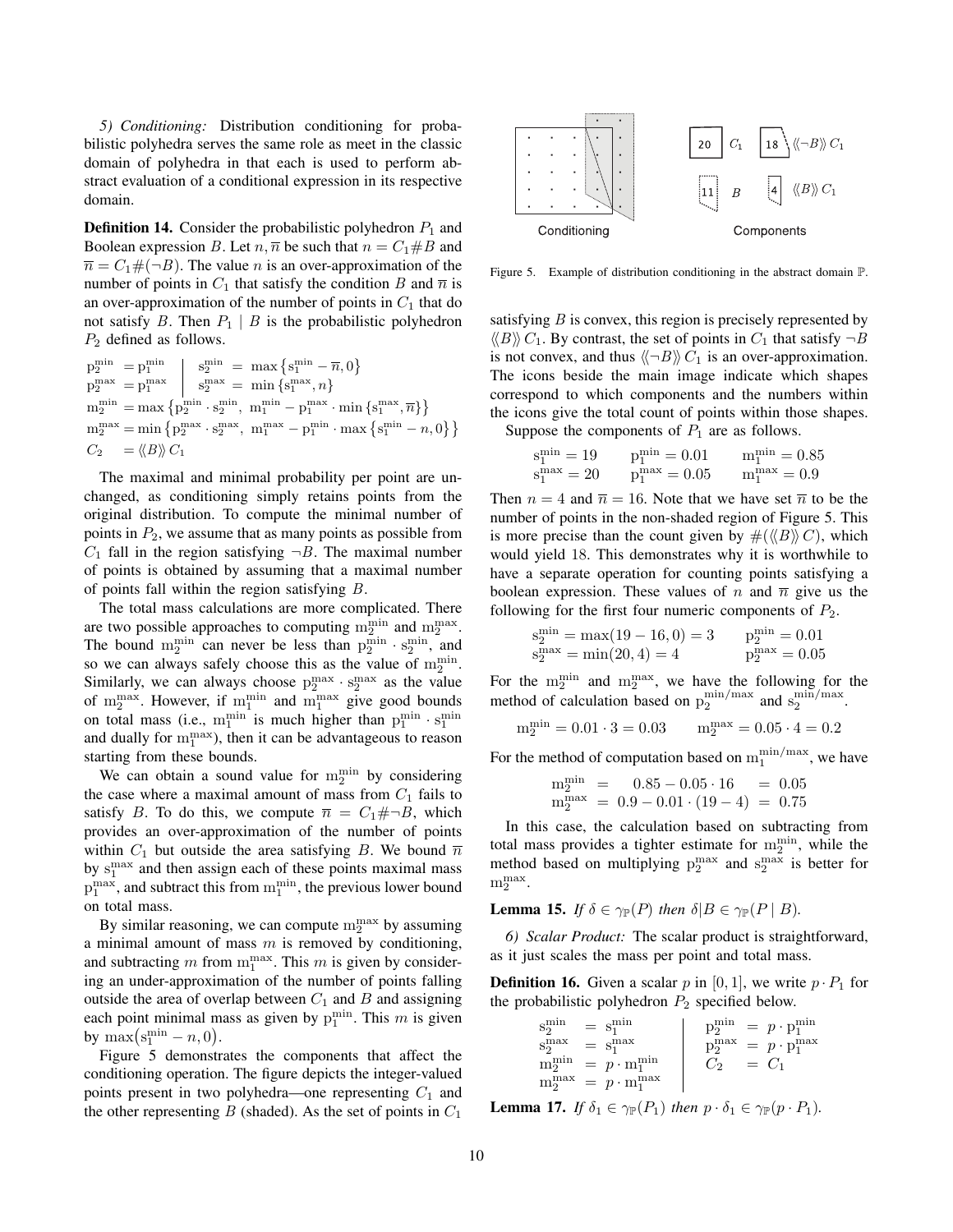*7) Normalization:* If a probabilistic polyhedron P has  $m^{min}$  = 1 and  $m^{max}$  = 1 then it represents a normalized distribution. We define below an abstract counterpart to distribution normalization, capable of transforming an arbitrary probabilistic polyhedron into one containing only normalized distributions.

**Definition 18.** Whenever  $m_1^{min} > 0$ , we write normal $(P_1)$ for the probabilistic polyhedron  $P_2$  specified below.

$$
\begin{array}{ccccc} \mathbf{p}^{\min}_2 & = & \mathbf{p}^{\min}_1/\mathbf{m}^{\max}_1 & & \mathbf{s}^{\min}_2 & = & \mathbf{s}^{\min}_1 \\ \mathbf{p}^{\max}_2 & = & \mathbf{p}^{\max}_1/\mathbf{m}^{\min}_1 & & \mathbf{s}^{\max}_2 & = & \mathbf{s}^{\max}_1 \\ \mathbf{m}^{\min}_2 & = & \mathbf{m}^{\max}_2 & = & 1 & & C_2 & = & C_1 \end{array}
$$

When  $m_1^{min} = 0$ , we set  $p_2^{max} = 1$ . Note that if  $P_1$  is the zero distribution then normal $(P_1)$  is not defined.

**Lemma 19.** *If*  $\delta_1 \in \gamma_{\mathbb{P}}(P_1)$  *and normal*( $\delta_1$ ) *is defined, then*  $normal(\delta_1) \in \gamma_{\mathbb{P}}(normal(P_1)).$ 

# *D. Policy Evaluation*

Here we show how to implement the threshold test given as Definition 3 using probabilistic polyhedra. To make the definition simpler, let us first introduce a bit of notation.

Notation 20. If  $P$  is a probabilistic polyhedron over variables V, and  $\sigma$  is a state over variables  $V' \subseteq V$ , then  $P | \sigma \stackrel{\text{def}}{=} P | B$  where  $B = \bigwedge_{x \in V'} x = \sigma(x)$ .

**Definition 21.** Given some probabilistic polyhedron  $P_1$  and statement S where  $\langle S \rangle P_1$  terminates, let  $P_2 = \langle S \rangle P_1$  and  $P_3 = P_2 \restriction L$ . If, for every  $\sigma_L \in \gamma_{\mathbb{C}}(C_3)$  with  $\neg \mathit{iszero}(P_2 \mid$  $\sigma_L$ ), we have  $P_4 = \text{normal}((P_2 | \sigma_L) | H)$  with  $p_4^{\max} \leq t$ , then we write  $tsecure_t(S, P_1)$ .

The computation of  $P_3$  involves only abstract interpretation and projection, which are computable using the operations defined previously in this section. If we have a small number of outputs (as for the binary outputs considered in our examples), we can enumerate them and check  $\neg$ *iszero*( $P_2$  |  $\sigma_L$ ) for each output  $\sigma_L$ . When this holds (that is, the output is feasible), we compute  $P_4$ , which again simply involves the abstract operations defined previously. The final threshold check is then performed by comparing  $p_4^{\text{max}}$  to the probability threshold t.

Now we state the main soundness theorem for abstract interpretation using probabilistic polyhedra. This theorem states that the abstract interpretation just described can be used to soundly determine whether to accept a query.

**Theorem 22.** Let  $\delta$  be an attacker's initial belief. If  $\delta \in$  $\gamma_{\mathbb{P}}(P_1)$  *and tsecure*<sub>t</sub>(S, P<sub>1</sub>), then S is threshold secure for *threshold* t *when evaluated with initial belief* δ*.*

#### VI. POWERSET OF PROBABILISTIC POLYHEDRA

This section presents the  $\mathcal{P}_n(\mathbb{P})$  domain, an extension of the  $P$  domain that abstractly represents a set of distributions as at most *n* probabilistic polyhedra, elements of  $\mathbb{P}$ .

**Definition 23.** A *probabilistic (polyhedral) set*  $\Delta$  is a set of probabilistic polyhedra, or  $\{P_i\}$  with each  $P_i$  over the same variables. We write  $\mathcal{P}_n(\mathbb{P})$  for the domain of probabilistic polyhedral powersets composed of no more than  $n$  probabilistic polyhedra.

Each probabilistic polyhedron  $P$  is interpreted disjunctively: it characterizes one of many possible distributions. The probabilistic polyhedral set is interpreted additively. To define this idea precisely, we first define a lifting of  $+$  to sets of distributions. Let  $D_1, D_2$  be two sets of distributions. We then define addition as follows.

$$
D_1 + D_2 = \{ \delta_1 + \delta_2 \mid \delta_1 \in D_1 \land \delta_2 \in D_2 \}
$$

This operation is commutative and associative and thus we can use  $\sum$  for summations without ambiguity as to order of operations. The concretization function for  $\mathcal{P}_n(\mathbb{P})$  is then defined as:

$$
\gamma_{\mathcal{P}_n(\mathbb{P})}(\Delta) \stackrel{\text{def}}{=} \sum_{P \in \Delta} \gamma_{\mathbb{P}}(P)
$$

We can characterize the condition of  $\Delta$  containing only the zero distribution, written  $iszero(\Delta)$ , via the condition that all of the member probabilistic polyhedra are zero.

$$
iszero(\Delta) \stackrel{\text{def}}{=} \bigwedge_{P \in \Delta} iszero(P)
$$

*A. Abstract Semantics for*  $\mathcal{P}_n$  ( $\mathbb{P}$ )

With a few exceptions, the abstract implementations of the basic operations for the powerset domain are extensions of operations defined on the base probabilistic polyhedra domain.

**Theorem 24.** For all  $\delta$ , S,  $\Delta$ , if  $\delta \in \gamma_{\mathcal{P}_n(\mathbb{P})}(\Delta)$  and  $\langle\langle S \rangle\rangle$   $\Delta$  *terminates, then*  $\llbracket S \rrbracket \delta$  *terminates and*  $\llbracket S \rrbracket \delta \in$  $\gamma_{\mathcal{P}_n(\mathbb{P})}(\langle\!\langle S \rangle\!\rangle \Delta).$ 

Proof of this theorem is given in Appendix E.

Definition 25. The *powerset simplification* transforms a set containing potentially more than  $n$  elements into one containing no more than *n*, for  $n \geq 1$ . The simplest approach involves repeated use of abstract plus in the base domain P.

$$
\lfloor \{P_i\}_{i=1}^m \rfloor_n \stackrel{\text{def}}{=} \left\{ \begin{array}{c} \{P_i\}_{i=1}^m & \text{if } m \le n\\ \lfloor \{P_i\}_{i=1}^{m-2} \cup \{P_{m-1} + P_m\} \rfloor_n & \text{otherwise} \end{array} \right.
$$

**Lemma 26.** 
$$
\gamma_{\mathcal{P}_n(\mathbb{P})}(\Delta) \subseteq \gamma_{\mathcal{P}_n(\mathbb{P})}(\lfloor \Delta \rfloor_m)
$$
 where  $m \leq n$ .

Note that the order in which individual probabilistic polyhedra are simplified has no effect on soundness but may impact the precision of the resulting abstraction.

Many of the operations and lemmas for the powerset domain are simple liftings of the corresponding operations and lemmas for single probabilistic polyhedra. For these operations (operations 1-5 given below), we simply list the definition.

*I*) *Forget:* 
$$
f_y(\Delta) \stackrel{\text{def}}{=} \{f_y(P) \mid P \in \Delta\}
$$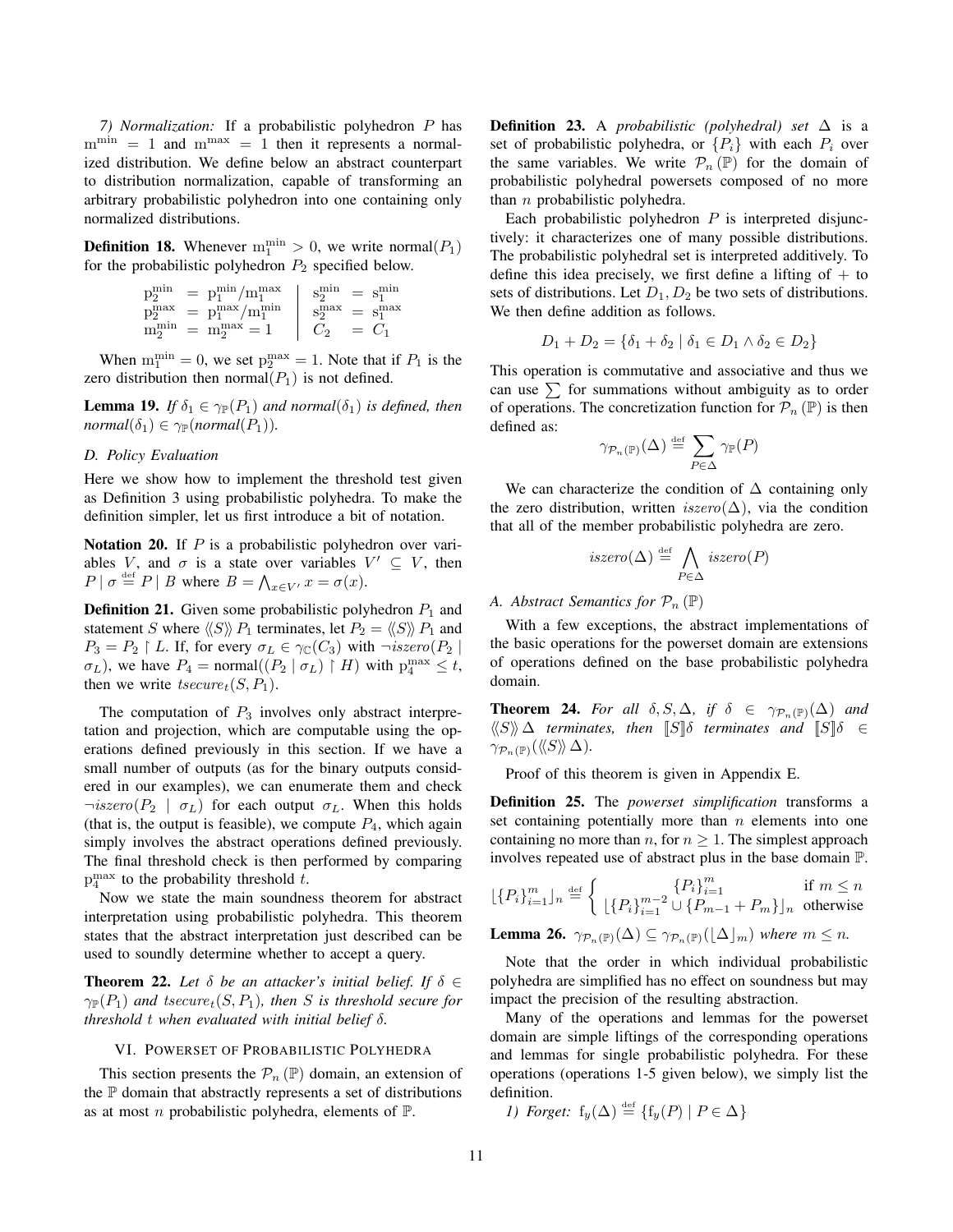- 2) Project:  $\Delta \restriction V \stackrel{\text{def}}{=} \{P \restriction V \mid P \in \Delta\}$
- *3)* Conditioning:  $\Delta \mid B \stackrel{\text{def}}{=} \{P \mid B \mid P \in \Delta\}$
- *4)* Assignment:  $\Delta [x \rightarrow E] \stackrel{\text{def}}{=} \{ P[x \rightarrow E] \mid P \in \Delta \}$
- *5) Scalar product:*  $p \cdot \Delta \stackrel{\text{def}}{=} \{p \cdot P \mid P \in \Delta\}$

*6) Product:* The product operation is only required for the special uniform statement and only applies to the product of a probabilistic set with a single probabilistic polyhedron.  $\Delta \times P' \stackrel{\text{def}}{=} \{P \times P' \mid P \in \Delta\}$  (where we assume that  $f\nu(\Delta) \cap P' = \emptyset$ ).

*7) Plus:* The abstract plus operation involves simplifying the combined contributions from two sets into one bounded set:  $\Delta_1 + \Delta_2 \stackrel{\text{def}}{=} [\Delta_1 \cup \Delta_2]_n$ , whenever  $\neg \text{iszero}(\Delta_1)$  and  $\neg i \text{zero}(\Delta_2)$ . Alternatively, if  $\text{iszero}(\Delta_1)$  (or  $\text{iszero}(\Delta_2)$ ) then  $\Delta_1 + \Delta_2$  is defined to be identical to  $\Delta_2$  (or  $\Delta_1$ ).

*8) Normalization:* Since in the  $\mathcal{P}_n(\mathbb{P})$  domain, the over(under) approximation of the total mass is not contained in any single probabilistic polyhedron, the normalization must scale each component of a set by the overall total. The minimum (maximum) mass of a probabilistic polyhedra set  $\Delta = \{P_1, \ldots, P_n\}$  is defined as follows.

$$
\mathbf{M}^{\min}(\boldsymbol{\Delta}) \stackrel{\text{\tiny def}}{=} \sum_{i=1}^{n} \mathbf{m}^{\min}_{i} \quad | \quad \mathbf{M}^{\max}(\boldsymbol{\Delta}) \stackrel{\text{\tiny def}}{=} \sum_{i=1}^{n} \mathbf{m}^{\max}_{i}
$$

**Definition 27.** The scaling of a probabilistic polyhedra  $P_1$ by minimal total mass m and maximal total mass  $\overline{m}$ , written normal $(P)(m, \overline{m})$  is the probabilistic polyhedron  $P_2$  defined as follows whenever  $m > 0$ .

$$
\begin{array}{l} \mathbf{p}^{\min}_2=\mathbf{p}^{\min}_1/\overline{m}\\ \mathbf{p}^{\max}_2=\mathbf{p}^{\max}_1/\underline{m}\\ \mathbf{m}^{\min}_2=\mathbf{m}^{\min}_1/\overline{m}\\ \mathbf{m}^{\min}_2=\mathbf{m}^{\min}_1/\overline{m}\\ \end{array} \quad \begin{array}{l} \mathbf{s}^{\min}_2=\mathbf{s}^{\min}_1\\ \mathbf{s}^{\max}_2=\mathbf{s}^{\max}_1\\ G_2=\mathbf{C}_1\\ \end{array}
$$

Whenever  $m = 0$  the resulting  $P_2$  is defined as above but with  $p_2^{\text{max}} = 1$  and  $m_2^{\text{max}} = 1$ .

Normalizing a set of probabilistic polyhedra can be defined as follows

normal(
$$
\Delta
$$
)  $\stackrel{\text{def}}{=}$  {normal( $P$ )(M<sup>min</sup>( $\Delta$ ), M<sup>max</sup>( $\Delta$ )) |  $P \in \Delta$ }

# *B. Policy Evaluation*

Determining the bound on the probability of any state represented by a single probabilistic polyhedron is as simple as checking the p<sup>max</sup> value in the normalized version of the probabilistic polyhedron. In the domain of probabilistic polyhedron sets, however, the situation is more complex, as polyhedra may overlap and thus a state's probability could involve multiple probabilistic polyhedra. A simple estimate of the bound can be computed by abstractly adding all the probabilistic polyhedra in the set, and using the  $p^{max}$  value of the result.

**Lemma 28.** *If*  $\delta \in \gamma_{\mathcal{P}_n(\mathbb{P})}(\Delta)$  *and*  $P_1 = \sum_{P \in \Delta} P$  *then*  $\max_{\sigma} \delta(\sigma) \leq p_1^{\max}$ .

This approach has an unfortunate tendency to increase the probability bound determined as one increases the bound on the number of probabilistic polyhedra allowed. A more complicated method, which is used in our implementation, computes a partition of the polyhedra in the set into another set of disjoint polyhedra and determines the maximum probable point among the representatives of each region in the partition. In order to present this method precisely we begin with some definitions.

**Definition 29.** The (maximum) probability of a state  $\sigma$ according to a probabilistic polyhedron  $P_1$ , written  $P_1^{\max}(\sigma)$ , is  $p_1^{\max}$  if  $P_1 \in \gamma_{\mathbb{C}}(C_1)$  and 0 otherwise.

$$
P_1^{\max}\left(\sigma\right)=\left\{\begin{array}{ll} \mathbf{p}_1^{\max}&\text{if $\sigma\in\gamma_{\mathbb{C}}(C_1)$}\\ 0&\text{otherwise} \end{array}\right.
$$

Likewise the (maximum) probability of  $\sigma$  according to a probabilistic polyhedra set  $\Delta = \{P_i\}$ , written  $\Delta^{\max}(\sigma)$ , is defined as follows.

$$
\Delta^{\max}\left(\sigma\right)=\sum_{i}P_{i}^{\max}\left(\sigma\right)
$$

A mere application of the various definitions allows one to conclude the following remark.

**Remark 30.** If  $\delta \in \gamma_{\mathcal{P}_n(\mathbb{P})}(\Delta)$  then  $\delta(\sigma) \leq \Delta^{\max}(\sigma)$  and therefore  $\max_{\sigma} \delta(\sigma) \leq \max_{\sigma} \Delta^{\max}(\sigma)$  for every  $\sigma$ .

Taking advantage of the domain, we will produce a set of representative points  $\{\sigma_i\}$  with  $\max_i \Delta^{\max}(\sigma_i)$  $\max_{\sigma} \Delta^{\max}(\sigma)$ . To do this, we first need to define a linear partition.

**Definition 31.** A *poly partition* of a set of polyhedra  $\{P_i\}$ is another set of polyhedra  ${L<sub>i</sub>}$ , usually of larger size, with the following properties.

- 1)  $\gamma_{\mathbb{C}}(L_i) \cap \gamma_{\mathbb{C}}(L_i) = \emptyset$  for every  $i \neq j$ .
- 2)  $\cup_i \gamma_{\mathbb{C}}(L_i) = \cup_i \gamma_{\mathbb{C}}(P_i)$
- 3) For every i, j, either  $\gamma_{\mathbb{C}}(L_i) \subseteq \gamma_{\mathbb{C}}(P_i)$  or  $\gamma_{\mathbb{C}}(L_i) \cap$  $\gamma_{\mathbb{C}}(P_i) = \emptyset.$

Any set  $\{\sigma_i\}$ , with  $\sigma_i \in \gamma_{\mathbb{C}}(L_i)$  for every i, will be called a *representative set* of the partition.

We can now determine the maximal probability using only representative points, one from each piece of the poly partition.

**Lemma 32.**  $\max_{\sigma \in R} \Delta^{max}(\sigma) = \max_{\sigma} \Delta^{max}(\sigma)$  where  $\mathcal{L}$ *is a poly partition of*  $\Delta$  *and*  $R$  *is a representative set of*  $\mathcal{L}$ *.* 

Note that the set of representatives  $R$  is not unique and the lemma holds for any such set.

We will write  $max_{pp} (\Delta)$  for  $max_{\sigma} \Delta^{\max} (\sigma)$  to make explicit the method with which this value can be computed according to the lemma above.

Notation 33. If  $\Delta$  is a probabilistic polyhedron set over variables V, and  $\sigma$  is a state over variables  $V' \subseteq V$ , then  $\Delta \mid \sigma \stackrel{\text{def}}{=} \Delta \mid B$  where  $B = \bigwedge_{x \in V'} x = \sigma(x)$ .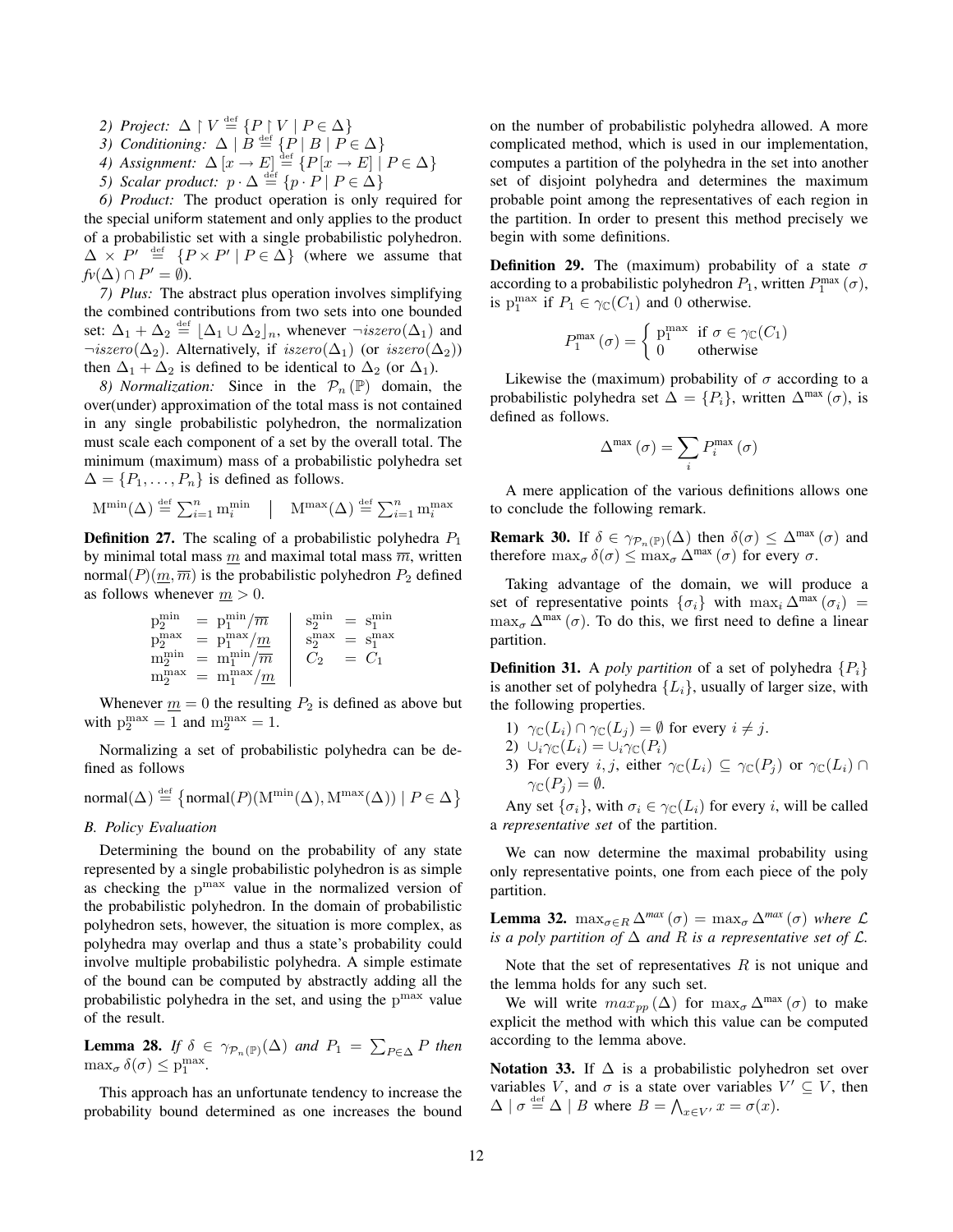

**Definition 34.** Given some probabilistic polyhedron  $\Delta_1$  and statement S where  $\langle S \rangle \rangle \Delta_1$  terminates, let  $\Delta_2 = \langle S \rangle \rangle \Delta_1$ and  $\Delta_3 = \Delta_2 \restriction L = \{P'_i\}$ . If for every  $\sigma_L \in \gamma_{\mathcal{P}(\mathbb{C})}(\{C'_i\})$ with  $\neg i \text{zero}(\Delta_2 \mid \sigma_L)$  we have  $\Delta_4 = \text{normal}((\Delta_2 \mid \sigma_L) \mid$ H) and  $max_{pp} (\Delta_4) \leq t$ , then we write  $tsecure_t(S, \Delta_1)$ .

Below we state the main soundness theorem for abstract interpretation using probabilistic polyhedron sets. This theorem states that the abstract interpretation just described can be used to soundly determine whether to accept a query.

**Theorem 35.** Let  $\delta$  be an attacker's initial belief. If  $\delta \in$  $\gamma_{\mathcal{P}_n(\mathbb{P})}(\Delta)$  *and tsecure*<sub>t</sub>(S,  $\Delta$ ), *then* S *is threshold secure for threshold* t *when evaluated with initial belief* δ*.*

### VII. IMPLEMENTATION AND EXPERIMENTS

We have implemented an interpreter for the core language based on the probabilistic polyhedra powerset domain. The base manipulations of polyhedra are done using the Parma



Figure 7. LattE benchmarks

Polyhedra Library [17]. Size calculations are done using the LattE lattice point counter [18]. LattE is also used for the integer linear programming problem involved in the abstract forget operation. The interpreter itself is written in OCaml. We conducted several experiments on a Mac Pro with two 2.26 GHz quad-core Xeon processors using 16 GB of RAM and running OS X v10.6.7. While many of the abstract operations distribute over the set of probabilistic polyhedra and thus could be parallelized, our implementation is currently single-threaded.

Figure 6(a) illustrates the result of running the query given in Example 1 (Section II) using our implementation and one using Probabilistic Scheme [11], which is capable of sound probability estimation after partial enumeration. Each  $\times$  plots prob-scheme's maximum probability value (the y axis)—that is, the probability it assigns to the most likely secret state—when given a varying amount of time for sampling (the x axis). We can see the precision improves steadily until it reaches the exact value of 1/259 at around 17 seconds. Each  $+$  plots our implementation's maximum probability value when given an increasing number of probabilistic polyhedra; with a polyhedral bound of 2 (or more), we obtain the exact value in less than 3 seconds. The timing measurements are taken to be the medians of 12 runs. The advantage of our approach is more evident in Figure  $6(b)$  where we use the same program but allow *byear* to span 1910 to 2010 rather than 1956 to 1992. In this case prob-scheme makes little progress even after a minute, and eventually runs out of memory. Our approach, however, is unaffected by this larger state space and produces the exact maximum belief in around 3 seconds when using only 2 probabilistic polyhedra.

Figure 6(c) shows the result of our implementation assessing the special query (Example 2) with initial belief matching that following the first birthday query. Each plotted point is the number of polyhedra allowed. The result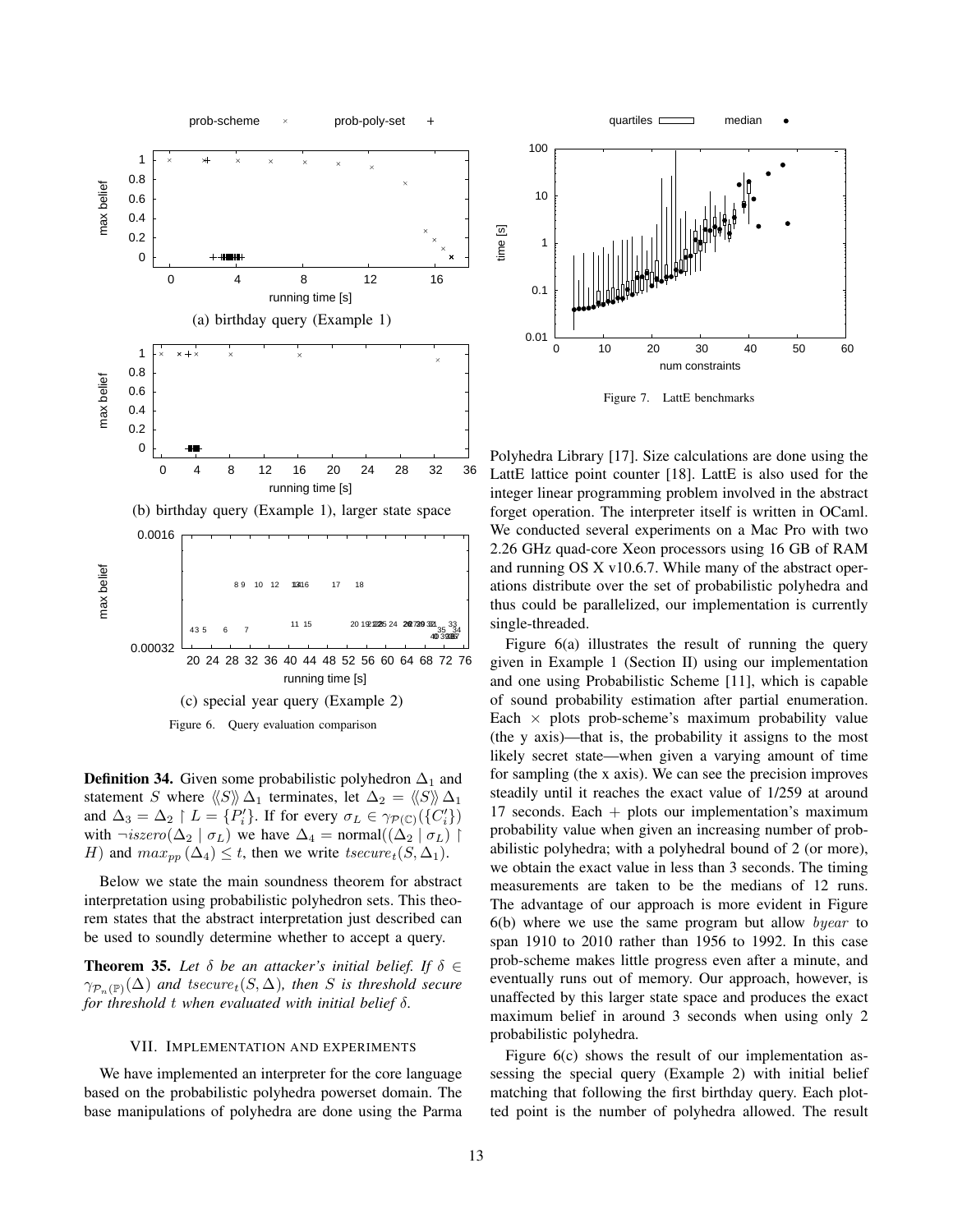| time [s]                      | prob-poly set size bound |                            |                                                                         |                 |                  |                         |                            |                         |                     |                                                                                                                                                       |                   |                 |           |                         |                                              |                     |                   |
|-------------------------------|--------------------------|----------------------------|-------------------------------------------------------------------------|-----------------|------------------|-------------------------|----------------------------|-------------------------|---------------------|-------------------------------------------------------------------------------------------------------------------------------------------------------|-------------------|-----------------|-----------|-------------------------|----------------------------------------------|---------------------|-------------------|
| SIOR (outliers)<br>max belief |                          |                            |                                                                         |                 |                  |                         |                            |                         |                     |                                                                                                                                                       |                   |                 |           |                         |                                              |                     |                   |
| query                         | 1                        | $\mathbf{2}$               | 3                                                                       | 4               | 5                |                         |                            | 8                       | 9                   | 10                                                                                                                                                    | 15                | 20              | 25        | 30                      | 35                                           | 40                  | $\infty$          |
| bday                          | 2.0                      | 2.4                        | 3.2                                                                     | 3.2             | $\overline{3.1}$ | 3.4                     | 3.2                        | 3.4                     | $\overline{3.4}$    | 3.7                                                                                                                                                   | $\overline{3.4}$  | 3.4             | 3.3       | 3.6                     | 3.3                                          | $\overline{3.1}$    | 3.5               |
|                               | 0.6(1)                   | 0.6(1)                     | 0.5(1)                                                                  | 1.1(0)          | 1.0(0)           | 0.8(0)                  | 0.6(2)                     | 0.7(0)                  | 0.9(0)              | 0.8(0)                                                                                                                                                | 1.1(0)            | 1.2(0)          | 0.6(3)    | 0.9(0)                  | 0.3(4)                                       | 0.8(0)              | 1.1(0)            |
|                               |                          |                            |                                                                         |                 |                  |                         |                            |                         |                     | 0.00386 0.00386 0.00386 0.00386 0.00386 0.00386 0.00386 0.00386 0.00386 0.00386 0.00386 0.00386 0.00386 0.00386 0.00386 0.00386                       |                   |                 |           |                         |                                              |                     |                   |
| bday                          | 4.0                      | 5.1                        | 6.8                                                                     | 6.3             | 5.2              | 7.0                     | 6.1                        | 7.4                     | 6.8                 | 7.9                                                                                                                                                   | 7.5               | 7.0             | 6.7       | 8.2                     | 7.3                                          | 6.7                 | 7.9               |
| $1+2$                         | 1.1(0)                   | 0.9(0)                     | 1.4(0)                                                                  | 1.8(0)          | 2.1(0)           | 2.1(0)                  | 1.4(0)                     | 1.2(0)                  | 1.2(0)              | 1.3(0)                                                                                                                                                | 1.4(0)            | 1.2(0)          | 1.6(0)    | 1.4(0)                  | 0.6(3)                                       | 1.7(0)              | 1.8(0)            |
|                               |                          |                            |                                                                         | 0.02703 0.02703 |                  |                         |                            |                         |                     | 0.02703 0.02703 0.02703 0.02703 0.02703 0.02703                                                                                                       | 0.02703           | 0.02703         | 0.02703   |                         | 0.02703 0.02703 0.02703                      |                     | 0.02703           |
| bday                          | 10.9                     | 14.8                       | 20.2                                                                    | 18.8            | 17.7             | 26.3                    | 30.2                       | 28.3                    | 29.0                | 32.7                                                                                                                                                  | 42.5              | 51.4            | 57.3      | 65.4                    | 70.3                                         | 67.3                | 68.7              |
| $1+2+special$                 | 3.8(0)                   | 1.3(3)                     | 2.6(3)                                                                  | 4.9(0)          | 6.5(0)           | 7.7(0)                  | 5.5(0)                     | 4.1(0)                  | 4.3(0)              | 4.9(0)                                                                                                                                                | 2.1(4)            | 2.5(3)          | 6.4(2)    | 2.1(2)                  | 2.3(3)                                       | 8.8(1)              | 8.5(2)            |
|                               |                          |                            | $4.22e-4$                                                               | $4.22e-4$       |                  | 4.22e-4 4.22e-4 4.22e-4 |                            | 8.06e-4 8.06e-4         |                     | 8.06e-4                                                                                                                                               | 4.60e-4           | 4.60e-4         | $4.60e-4$ | 4.60e-4 4.22e-4         |                                              | 3.84e-4 3.84e-4     |                   |
| bday large                    | 2.6                      | $\overline{3.2}$           | $\overline{3.8}$                                                        | 3.3             | 4.3              | 3.3                     | 3.5                        | 3.3                     | 3.1                 | 3.5                                                                                                                                                   | 4.1               | 3.5             | 2.9       | 3.3                     | 2.3                                          | 3.9                 | 3.9               |
|                               | 1.2(0)                   | 0.8(0)                     | 0.7(1)                                                                  | 0.9(0)          | 0.8(0)           | 1.2(0)                  | 0.3(5)                     | 0.4(2)                  | 0.4(5)              | 1.1(0)                                                                                                                                                | 1.1(0)            | 0.6(4)          | 1.0(0)    | 0.4(2)                  | 0.9(0)                                       | 0.6(0)              | 0.8(0)            |
|                               |                          |                            | 0.00141 0.00141 0.00141                                                 |                 |                  | 0.00141 0.00141 0.00141 |                            | 0.00141 0.00141 0.00141 |                     |                                                                                                                                                       | 0.00141           | 0.00141 0.00141 |           |                         | 0.00141 0.00141 0.00141                      |                     | 0.00141           |
| bday large                    | 5.0                      | 7.2                        | 9.1                                                                     | 7.6             | 8.6              | 6.7                     | 6.9                        | 7.8                     | 7.6                 | 6.9                                                                                                                                                   | 8.1               | 7.4             | 5.7       | 7.2                     | 6.6                                          | 7.3                 | 7.1               |
| $1+2$                         | 1.6(0)                   | 1.5(0)                     | 0.5(4)                                                                  | 1.5(0)          | 0.7(3)           | 2.1(0)                  | 1.0(2)                     | 1.0(2)                  | 1.3(0)              | 2.0(0)                                                                                                                                                | 1.2(2)            | 1.3(0)          | 2.1(0)    | 0.8(2)                  | 2.0(0)                                       | 1.0(0)              | 1.5(0)            |
|                               | 13.2                     | 17.8                       | 24.1                                                                    | 24.0            | 27.6             | 27.6                    | 32.8                       |                         | 34.5                | $0.00990$ $0.00990$ $0.00990$ $0.00990$ $0.00990$ $0.00990$ $0.00990$ $0.00990$ $0.00990$ $0.00990$ $0.00990$ $0.00990$ $0.00990$ $0.00990$ $0.00990$ | 49.0              |                 | 60.0      | 72.4                    | 79.4                                         | 84.5                | 87.8              |
| bday large                    | 2.9(0)                   | 0.9(2)                     | 0.9(4)                                                                  | 2.1(2)          |                  |                         |                            | 31.6                    |                     | 35.5<br>4.3(2)                                                                                                                                        |                   | 53.3            | 8.5(0)    | 3.1(2)                  |                                              |                     |                   |
| $1+2+special$                 |                          |                            |                                                                         |                 | 1.6(2)           | 4.7(0)                  | 2.4(2)                     | 1.9(2)                  | 2.2(2)              |                                                                                                                                                       | 2.2(2)            | 3.4(3)          |           | 2.30e-4 2.30e-4 2.30e-4 | 3.9(2)                                       | 3.3(2)<br>$2.30e-4$ | 4.7(2)<br>1.92e-4 |
|                               |                          |                            | 0.00130 3.57e-4 2.11e-4 2.11e-4 2.11e-4 2.11e-4 2.11e-4 4.03e-4 4.03e-4 |                 |                  |                         |                            |                         |                     | 4.03e-4 2.30e-4 4.03e-4                                                                                                                               |                   |                 |           |                         |                                              |                     |                   |
| pizza                         | 387.4                    | 191.0                      | 161.8                                                                   | 160.2           | 311.3            | 200.9                   | 149.6                      | 151.7                   | 6080.1166.2         |                                                                                                                                                       | 221.5             | 219.8           | 257.1     | 306.2                   | 345.1                                        | 391.3               | 374.9             |
|                               |                          | $26.5(2)$ 14.5 (2) 6.9 (2) |                                                                         | 7.4(2)          |                  | 15.3(3) 12.1(3) 6.1(2)  |                            |                         |                     | $9.0(2)$ 7.7 (1) 16.8 (2) 7.0 (2)                                                                                                                     |                   | 4.1(2)          | 7.4(2)    |                         | 13.8(3) 16.9(4) 6.2(2)                       |                     | 11.2(3)           |
|                               |                          |                            |                                                                         |                 |                  |                         |                            |                         |                     | 8.66e-10 4.95e-10 1.50e-10 1.50e-10 1.37e-10 1.37e-10 1.37e-10 6.00e-11 6.00e-11 6.00e-11 6.00e-11 6.00e-11 6.00e-11 6.00e-11                         |                   |                 |           |                         |                                              |                     |                   |
| photo                         | 6.8                      | 4.8                        | 6.6                                                                     | 7.7             | 7.9              | 10.3                    | 9.3                        | 7.9                     | 11.0                | 8.8                                                                                                                                                   | 11.4              | 8.3             | 10.2      | 10.7                    | 8.7                                          | 10.4                | 11.2.             |
|                               | 1.8(0)                   | 1.0(0)                     | 2.1(0)                                                                  | 2.4(0)          | 0.9(1)           |                         | $1.3(2)$ $1.3(1)$ $2.2(0)$ |                         | $1.6(2)$ 3.2 (0)    |                                                                                                                                                       | $1.3(3)$ $3.3(0)$ |                 | 1.8(0)    | 0.9(2)                  | 1.5(0)                                       | 0.6(1)              | 1.1(1)            |
|                               |                          |                            |                                                                         |                 |                  |                         |                            |                         |                     | 0.14286 0.14286 0.14286 0.14286 0.14286 0.14286 0.14286 0.14286 0.14286 0.14286 0.14286 0.14286 0.14286 0.14286 0.14286 0.14286                       |                   |                 |           |                         |                                              |                     |                   |
| travel                        | 214.8                    | 21.4                       | 34.9                                                                    | 33.7            | 59.6             | 46.8                    | 74.8                       | 62.0                    | 77.5                | 72.9                                                                                                                                                  | 139.2             | 133.2           | 149.4     | 163.3                   | 170.2                                        | 163.0               | 235.5             |
|                               | 7.1(0)                   | 0.8(3)                     | 4.1(2)                                                                  | 6.9(0)          | 8.8(0)           | 6.6(0)                  | 1.8(4)                     | 3.6(3)                  | $11.4(0)$ 5.7 $(2)$ |                                                                                                                                                       | $5.9(3)$ $8.0(3)$ |                 |           |                         | $22.5(0)$ 14.0 (2) 6.3 (3) 15.1 (2) 28.1 (2) |                     |                   |
|                               |                          |                            |                                                                         |                 |                  |                         |                            |                         |                     | 0.01111 0.01111 0.00556 0.00556 0.00139 0.00123 0.00101 5.05e-4 5.05e-4 5.05e-4 5.05e-4 5.05e-4                                                       |                   |                 |           |                         |                                              |                     |                   |

Table I QUERY EVALUATION BENCHMARKS

demonstrates that more complex queries, specifically ones with many disjunctions in their conditionals, not only slow our approach, but also reduce the precision of the maximum probability value. The example requires 36 polyhedra for exact calculations though as little as 3 produce probabilities near exact. Note that the precision does not increase monotonically with the number of polyhedra—in some cases more polyhedra leads to a less precise result. We conjecture that the occasional worsening of the precision with increase in the number of allowable polyhedra is due to an overly simple means of deciding which polyhedra to merge when performing abstract simplification; we plan to investigate this issue in future work.

Table I tabulates details for the example programs along three other queries we developed based on advertising scenarios; these queries are described in the Appendix C. In each box is the wall clock time for processing (median of 12 runs), the running time's semi-interquartile range (SIQR), the number of outliers, which are defined to be the points  $3 \times$  SIQR below the first quartile or above the third, and the max belief computed (smaller being more accurate). Obvious trends are that running time goes up and max belief goes down as the number of polyhedra increase, by and large. There are exceptions to running time trend, and most are close to the SIQR and so possibly not statistically significant. The most striking exception is the running time for poly-size 9 of the "pizza" query. This extreme outlier is due to a single invocation of LattE on the largest set of constraints among all the benchmarks performed in the table. We have no good explanation of how this complex polyhedron arose. The only exceptions to monotonic decrease in max belief are the "special queries", as already discussed.

Investigating the running time results further, we discovered that for nearly all benchmarks, 95% or more of the running time is spent in the LattE counting tool. The LattE tool exhibits super-exponential running time in terms of the number of constraints (see Figure 7) over the polyhedra that occur when evaluating the various queries in Table I. As such, overall running time is susceptible to the complexity of the polyhedra involved, even when they are few in number. The merging operation, while used to keep the number of probabilistic polyhedra below the required bound, also tends to produce more complex polyhedra. These observations suggest a great deal of performance improvement can be gained by simplifying the polyhedra if they become too complex.

#### VIII. DISCUSSION AND RELATED WORK

Prior work aimed at controlling access to users' private data has focused on access control policies. For example, Persona [6] users can store personal data on distributed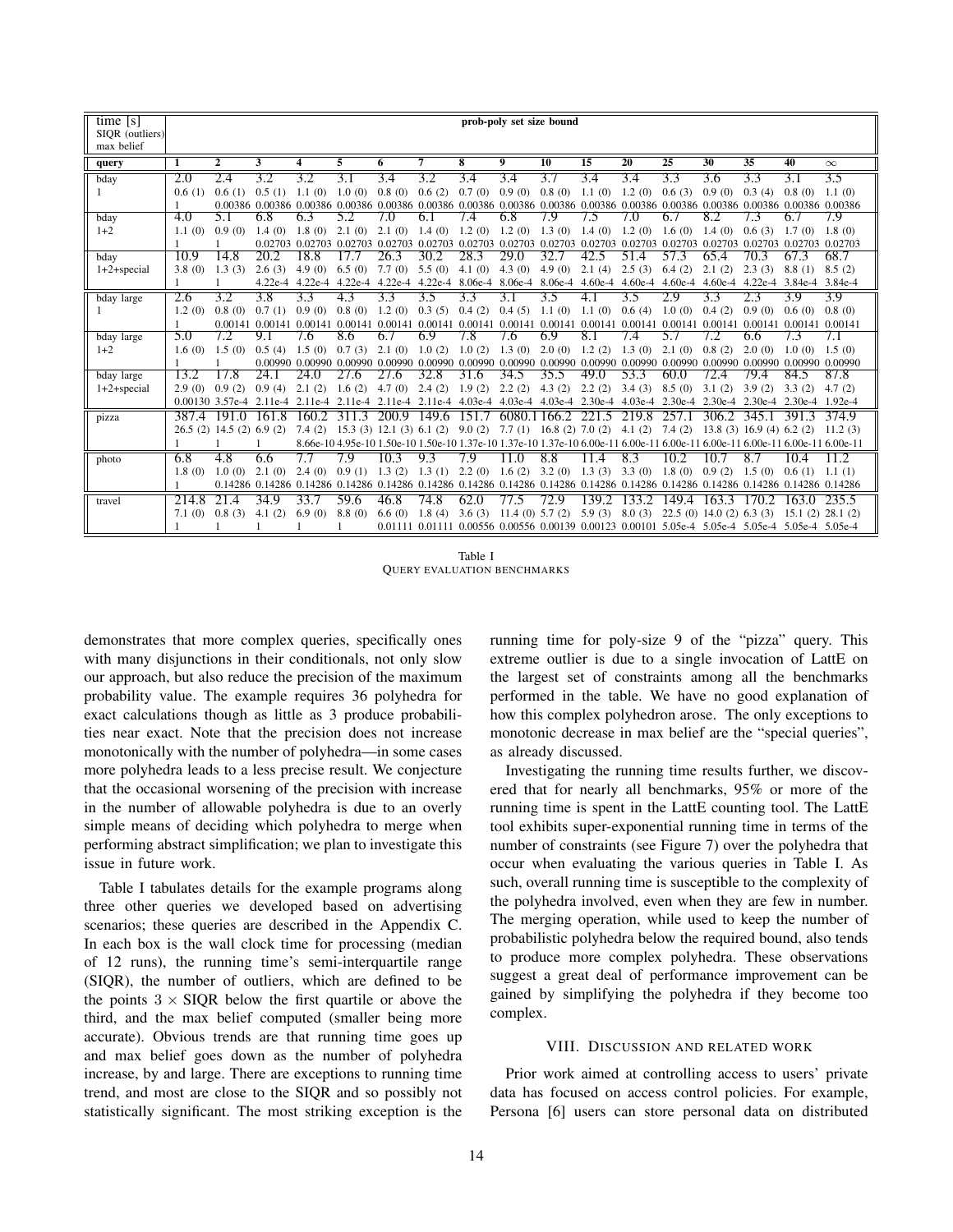storage servers that use attribute-based encryption; only those parties that have the attribute keys for particular data items may see them. Our approach relaxes the access control model to offer more fine-grained information release policies by directly modeling an attacker's belief.

Others have considered how an adversary's knowledge of private data might be informed by a program's output. Clark, Hunt, and Malacaria [27] define a static analysis that bounds the secret information a straight-line program can leak in terms of equivalence relations between the inputs and outputs. Backes et al. [21] automate the synthesis of such equivalence relations and quantify leakage by computing the exact size of equivalence classes. Köpf and Rybalchenko [22] extend this approach, improving its scalability by using sampling to identify equivalence classes and using under- and over-approximation to obtain bounds on their size. Mu and Clark [28] present a similar analysis that uses over-approximation only. In all cases, the inferred equivalence classes can be used to compute entropy-based metrics of information leakage.

We differ from this work in two main ways. First, we implement a different security criterion. The most closely related metric is *vulnerability* V as proposed by Smith [20], which can be defined using our notation as follows:<sup>3</sup>

**Definition 36.** Let  $\delta' = \llbracket S \rrbracket \delta$ , where  $\delta$  is the model of the querier's initial belief, and let  $\overline{\delta_X} \stackrel{\text{def}}{=} \text{normal}(\delta \restriction X)$ . Then query S is *vulnerability threshold secure* iff for

$$
V = \sum_{\sigma_L \in support(\delta_L')} \overline{\delta_L'}(\sigma_L) \cdot \max_{\sigma_H \in \mathbf{State}_H} \overline{(\delta'|\sigma_L)_H}(\sigma_H)
$$

we have  $V \leq t$  for some threshold t.

The above definition is an *expectation* over all possible outputs  $\sigma_L$ , so unlikely outputs have less influence. Our notion of threshold security (Definition 3) is stronger because it considers each output individually: if *any* output, however unlikely, would increase knowledge beyond the threshold, the query would be rejected. For example, recall the query from Example 1 where the secret data bday is (assumed by the querier to be) uniformly distributed; call this query  $Q_1$ . According to Definition 36, the minimum acceptable threshold  $t \geq V = 2/365 \approx 0.005$ , whereas according to Definition 3, the minimum threshold is  $t \geq 1/7 \approx 0.143$ which corresponds the equivalence class  $260 \leq bday < 267$ .

The other main difference is that we keep an on-line model of knowledge according to prior, actual query results, which increases our precision. To see the benefit consider performing query  $Q_1$  followed by a query  $Q_2$  which uses the code from Example 1 but has  $today = 265$ . With our system and  $bday = 270$  the answer to  $Q_1$  is False and with the revised belief the query  $Q_2$  will be accepted as below threshold  $t_d = 0.2$ . If instead we had to model this pair of queries statically they would be rejected because (under the assumption of uniformity) the pair of outputs True,True is possible and implies  $bday \in \{265, 266\}$  which would require  $t_d \geq 0.5$ . Our approach also inherits from the belief-based approach the ability to model a querier who is misinformed or incorrect, which can arise following the result of a probabilistic query (more on this below) or because of a change to the secret data between queries [9]. On the other hand, these advantages of our approach come at the cost of maintaining on-line belief models.

Our proposed abstract domains  $\mathbb P$  and  $\mathcal P_n(\mathbb P)$  are useful beyond the application of belief-based threshold security; e.g., they could be used to model uncertainty off-line (as in the above work) rather than beliefs on-line, with the advantage that they are not limited to uniform distributions (as required by [21], [22]). Prior work on probabilistic abstract interpretation is insufficient for this purpose. For example, Monniaux [29] gives an abstract interpretation for probabilistic programs based on over-approximating probabilities. That work contains no treatment of distribution conditioning and normalization, which are crucial for belief-based information flow analysis. The use of underapproximations, needed to soundly handle normalization, is unique to our approach.

McCamant and Ernst's FLOWCHECK tool [19] measures the information released by a particular execution. However, it measures information release in terms of *channel capacity*, rather than remaining uncertainty which is more appropriate for our setting. For example, FLOWCHECK would report a query that tries to guess a user's birthday leaks one bit regardless of whether the guess was successful, whereas the belief-based model (and the other models mentioned above) would consider a failing guess to convey very little information (much less than a bit), and a successful guess conveying quite a lot (much more than a bit).

To avoid reasoning directly about an adversary's knowledge, Dwork and colleagues proposed *differential privacy* [24]: a differentially private query over a database of individuals' records is a randomized function that produces roughly the same answer whether a particular individual's data is in the database or not. Thus, if the database curator is trustworthy, there is little reason for an individual to not supply his data. However, we prefer users to control access to their data as they like, rather than have to trust a curator.

In any case, it is difficult to see how to effectively adapt differential privacy, which was conceived for queries over many records, to queries over an individual's record, as in our setting. To see why, consider the birthday query from Example 1. Bob's birthday being/not being in the query range influences the output of the query only by 1 (assuming yes/no is 1/0). One could add an appropriate amount of (Laplacian) noise to the query answer to hide what the true answer was and make the query differentially private. However, this noise would be so large compared to the original

<sup>&</sup>lt;sup>3</sup>Smith actually proposes *min entropy*, which is −log V.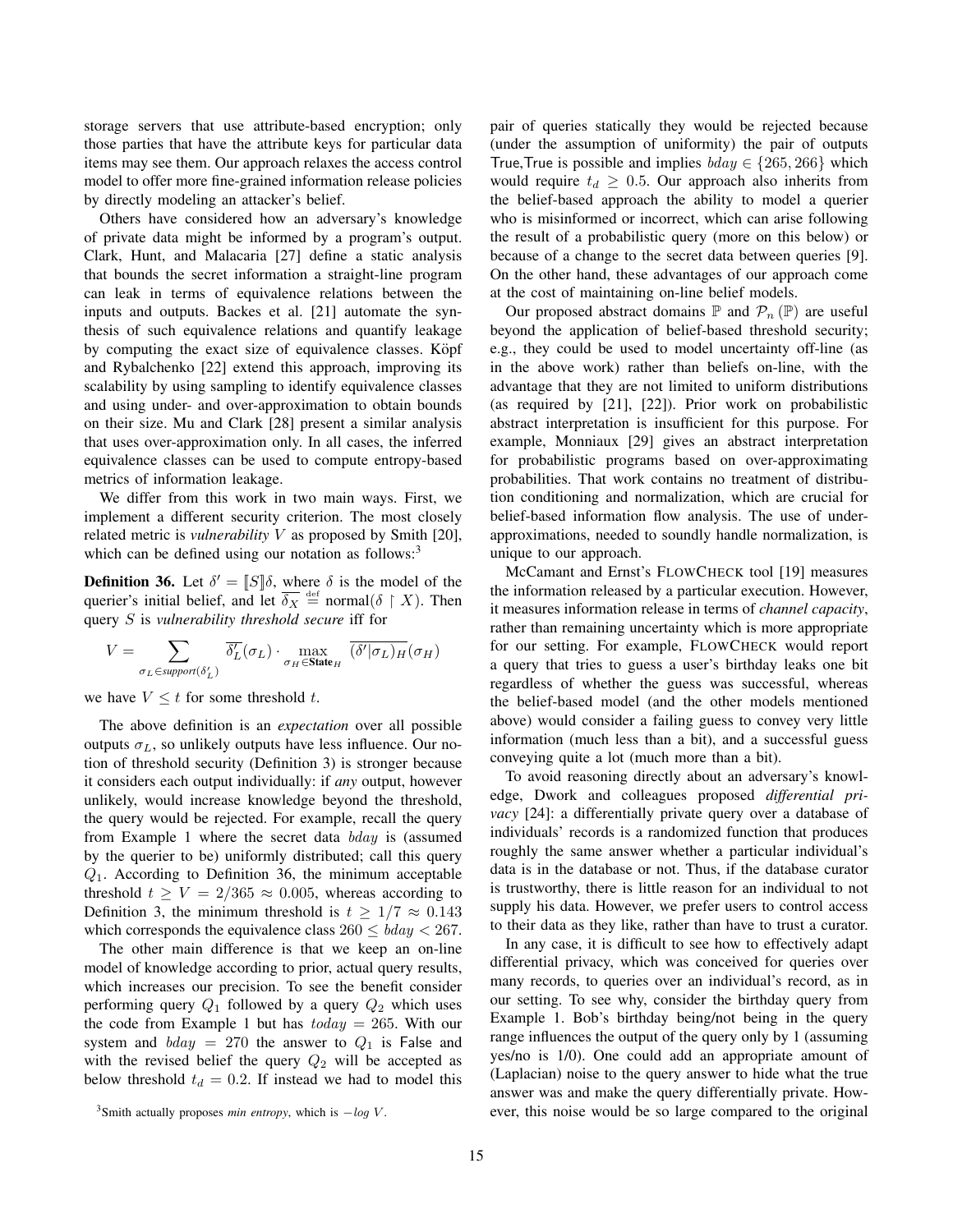range  $\{0, 1\}$  that the query becomes essentially useless the user would be receiving a birthday announcement most days.<sup>4</sup> By contrast, our approach permits answering queries exactly if the release of information is below the threshold. Moreover, there is no limit on the number of queries as long the information release remains bounded; differential privacy, in general, must impose an artificial limit (termed the *privacy budget*) because it does not reason about the information released.

Nevertheless, differential privacy is appealing, and it would be fruitful to consider how to apply its best attributes to our setting. Rastogi and Suciu [23] propose a property called *adversarial privacy* that suggests a way forward. Like our approach, adversarial privacy is defined in terms of a change in attacker knowledge. Roughly: a query's output on any database may increase an attacker's a priori belief  $\delta(\sigma)$  about any state  $\sigma$  by at most  $\epsilon$  for all  $\delta \in D$  for some  $D \in \mathcal{P}$  (**Dist**). Rastogi and Suciu show that, for a certain class D, adversarial privacy and differential privacy are equivalent, and by relaxing the choice of  $D$  one can smoothly trade off utility for privacy. We can take the reverse tack: by modeling a (larger) set of beliefs we can favor privacy over utility. Our abstractions  $\mathbb P$  and  $\mathcal P_n(\mathbb P)$ already model sets of distributions, rather than a single distribution, so it remains interesting future work to exploit this representation toward increasing privacy.

Another important open question for our work is means to handle collusion. Following our motivating example in the Introduction, the user's privacy would be thwarted if he shared only his birth day with querier  $X$  and only his birth year with  $Y$  but then  $X$  and  $Y$  shared their information. A simple approach to preventing this would be to model adversary knowledge globally, effectively assuming that all queriers share their query results; doing so would prevent either  $X$ 's or  $Y$ 's query (whichever was last). This approach is akin to having a global privacy budget in differential privacy and, as there, obviously harms utility. Dealing with collusion is more problematic when using probabilistic queries, e.g., Example 2. This is because highly improbable results make a querier more uncertain, so combining querier knowledge can misrepresent individual queriers' beliefs. Roughly speaking, querier X could perform a query  $Q$  that misinforms the modeled global belief, but since querier  $Y$ 's actual belief is not changed by the result of Q (since he did not actually see its result), he could submit  $Q'$  and learn more than allowed by the threshold. Disallowing probabilistic queries solves this problem but harms expressiveness. Another option is to more actively track a set of beliefs, as hinted at above.

# IX. CONCLUSION

This paper has explored the idea of *knowledge-based security policies*: given a query over some secret data, that query should only be answered if doing so will not increase the querier's knowledge above a fixed threshold. We enforce knowledge-based policies by explicitly tracking a model of a querier's belief about secret data, represented as a probability distribution, and we deny any query that could increase knowledge above the threshold. Our denial criterion is independent of the actual secret, so denial does not leak information. We implement query analysis and belief tracking via abstract interpretation using novel domains of *probabilistic polyhedra* and *powersets of probabilistic polyhedra*. Compared to typical approaches to implementing belief revision, our implementation using this domain is more efficient and scales better.

*Acknowledgments:* The authors are grateful to Jeff Foster, Nataliya Guts, the anonymous referees, and especially Boris Köpf for their helpful comments on drafts of this paper.

This research was sponsored by the U.S. Army Research Laboratory and the U.K. Ministry of Defence and was accomplished under Agreement Number W911NF-06-3-0001. The views and conclusions contained in this document are those of the author(s) and should not be interpreted as representing the official policies, either expressed or implied, of the U.S. Army Research Laboratory, the U.S. Government, the U.K. Ministry of Defence or the U.K. Government. The U.S. and U.K. Governments are authorised to reproduce and distribute reprints for Government purposes notwithstanding any copyright notation hereon. Support was also provided by National Science Foundation grants 0905419 and 0910530.

#### **REFERENCES**

- [1] "Facebook developers," http://developers.facebook.com/, 2011, see the policy and docs/guides/canvas directories for privacy information.
- [2] S. Guha, B. Cheng, and P. Francis, "Challenges in measuring online advertising systems," in *IMC*, 2010.
- [3] "Statement of rights and responsibilities," http://www. facebook.com/terms.php, Oct. 2010.
- [4] D. Worthington, "Myspace user data for sale," *PC World on-line*, Mar. 2010, http://www.pcworld.com/article/191716/ myspace\_user\_data\_for\_sale.html.
- [5] S.-W. Seong, J. Seo, M. Nasielski, D. Sengupta, S. Hangal, S. K. Teh, R. Chu, B. Dodson, and M. S. Lam, "PrPl: a decentralized social networking infrastructure," in *1st International Workshop on Mobile Cloud Computing and Services: Social Networks and Beyond*, Jun. 2010, invited Paper.
- [6] R. Baden, A. Bender, N. Spring, B. Bhattacharjee, and D. Starin, "Persona: an online social network with userdefined privacy," in *SIGCOMM*, 2009.
- [7] P. Golle, "Revisiting the uniqueness of simple demographics in the us population," in *WPES*, 2006.

<sup>&</sup>lt;sup>4</sup>By our calculations, with privacy parameter  $\epsilon = 0.1$  recommended by Dwork [24], the probability the query returns the correct result is approximately 0.5249.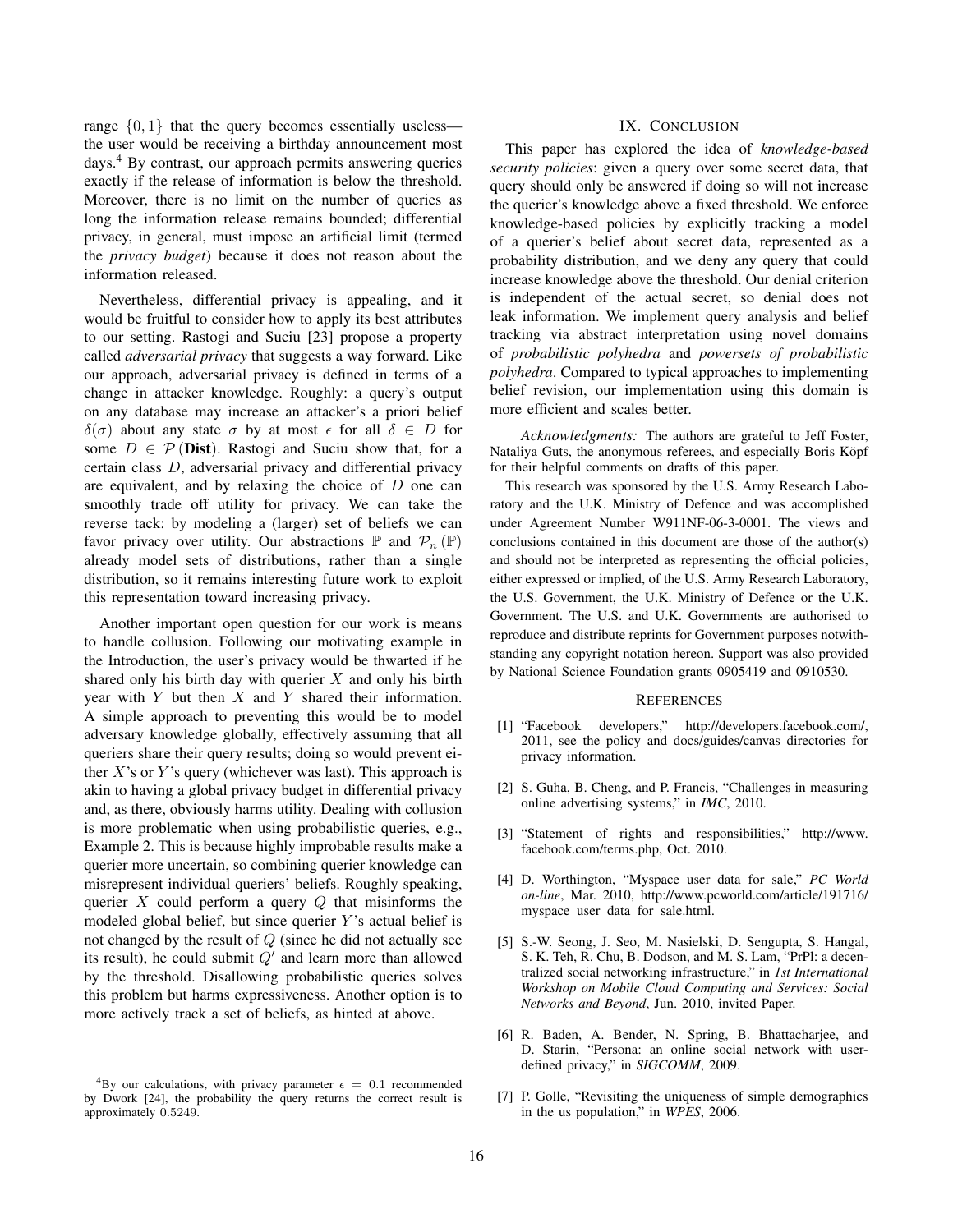- [8] "Facebook demographics and statistics report 2010," http: //www.istrategylabs.com/2010/01/facebook-demographicsand-statistics- report-2010-145-growth-in-1-year/, 2010.
- [9] M. R. Clarkson, A. C. Myers, and F. B. Schneider, "Quantifying information flow with beliefs," *J. Comput. Secur.*, vol. 17, no. 5, 2009.
- [10] A. Pfeffer, "The design and implementation of IBAL: A general-purpose probabilistic language," in *Statistical Relational Learning*, L. Getoor and B. Taskar, Eds. MIT Press, 2007.
- [11] A. Radul, "Report on the probabilistic language Scheme," in *DLS*, 2007.
- [12] S. Park, F. Pfenning, and S. Thrun, "A probabilistic language based on sampling functions," *TOPLAS*, vol. 31, pp. 4:1–4:46, 2008.
- [13] N. D. Goodman, V. K. Mansinghka, D. M. Roy, K. Bonawitz, and J. B. Tenenbaum, "Church: a language for generative models," in *UAI*, 2008.
- [14] O. Kiselyov and C.-C. Shan, "Embedded probabilistic programming," in *DSL*, 2009.
- [15] P. Cousot and N. Halbwachs, "Automatic discovery of linear restraints among variables of a program," in *POPL*, 1978.
- [16] D. Monniaux, "Abstract interpretation of probabilistic semantics," in *Static Analysis Symposium (SAS'00)*, no. 1824, 200, pp. 322–339.
- [17] "PPL: The Parma polyhedral library," http://www.cs.unipr.it/ ppl/, 2011.
- [18] J. Loera, D. Haws, R. Hemmecke, P. Huggins, J. Tauzer, and R. Yoshida, "Latte," http://www.math.ucdavis.edu/latte/, 2008.
- [19] S. McCamant and M. D. Ernst, "Quantitative information flow as network flow capacity," in *PLDI*, 2008.
- [20] G. Smith, "On the foundations of quantitative information flow," in *FOSSACS*, 2009.
- [21] M. Backes, B. Köpf, and A. Rybalchenko, "Automatic discovery and quantification of information leaks," in *Security and Privacy*, 2009.
- [22] B. Köpf and A. Rybalchenko, "Approximation and randomization for quantitative information-flow analysis," in *CSF*, 2010.
- [23] V. Rastogi, M. Hay, G. Miklau, and D. Suciu, "Relationship privacy: output perturbation for queries with joins," in *PODS*, 2009.
- [24] C. Dwork, "A firm foundation for private data analysis," *Commun. ACM*, vol. 54, pp. 86–95, Jan. 2011.
- [25] P. Mardziel, S. Magill, M. Hicks, and M. Srivatsa, "Dynamic enforcement of knowledge-based security policies," University of Maryland Department of Computer Science, Tech. Rep. CS-TR-4978, Apr. 2011.
- [26] ——, "Dynamic enforcement of knowledge-based security policies," in *CSF*, Jun. 2011.
- [27] D. Clark, S. Hunt, and P. Malacaria, "Quantitative information flow, relations and polymorphic types," *J. Log. and Comput.*, vol. 15, pp. 181–199, Apr. 2005.
- [28] C. Mu and D. Clark, "An interval-based abstraction for quantifying information flow," *Electron. Notes Theor. Comput. Sci.*, vol. 253, pp. 119–141, November 2009.
- [29] D. Monniaux, "Analyse de programmes probabilistes par interprétation abstraite," Thèse de doctorat, Université Paris IX Dauphine, 2001, résumé étendu en fran cais. Contents in English.

### APPENDIX A.

#### CONCRETE PROBABILISTIC SEMANTICS

Here we briefly explain the concrete probabilistic semantics given in Figure 3. More details can be found in Clarkson et al. [9].

The semantics of skip is straightforward: it is the identity on distributions. The semantics of sequences  $S_1$ ;  $S_2$  is also straightforward: the distribution that results from executing  $S_1$  with  $\delta$  is given as input to  $S_2$  to produce the result.

The semantics of assignment is  $\delta[x \rightarrow E]$ , which is defined as follows:

$$
\delta[x \to E] \stackrel{\text{def}}{=} \lambda \sigma.
$$

$$
\sum_{\tau \, | \, \tau[x \to [E]\tau] = \sigma} \delta(\tau)
$$

In words, the result of substituting an expression  $E$  for  $x$ is a distribution where state  $\sigma$  is given a probability that is the sum of the probabilities of all states  $\tau$  that are equal to  $\sigma$  when x is mapped to the distribution on E in  $\tau$ . For implementation purposes, it will be useful to consider separately the case where assignment is invertible.

When  $x \to E$  is an invertible transformation, the formula for assignment can be simplified to the following, where  $x \to E'$  is the inverse of  $x \to E$ .

$$
\delta[x \to E] \stackrel{\text{def}}{=} \lambda \sigma. \ \delta(\sigma[x \to [E'] \sigma])
$$

When  $x \to E$  is not invertible, the original definition is equivalent to a projection followed by an assignment. Let  $V' = domain(\delta) - \{x\}$  and let  $\delta' = \delta \restriction V'$ . Then we have the following for a non-invertible assignment.

$$
\delta[x \to E] \stackrel{\text{def}}{=} \lambda \sigma.
$$
 if  $\sigma(x) = [E] \sigma$  then  $\delta'(\sigma \upharpoonright V')$  else 0

In the appendix, we show that this definition by cases is equivalent to the original definition (Theorem 56).

The semantics for conditionals makes use of two operators on distributions which we now define. First, given distributions  $\delta_1$  and  $\delta_2$  we define the *distribution sum* as follows:

$$
\delta_1 + \delta_2 \stackrel{\text{def}}{=} \lambda \sigma. \ \delta_1(\sigma) + \delta_2(\sigma)
$$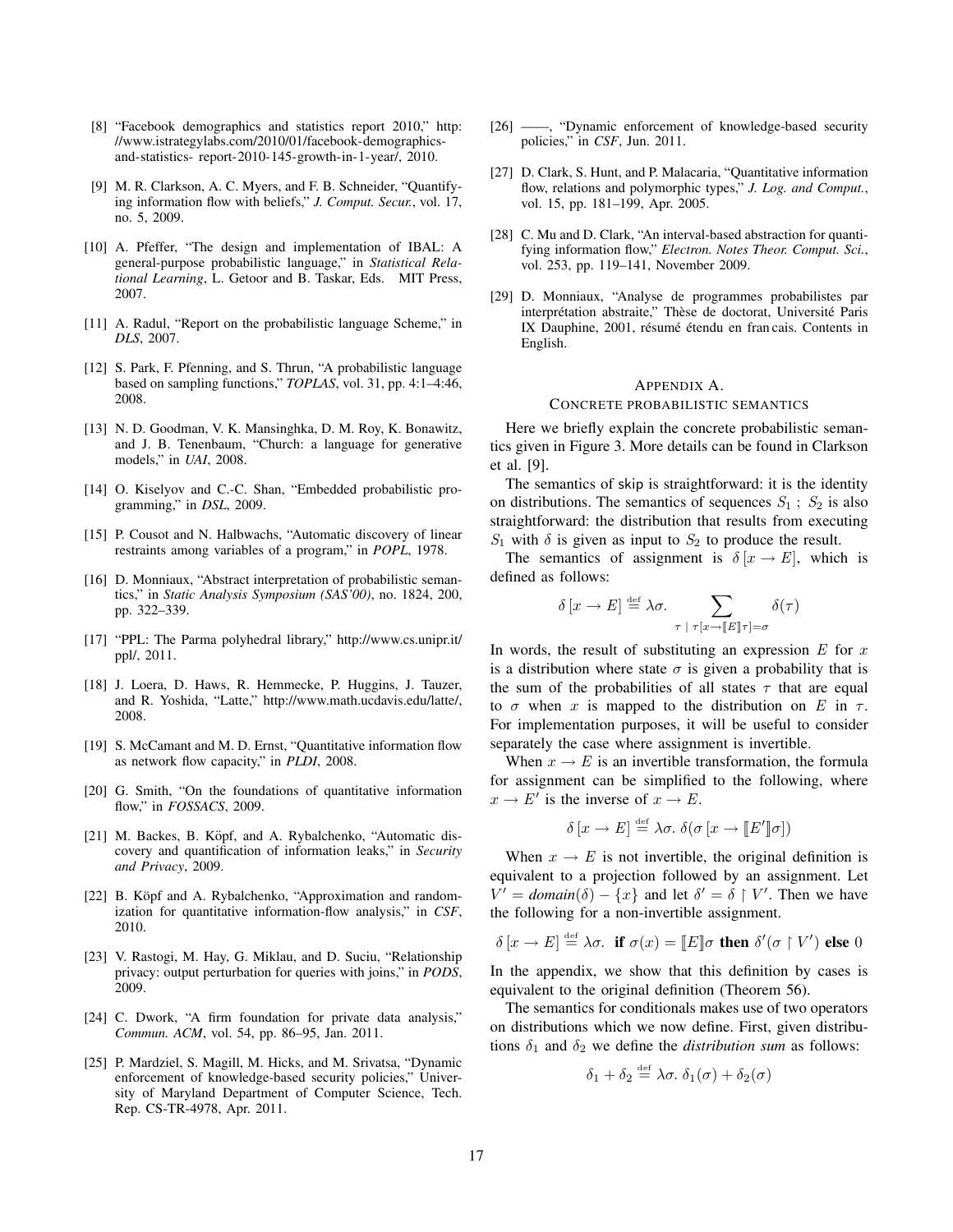In words, the probability mass for a given state  $\sigma$  of the summed distribution is just the sum of the masses from the input distributions for  $\sigma$ . Second, given a distribution  $\delta$  and a boolean expression B, we define the *distribution conditioned on* B to be

$$
\delta|B \stackrel{\text{def}}{=} \lambda \sigma.
$$
 if  $\llbracket B \rrbracket \sigma$  then  $\delta(\sigma)$  else 0

In short, the resulting distribution retains only the probability mass from  $\delta$  for states  $\sigma$  in which B holds.

With these two operators, the semantics of conditionals can be stated simply: the resulting distribution is the sum of the distributions of the two branches, where the first branch's distribution is conditioned on B being true, while the second branch's distribution is conditioned on B being false.

The semantics for probabilistic conditionals like that of conditionals but makes use of *distribution scaling*, which is defined as follows: given  $\delta$  and some scalar p in [0, 1], we have

$$
p \cdot \delta \stackrel{\text{def}}{=} \lambda \sigma. \ p \cdot \delta(\sigma)
$$

In short, the probability ascribed to each state is just the probability ascribed to that state by  $\delta$  but multiplied by p. For probabilistic conditionals, we sum the distributions of the two branches, scaling them according to the odds  $q$  and  $1 - q$ .

The semantics of a single iteration of a while loop is essentially that of if  $B$  then  $S$  else skip and the semantics of the entire loop is the fixed point of a function that composes the distributions produced by each iteration. That such a fixed point exists is proved by Clarkson et al. [9].

Finally, the semantics of uniform  $x$   $n_1$   $n_2$ , introduced in Section V is given as

$$
[\text{uniform } x \; n_1 \; n_2] \delta \; = \; (\delta \upharpoonright V - \{x\}) \times \delta'
$$

Where V is the set of variables of  $\delta$ , and  $\delta'$  is defined as follows.

$$
\delta' = \lambda \sigma.
$$
 if  $n_1 \le \sigma(x) \le n_2$  then  $\frac{1}{n_2 - n_1 + 1}$  else 0

#### APPENDIX B.

#### ALTERNATIVE (FLAWED) THRESHOLD SECURITY POLICY

As an alternative to Definition 3, suppose we used the following instead:

$$
\forall \sigma_L \in support(\delta' \restriction L). \text{ (normal}(\delta' | \sigma_L \restriction H))(\sigma_H) \leq t
$$

Here is an example that illustrates why this definition is not safe, as it could underestimate the information a querier can learn.

Suppose Bob's threshold for his birth year byear is  $t = 0.05$ . He models a social networking site X as believing his age is more likely between 20 and 40 than between 40 and 60, e.g.,  $1971 \leq byear \leq 1991$  with probability 0.6 (thus, 0.03 per possibility) and  $1951 \leq byear < 1971$  with probability 0.4 (thus, 0.02 per possibility). If user Bob was born in 1965, then  $X$ 's believes his is actual birth year not as likely a more recent year, say 1975; in any case  $X$  does not currently believe any possibility above Bob's threshold. Now suppose  $X$  submits program  $S$  that determines whether Bob's birth year is even. The revised belief will include only even (when  $output = True$ ) or odd (when  $output = False$ ) birthdays, increasing the likelihood of years in the range  $[1971, 1991)$  to be 0.06 per point, and the likelihood of years in the range [1951, 1971) to be 0.04 per point. Bob's birthday is 1965, and its probability  $0.04$  is less than t, so according to the flawed definition the agent would respond to this query. But if this query result is returned,  $X$  will see that there are ten possibilities of birth year that are above Bob's threshold.  $X$  can deduce that none of these possibilities is Bob's actual birth year, or else the query would have been rejected. Excluding these possibilities, he knows that Bob's birth year is one of ten possibilities between 1951 and 1971 ascribing to each a probability 0.1 which exceeds Bob's threshold of 0.05.

# APPENDIX C.

# EXAMPLE QUERIES

We provide here the queries and prebeliefs we used for the experiments in Section VII. The queries are described as functions from some set of inputs to some set of outputs. The exact syntax is as follows.

$$
\text{querydef} \text{ queryname } in_1 \cdots in_n \to out_1 \cdots out_m : \text{querybody}
$$

To specify a query invocation we use the following syntax.

$$
\begin{aligned}\n\text{query } query name: \\
in_1 := val_1; \\
\cdots \\
in_n := val_n\n\end{aligned}
$$

Each experiment must also specify the values of the secrets being queried, and the querier's prebelief. Each specification is a merely a program that sets the values of these variables. For the actual secret values this program begins with the declaration secret; the resulting state of executing program is taken to be the secret state. The program to set the prebelief begins belief and has the same format; note that this program will use pif or uniform  $x \nvert n_1 \nvert n_2$  to give secrets different possible values with different probabilities.

We now give the content of the queries used in the experiments.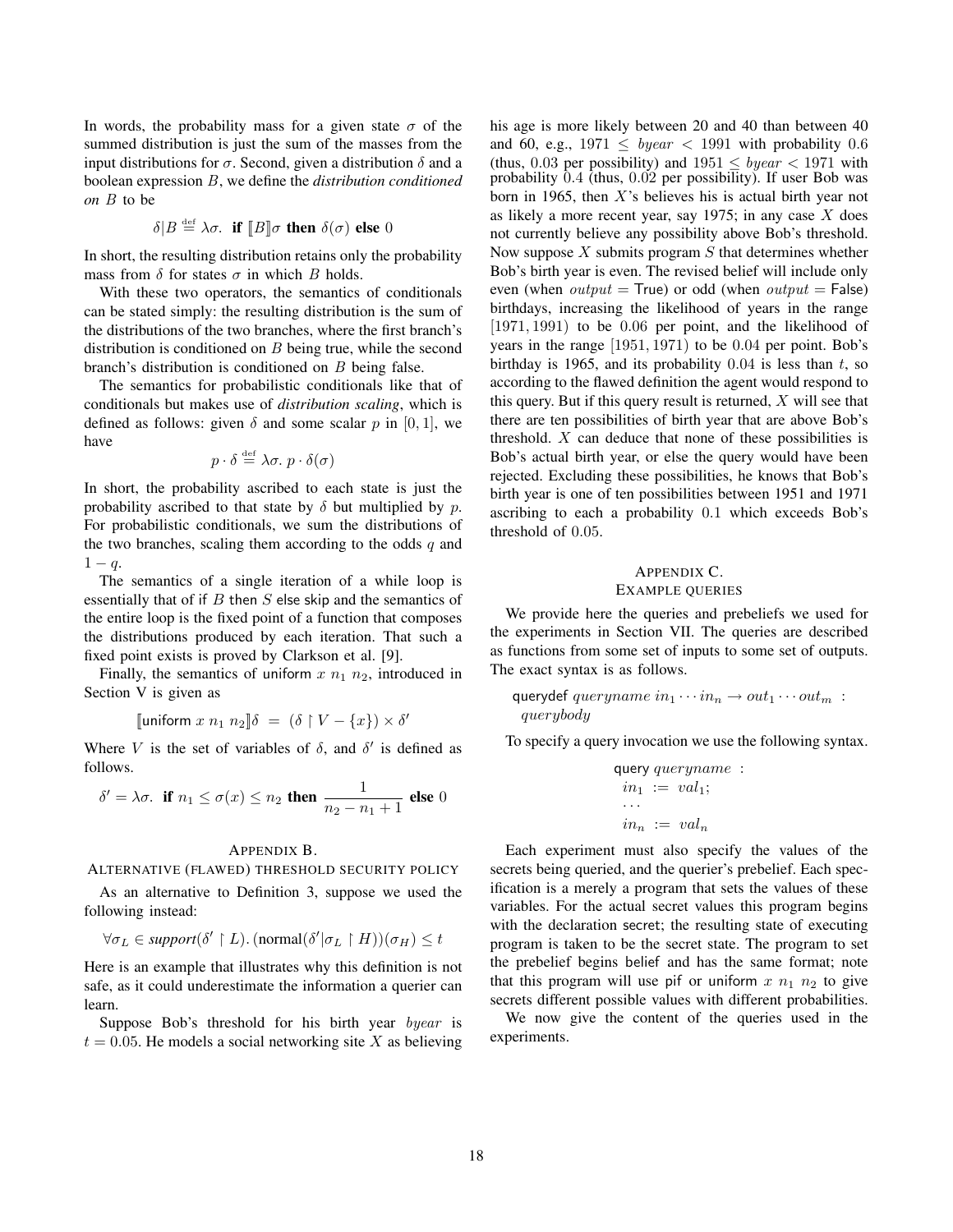*1) Birthday:* For the small stateset size birthday experiments we used the following secret and prebelief.

$$
secret:
$$
\n
$$
s\_bday := 270;
$$
\n
$$
s\_byear := 1980
$$
\n
$$
belief:
$$
\n
$$
uniform s\_bday 0 364;
$$
\n
$$
uniform s\_byear 1956 1992
$$

The two queries used were as follows.

$$
\begin{array}{l} \text{querydef } bday \; : \; c\_day \; \rightarrow \; output \cr \text{if } s\_bday \geq c\_day \land c\_day + 7 > s\_bday \text{ then} \cr \text{output} \; := \; 1 \cr \text{else} \cr \text{output} \; := \; 0 \cr \end{array}
$$

querydef  $spec : c\_year \rightarrow output$ 

$$
age := c\_year - s\_byear ;
$$
  
if age = 10  $\lor age = 20 \lor age = 30 \lor age = 40 \lor age = 50$  then  
*output\\_temp* := 1  
else  
*output\\_temp* := 0 ;  
pi f 1/10 then  
*output* := 1  
else  
*output* := *output\\_temp*

The statistics shown include the time spent processing this initial setup as well as the following sequences of queries.

• A single bday query alone.

$$
\text{query } bday \; : \;
$$

$$
c\_day := 260
$$

• Two bday queries.

$$
\text{query } bday
$$

$$
c\_day := 261
$$

• Two bday queries followed by a spec query.

$$
\text{query } spec:
$$

$$
c\_year := 2011
$$

*2) Birthday (large):* For the larger statespace birthday example we used the following secret and prebelief generators.

$$
secret:
$$
\n
$$
s\_bday := 270;
$$
\n
$$
s\_byear := 1980
$$
\n
$$
belief:
$$
\n
$$
uniform s\_bday \ 0 \ 364;
$$

uniform  $s\_byear$  1910 2010

The queries used were identical to the ones for the smaller statespace birthday example.

*3) Pizza:* The pizza example is slightly more complicated, especially in the construction of the prebelief. This example models a targeted Facebook advertisement for a local pizza shop. There are four relevant secret values. The level of school currently being attended by the Facebook user is given by s\_in\_school\_type, which is an integer ranging from 0 (not in school) to 6 (Ph.D. program). Birth year is as before and s\_address\_lat and s\_address\_long give the latitude and longitude of the user's home address (represented as decimal degrees scaled by a factor of  $10^6$ ) and converted to an integer).

The initial belief models the fact that each subsequent level of education is less likely and also captures the correlation between current educational level and age. For example, a user is given an approximately 0.05 chance of currently being an undergraduate in college, and college attendees are assumed to be born no later than 1985 (whereas elementary school students may be born as late as 2002). rendering latex

#### secret :

s in school type  $:= 4$ ;  $s\_birth\_year := 1983;$  $s\_address\_lat := 39003178$ ;  $s\_address\_long := -76958199$ 

belief :

```
pif 4/24 then
 uniform s_in\_school\_type 1 1;
 uniform s\_birth\_year 1998 2002
else
 pif 3/19 then
   uniform s_in\_school\_type 2 2;
   uniform s\_birth\_year 1990 1998
 else
   pif 2/15 then
     uniform s_in\_school\_type 3 3;
     uniform s\_birth\_year 1985 1992
   else
     pif 1/12 then
       uniform s_in\_school\_type \; 4 \; 4;
       uniform s\_birth\_year 1980 1985
     else
       uniform s in school type 0 0;
       uniform s birth year 1900 1985;
uniform s_address_lat 38867884 39103178;
uniform s\_address\_long - 77058199 - 76825926
```
The query itself targets the pizza advertisement at users who are either 1) in college, 2) aged 18 to 28, or 3) close to the pizza shop (within a square region that is 2.5 miles on each side and centered on the pizza shop). If any of these conditions are satisfied, then the query returns 1, indicating that the ad can be displayed. The full text of the query is given below.

```
querydef pizza : \rightarrow output
```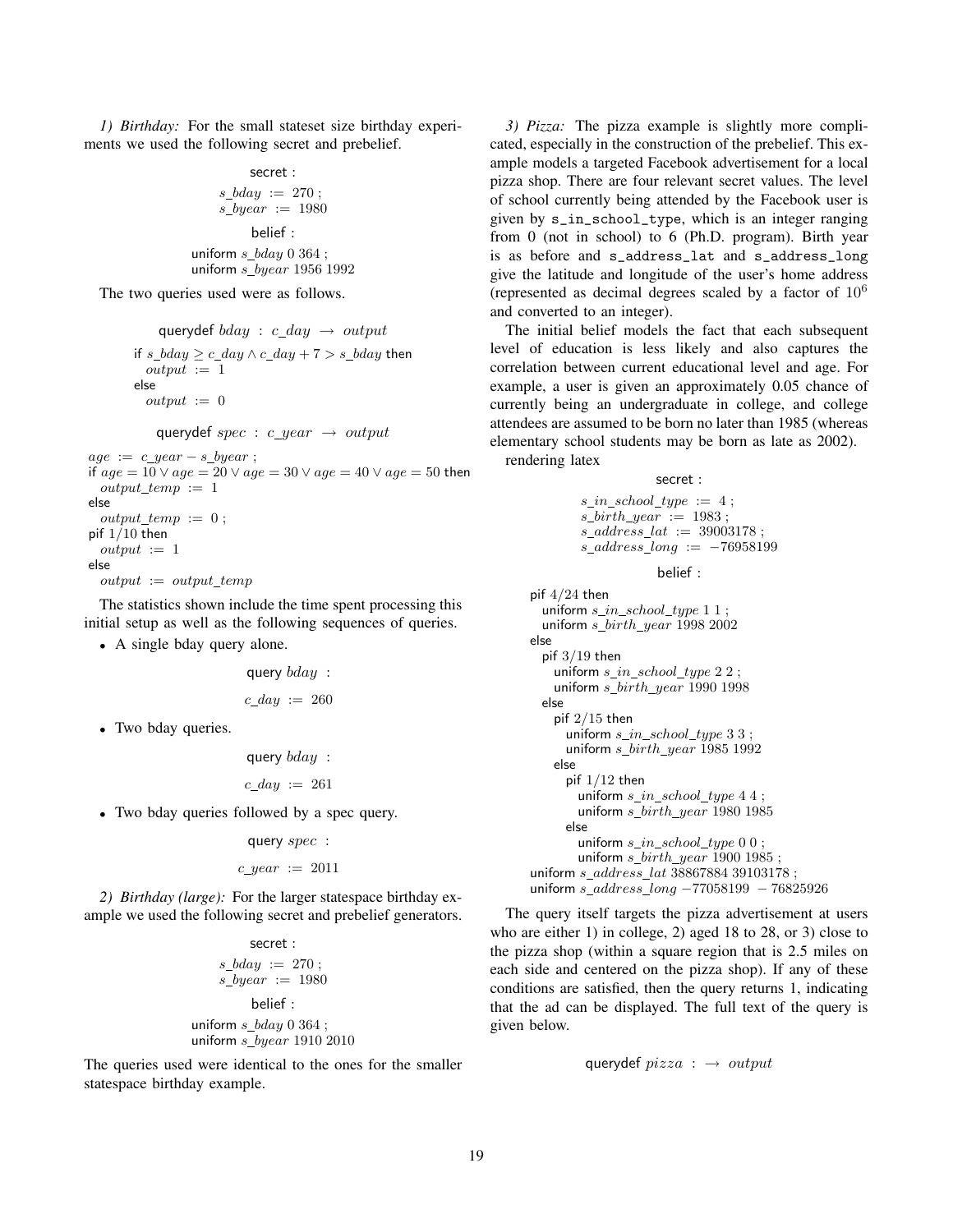```
if s_in\_school\_type \geq 4 then
 in\_school := 1else
 in school := 0;
age := 2010 - s\_birth\_year;if age \geq 18 \land age \leq 28 then
 age\_criteria := 1else
 age\_criteria := 0;
lr\_lat := 38967884 ;ul\_lat := 39003178;lr\_long := -76958199 ;ul\_long := -76925926;
if s_address_lat \leq ul\_lat \wedges_address_lat \geq lr_lat \wedges_address_long ≥ \ lr\_long \lands\_address\_long \leq ul\_long then
 in box := 1else
  in\_box := 0;if (in\_school = 1 \vee age\_criteria = 1) \wedgein \; box = 1 then
  output := 1else
  output := 0
```
*4) Photo:* The photo query is a direct encoding of a case study that Facebook includes on their advertising information page [?]. The advertisement was for CM Photographics, and targets offers for wedding photography packages at women between the ages of 24 and 30 who list in their profiles that they are engaged. The secret state consists of birth year, as before, gender (0 indicates male, 1 indicates female), and "relationship status," which can take on a value from 0 to 9. Each of these relationship status values indicates one of the status choices permitted by the Facebook software. The example below involves only four of these values, which are given below.

- 0 No answer
- 1 Single
- 2 In a relationship
- 3 Engaged

The secret state and prebelief are as follows.

$$
\begin{array}{rcl} \text{secret}: & \\ \text{s\_birth\_year} & := & 1983 \ ; \\ \text{s\_gender} & := & 0 \ ; \\ \text{s\_relationship\_status} & := & 0 \\ \text{belief}: & \\ \text{uniform} \ s\_birth\_year \ 1900 \ 2010 \ ; \\ \text{uniform} \ s\_gender \ 0 \ 1 \ ; \\ \text{uniform} \ s\_relationship\_status \ 0 \ 3 \end{array}
$$

The query itself is the following.

```
querydef cm\_advert : \rightarrow output
 age := 2010 - s\_birth\_year;if age ≥ 24 ∧ age ≤ 30 then
   age\_sat \ := \ 1else
   age\_sat := 0;if s_gender = 1 \lands_relationship_status = 3 \wedgeage sat = 1 then
   output := 1else
   output := 0
```
*5) Travel:* This example is another Facebook advertising case study [?]. It is based on an ad campaign run by Britain's national tourism agency, VisitBritain. The campaign targeted English-speaking Facebook users currently residing in countries with strong ties to the United Kingdom. They further filtered by showing the advertisement only to college graduates who were at least 21 years of age.

We modeled this using four secret values: country, birth year, highest completed education level, and primary language. As with other categorical data, we represent language and country using an enumeration. We ranked countries by number of Facebook users as reported by socialbakers.com. This resulted in the US being country number 1 and the UK being country 3. To populate the list of countries with "strong connections" to the UK, we took a list of former British colonies. For the language attribute, we consider a 50-element enumeration where 0 indicates "no answer" and 1 indicates "English" (other values appear in the prebelief but are not used in the query).

secret :

```
country := 1;birth\_year := 1983;
      completed\_school\_type := 4;language := 5belief :
    uniform country 1 200 ;
    uniform birth\_year 1900 2011;
    uniform language 1 50;
    uniform completed\_school\_type\ 0\ 5querydef travel : \rightarrow outputif country = 1 \vee country = 3 \veecountry = 8 \vee country = 10 \veecountry = 18 then
  main\_country := 1else
  main\_ country := 0;
if country = 169 \vee country = 197 \veecountry = 194 \vee country = 170 \veecountry = 206 \vee country = 183 \veecountry = 188 then
  island := 1else
  island := 0:
age := 2010 - birth\_year;if language = 1 \land(main\_ country = 1 \lor island = 1) \landage ≥ 21 \landcompleted\_school\_type \geq 4 then
  output := 1else
  output := 0
```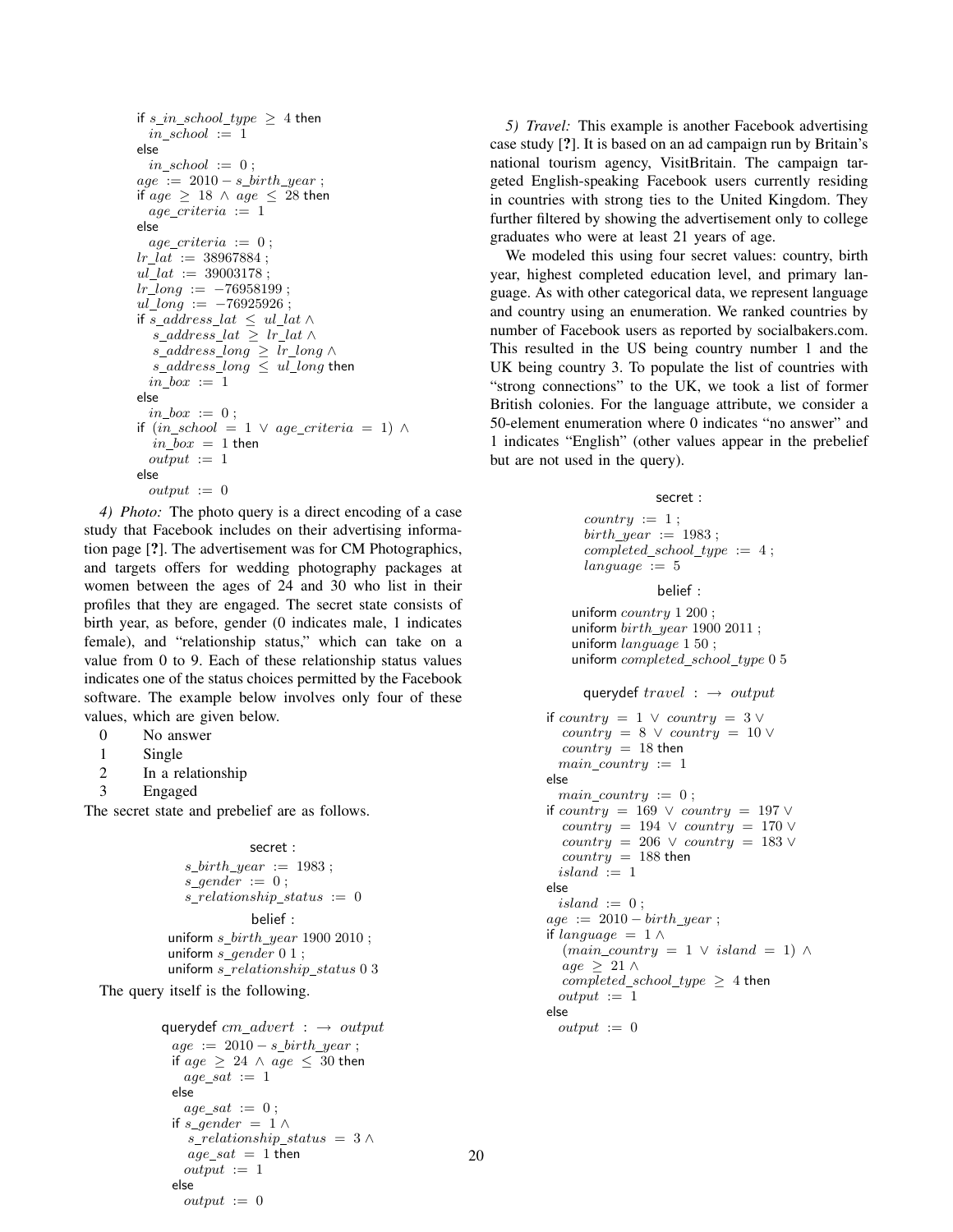# APPENDIX D.

# SOUNDNESS PROOFS FOR P

### *A. Projection*

The proof of projection relies heavily on splitting up the support of a distribution into equivalence classes based on the states they project to. We will have  $\sigma, \sigma' \in support(\delta)$ belonging to the same equivalence class iff  $\sigma \restriction V = \sigma' \restriction V$ . The details are formalized in the following definition.

# Definition 37. *Equivalence classes under projection.*

- $\bullet$  [ $\sigma_V$ ] $_{\delta}^V$  is an equivalence class of elements of *support*( $\delta$ )  $[0V]_{\delta}$  is an equivalence class of elements of support(0)<br>that project to  $\sigma_V$  (when projected to variables V). Formally,  $[\sigma_V]_{\delta}^V \stackrel{\text{def}}{=} {\sigma \in support(\delta) \mid \sigma \restriction V = \sigma_V}.$
- $\bullet\ \overline{[\sigma_V]}_{\delta}^V$  $\delta_{\delta}$  is a subset of *support*( $\delta$ ) that project<br>anything but  $\sigma_V$  or formally  $\overline{|\sigma_V|}_{\delta}^V$   $\stackrel{\text{def}}{=}$ to anything but  $\sigma_V$  or formally  $\overline{|\sigma_V|}_s^V$  ${σ ∈ support(δ) | σ ∣ V ≠ σ<sub>V</sub>}.$
- $[\sigma_V]_C^V$  is a subset of  $\gamma_{\mathbb{C}}(C)$  that project to  $\sigma_V$ (when projected to variables V). Formally,  $[\sigma_V]_C^V \stackrel{\text{def}}{=}$  $\{\sigma \in \gamma_{\mathbb{C}}(C) \mid \sigma \upharpoonright V = \sigma_V\}.$
- $\cdot \overline{[\sigma_V]}_C^V$  $\bigcirc_C$  is a subset of  $\gamma_{\mathbb{C}}(C)$  that project to anything but  $\sigma_V$  or formally  $\overline{[\sigma_V]}_C^V$  $C^V \stackrel{\text{def}}{=} {\sigma \in \gamma_{\mathbb{C}}(C) \mid \sigma \restriction V \neq \sigma_V}.$

**Remark 38.** Let  $V \subseteq V' \subseteq fv(\delta)$ ,  $\sigma \in support(\delta)$ , and  $\sigma_V, \sigma'_V \in support(\delta \restriction V).$ 

(i)  $(\sigma \upharpoonright V') \upharpoonright V = \sigma \upharpoonright V$ 

The sets of  $\left\{ [\sigma_V]_{\delta}^V \right\}$ form a partition of  $\sigma_V \in support(\delta|V)$  $support(\delta)$ , equivalently the following two claims.

(ii)  $support(\delta) = \bigcup_{\sigma_V \in support(\delta\upharpoonright V)} [\sigma_V]_{\delta}^V$ 

(iii)  $[\sigma_V]_{\delta}^V \cap [\sigma_V']_{\delta}^V = \emptyset$  whenever  $\sigma_V \neq \sigma_V'$ 

 $\left\{ \left[ \sigma_{V'} \right]_{\delta}^{V'}$ Likewise, for any  $\sigma_V \in support(\delta \restriction V)$ , the sets of  $\begin{bmatrix} V' \\ \delta \end{bmatrix}$  $\sigma_{V'} \in [\sigma_V]_{\delta|V'}^V$  form a partition of  $[\sigma_V]_{\delta}^V$ , implying also the following claim.

(iv)  $[\sigma_V]^V_\delta = \bigcup_{\sigma_{V'} \in [\sigma_V]^V_{\delta\upharpoonright V'}} [\sigma_{V'}]^V_\delta$ δ

The equivalence classes in terms of the concrete support sets as related to the abstract support sets are expressed in the following manner.

 $(v)$   $[\sigma_V]^V_\delta \subseteq [\sigma_V]^V_C$  and  $\overline{[\sigma_V]}^V_\delta \subseteq \overline{[\sigma_V]}^V_C$  whenever  $support(\delta) \subseteq \gamma_{\mathbb{C}}(C)$ 

Finally, the concrete projection operation can be rewritten in terms of the equivalence classes, a fact we will repeatedly use in the proofs to follow without explicitly stating it.

$$
(vi) \ \delta \restriction V = \lambda \sigma_V. \ \sum_{\sigma \in [\sigma_V]^V_{\delta}} \delta(\sigma)
$$

*Proof:* All of these are merely expansions of the various definitions involved. Note that the two parts of Remark 38 (v) are not contradictory as  $[\sigma_V]_{\delta}^V$  and  $[\overline{\sigma_V}]_{\delta}^V$  $\delta$  are not set complements of each other when viewed as subsets

of  $\gamma_{\mathbb{C}}(C)$ , though they are complements when viewed as subsets of *support* $(\delta)$ .

**Lemma 39** (Conservation of Mass). *If*  $V \subseteq f\nu(\delta)$  *then*  $\|\delta\| = \|\delta \restriction V\|.$ 

*Proof:* Let us consider the terms of the projected mass sum.

$$
\|\delta \upharpoonright V\| = \sum_{\sigma_V \in support(\delta \upharpoonright V)} \left( \sum_{\sigma \in [\sigma_V]_S^V} \delta(\sigma) \right)
$$

$$
= \sum_{\sigma \in support(\delta)} \delta(\sigma)
$$

$$
= \|\delta\|
$$

The terms in the double sum are the same as those in the single sum as all terms of the first are accounted for in the second due to Remark 38 (ii) and none are double counted due to Remark 38 (iii).

Definition 40. *Concrete forget* can be defined in terms of a projection to all but one variable. That is,  $f_x(\delta) \stackrel{\text{def}}{=} \delta$  $f\nu(\delta) - \{x\}$ . Also,  $f_{x_1, \dots, x_n}(\delta) \stackrel{\text{def}}{=} f_{x_2, \dots, x_n}(f_{x_1}(\delta)).$ 

The correspondence between repeated concrete forget and a projection involving removal of more than one variable will be demonstrated shortly.

**Lemma 41** (Order of Projection). *If*  $V \subseteq V' \subseteq f_{V}(\delta)$  *then*  $(\delta \restriction V') \restriction V = \delta \restriction V$ .

*Proof:* Let  $\sigma_V \in \delta \restriction V$ .

$$
((\delta \upharpoonright V') \upharpoonright V) (\sigma_V) = \sum_{\sigma_V \in [\sigma_V]_{\delta_V V}^V} \left( \sum_{\sigma \in [\sigma_V]_{\delta}^V} \delta(\sigma) \right) (1)
$$

$$
= \sum_{\sigma_V \in [\sigma_V]_{\delta(V)}^V} \delta(\sigma) (2)
$$

$$
= \sum_{\sigma \in \bigcup_{\sigma_{V'} \in [\sigma_{V}]}_{\delta_{V'}}} \delta(\sigma) \tag{2}
$$

$$
=\sum_{\sigma\in[\sigma_V]^V_{\delta}}\delta(\sigma)\tag{3}
$$

$$
= (\sigma \upharpoonright V) (\sigma_V) \tag{4}
$$

The collapse of the double sums on (1) to (2) is due to the correspondence between the terms of the double sum and the single sum due to Remark 38 (ii) and Remark 38 (iii). The equality of the union of equivalence classes, (2) to (3) is due to Remark 38 (iv).

**Corollary 42.**  $\delta \restriction V = \mathbf{f}_{x_1,\dots,x_n}(\delta)$  where  $f_v(\delta) - V =$  ${x_1, \cdots, x_n}.$ 

*Proof:* Let us show this by induction on the size of  $\overline{V} \stackrel{\text{def}}{=} fv(\delta) - V$ . When  $|\overline{V}| = 0$  or  $|\overline{V}| = 1$ , the claim holds vacuously or by definition of concrete forget, respectively.

Let us assume the claim for  $|\overline{V}| = m-1 < n$  and consider the case when  $|\overline{V}| = m \le n$ .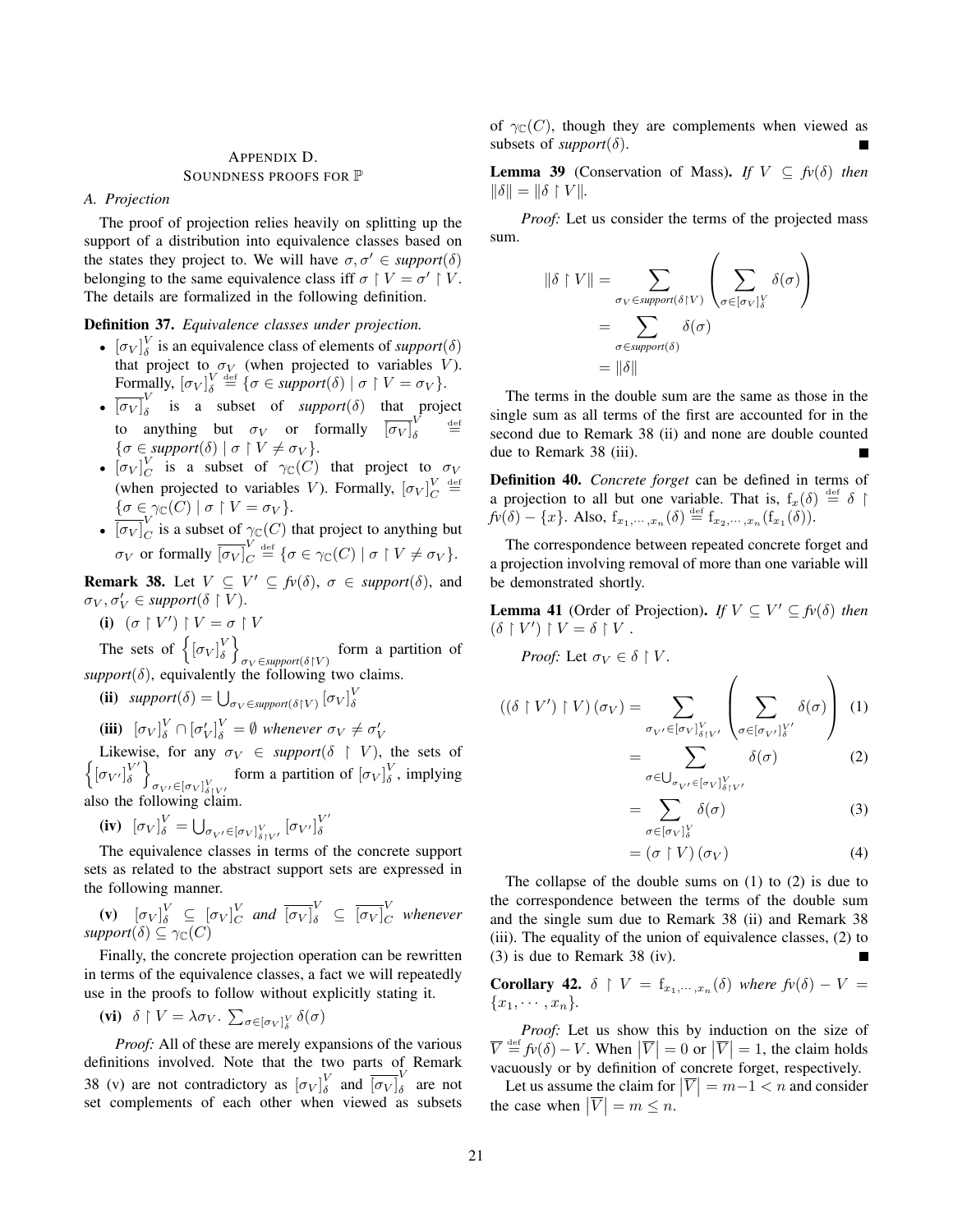$$
\delta \upharpoonright V = (\delta \upharpoonright V \cup \{x_1\}) \upharpoonright V \qquad \text{[ by Lemma 41 ]}
$$
\n
$$
= f_{x_1}(\delta) \upharpoonright V
$$
\n
$$
= f_{x_2, \dots, x_m} (f_{x_1}(\delta)) \qquad \text{[ by induction ]}
$$
\n
$$
= f_{x_1, \dots, x_m}(\delta)
$$

Thus, by induction, the claim holds for  $m = n$ .

Remark 43 (Counting Variations). Two simple counting arguments are required for the further proofs.

- (i) If  $m$  objects are distributed fully into two bins, with one of the bins having space for no more than  $a$  objects, then the other must have at least  $m - a$  objects in it.
- (ii) If  $m$  objects are to be packed into bins of sizes  $a_1, \dots, a_n$ , with  $\sum_i a_i \geq m$ , the least number of bins that can be used to fit all  $m$  objects is greater or equal to  $\lceil m/a^* \rceil$  where  $a^* \ge \max_i a_i$ .

*Proof:* Part (i) is immediate. For part (ii), consider some optimal set of bins used to pack the  $m$  objects. This set of bins would also let one pack  $m$  items assuming each bin had space for exactly  $a^*$  objects as this is an upper bound on the size of each bin. Thus the space of solutions to the original packing problem is a subset of the space of solutions to the altered packing problem where all bins are increased to fit  $a^*$  items. Thus the solution for the original cannot use fewer bins than the optimal solution for the altered problem. For this alternate problem, the minimum number of bins used to pack all m items is exactly  $\lceil m/a^* \rceil$  by a generalization of the pigeonhole principle.

**Lemma 7** (Soundness of Forget). *If*  $\delta \in \gamma_{\mathbb{P}}(P)$  *then*  $f_{\nu}(\delta) \in$  $\gamma_{\mathbb{P}}(\mathrm{f}_y(P)).$ 

*Proof:* Let  $\delta \in \gamma_{\mathbb{P}}(P)$ ,  $V = f(\delta) - \{y\}$ , and  $\delta_2 = \delta$ V. By assumption  $\delta$  has the following properties.

$$
support(\delta) \subseteq \gamma_{\mathbb{C}}(C) \tag{5}
$$

$$
s^{\min} \le |support(\delta)| \le s^{\max} \tag{6}
$$

$$
m^{\min} \le \|\delta\| \le m^{\max} \tag{7}
$$

$$
\forall \sigma \in support(\delta) \,.\, p^{\min} \le \delta(\sigma) \le p^{\max} \tag{8}
$$

Let  $P_2 = f_y(P)$ .  $P_2$  thus has the following properties.

$$
C_2 = f_y(C) \tag{9}
$$

$$
p_2^{\min} = p^{\min} \cdot \max \left\{ h_y^{\min} - \left( \#(C) - s^{\min} \right), 1 \right\} \tag{10}
$$

$$
p_2^{\max} = p^{\max} \cdot \min \left\{ h_y^{\max}, s^{\max} \right\} \tag{11}
$$

$$
s_2^{\min} = \lceil s^{\min} / h_y^{\max} \rceil \tag{12}
$$

$$
s_2^{\max} = \min\{\#(C_2), s^{\max}\}\tag{13}
$$

$$
m_2^{\min} = m^{\min} \tag{14}
$$

$$
m_2^{\max} = m^{\max} \tag{15}
$$

The quantities  $h_y^{\text{min}}$  and  $h_y^{\text{max}}$  are defined to exhibit the following properties.

$$
h_y^{\min} \le \min_{\sigma_V \in \gamma_C(C_2)} \left| [\sigma_V]_C^V \right| \tag{16}
$$

$$
\mathbf{h}_y^{\max} \ge \max_{\sigma_V \in \gamma_{\mathbb{C}}(C_2)} \left| [\sigma_V]_C^V \right| \tag{17}
$$

To show that  $\delta_2 \in \gamma_{\mathbb{P}}(\mathrm{f}_v(P))$  we need to show the following.

$$
support(\delta_2) \subseteq \gamma_{\mathbb{C}}(C_2) \tag{18}
$$

$$
s_2^{\min} \le |support(\delta_2)| \le s_2^{\max} \tag{19}
$$

$$
m_2^{\min} \le \|\delta_2\| \le m_2^{\max} \tag{20}
$$

$$
\forall \sigma_V \in support(\delta_2) \cdot p_2^{min} \le \delta_2(\sigma_V) \le p_2^{max} \tag{21}
$$

Let us show each of these in turn.

**Claim (18) – Support.** Let  $\sigma_V \in support(\delta_2)$ . Thus  $\delta_2(\sigma_V) = \sum_{\sigma \in [\sigma_V]_0^V} \delta(\sigma) > 0$  so there exists  $\sigma \in [\sigma_V]_0^V$ with  $\delta(\sigma) > 0$ . So  $\sigma \in support(\delta)$ . Therefore, by (5),  $\sigma \in \gamma_{\mathbb{C}}(C)$ , therefore  $\sigma_V \in \gamma_{\mathbb{C}}(C_2)$  by definition of polyhedron forget. Therefore  $support(\delta_2) \subseteq \gamma_{\mathbb{C}}(C_2)$ . □

Claim (19) Support points. First let us show the following claim.

$$
\max_{\sigma_V \in support(\delta_2)} \left| [\sigma_V]_{\delta}^V \right| \le h_y^{\max} \tag{22}
$$

By construction of  $h_y^{\max}$ , we have  $h_y^{\max} \geq$  $\max_{\sigma_V \in \gamma_{\mathbb{C}}(C_2)} \left| [\sigma_V]_C^V \right|$ . Now,  $support(\delta_2) \subseteq \gamma_{\mathbb{C}}(C_2)$ by (18). Also for any  $\sigma_V \in support(\delta_2)$ , we have  $[\sigma_V]_{\delta}^V \subseteq [\sigma_V]_{C}^V$  by Remark 38 (v). Therefore  $\max_{\sigma_V \in \gamma_{\mathbb{C}}(C_2)} \left| \left[\sigma_V\right]_{C}^{V} \right|_{\mathcal{L}} \geq \max_{\sigma_V \in support(\delta_2)} \left| \left[\sigma_V\right]_{C}^{V} \right| \geq$  $\max_{\sigma_V \in support(\delta)} \left| [\sigma_V]_{\delta}^V \right|$ . Thus concluding  $h_y^{\max} \geq$  $\max_{\sigma_V \in support(\delta_2)} \left| [\sigma_V]_{\delta}^V \right|.$ 

Consider the elements of  $support(\delta)$  as they map via state projection to elements of *support* $(\delta_2)$ . Let us view the elements of the later as bins, with the elements of the former as objects to pack into the bins. By (22), we know no bin has more than  $h_y^{\text{max}}$  objects, thus we can apply Remark 43 to conclude there are at least  $\left| \frac{\text{support}(\delta)}{\text{support}(\delta)} \right| / \text{h}^{\text{max}}_y$  non-empty bins, or in other words,  $|support(\delta_2)| \geq \lceil |support(\delta)| / h_y^{\max}|$ . This is itself at least as large as  $\lceil s^{\min}/h_y^{\max} \rceil = s_2^{\min}$  by (6). Therefore  $|support(\delta_2)| \geq s_2^{\min}.$ 

For the other side of the inequality, note that the number of bins used, or  $|support(\delta_2)|$  cannot exceed  $|support(\delta)| \leq$ s<sup>max</sup> itself. It also cannot exceed  $|\gamma_{\mathbb{C}}(C_2)| = \#(C_2)$ given (18). Therefore  $support(\delta_2) \leq \min{\{\#(C_2), \text{s}^{\max}\}},$ concluding requirement (19).

Claim (20) Mass. This requirement holds trivially due to Lemma 39 and assumption (7).  $\Box$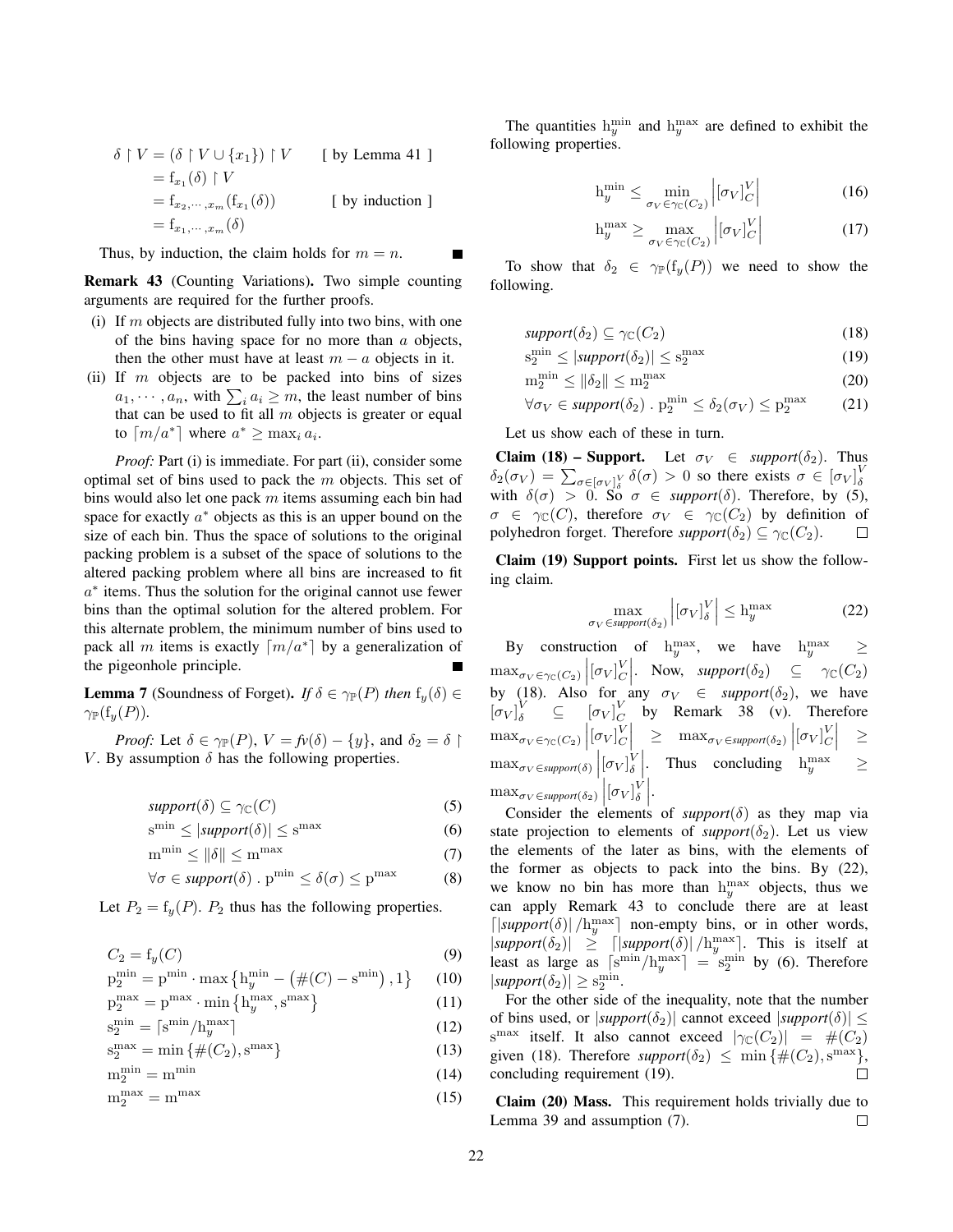Claim (21) Probability. Let us first show the following claim.

$$
\min_{\sigma_V \in support(\delta_2)} \left| [\sigma_V]_{\delta}^V \right| \ge h_y^{\min} + s^{\min} - \#(C) \tag{23}
$$

Let  $\sigma_V \in support(\delta_2)$ . Let us consider the size of  $\overline{[\sigma_V]}_{\delta}^V$ .<br>δ·

$$
\left| \overline{[\sigma_V]}_{\delta}^{V} \right| \leq \left| \overline{[\sigma_V]}_{C}^{V} \right|
$$
 [ by Remark 38 (v)]  
\n
$$
= \#(C) - \left| [\sigma_V]_{C}^{V} \right|
$$
  
\n
$$
\leq \#(C) - \min_{\tau_V \in \gamma_C(C_2)} \left| [\tau_V]_{C}^{V} \right|
$$
  
\n
$$
\leq \#(C) - \lim_{y}^{V} \qquad \qquad [ by (16) ]
$$

Let us view now the elements of  $support(\delta)$  as mapping (via projection) into two bins,  $[\sigma_V]_{\delta}^V$  and  $[\overline{\sigma_V}]_{\delta}^{\overline{V}}$ .<br>δ· By the argument above, we know the second bin cannot hold more than  $\#(C) - \mathbf{h}_y^{\text{min}}$  elements, thus, by Remark 43 (i), it must be the case that the first bin contains at least  $|support(\delta)| - (\#(C) - h_y^{\min})$  elements. This itself is no smaller than  $s^{\min} - \#(C) + h_y^{\min}$  by (6). Therefore  $\left| \left[ \sigma_V \right]_\delta^V \right| \geq s^{\min} - \#(C) + h_y^{\min}$  and thus claim (23) holds.

Consider now  $\sigma_V \in support(\delta_2)$ . By (8) and the concrete projection definition, it must be the case that  $\delta_2(\sigma_V)$  =  $\sum_{\sigma \in [\sigma_V]_\delta^V} \delta(\sigma) \geq p^{\min}$ . Also,

$$
\delta_2(\sigma_V) = \sum_{\sigma \in [\sigma_V]_b^V} \delta(\sigma)
$$
  
\n
$$
\geq \sum_{\sigma \in [\sigma_V]_b^V} p^{\min} \qquad \text{[ by (8)]}
$$
  
\n
$$
= |[\sigma_V]_b^V| \cdot p^{\min}
$$
  
\n
$$
\geq (h_y^{\min} + s^{\min} - \#(C)) \cdot p^{\min} \qquad \text{[ by (23)]}
$$

Therefore,  $\delta_2(\sigma_V) \ge \text{p}^{\text{min}} \cdot \min \left\{ 1, \text{h}^{\text{min}}_y + \text{s}^{\text{min}} - \#(C) \right\}$  $= p_2^{\text{min}}$ , concluding one inequality of the last condition.

For the other inequality, let us once more consider a general  $\sigma_V \in support(\delta_2)$ .

$$
\delta_2(\sigma_V) = \sum_{\sigma \in [\sigma_V]_S^V} \delta(\sigma)
$$
  
\n
$$
\leq \sum_{\sigma \in [\sigma_V]_S^V} p^{\max} \qquad \text{[ by (8)]}
$$
  
\n
$$
= |[\sigma_V]_S^V| \cdot p^{\max}
$$
  
\n
$$
\leq h_y^{\max} \cdot p^{\max} \qquad \text{[ by (22)]}
$$

Since  $[\sigma_V]_{\delta}^V \subseteq support(\delta)$ , we have  $|[\sigma_V]_{\delta}^V|$ Since  $[\sigma_V]_{\delta}^V \subseteq support(\delta)$ , we have  $|[\sigma_V]_{\delta}^V| \le$ <br>|*support*( $\delta$ )|  $\le$  s<sup>max</sup> (by (6)). Thus we can also bound  $\delta_2(\sigma_V)$  by s<sup>max</sup> · p<sup>max</sup>. Therefore,  $\delta_2(\sigma_V) \leq p^{max}$  ·  $\min\left\{\mathbf{h}_y^{\max}, \mathbf{s}^{\max}\right\}$ , completing the last claim.  $\Box$  **Lemma 44** (Soundness of Projection). *If*  $\delta \in \gamma_{\mathbb{P}}(P)$  *then*  $\delta \restriction V \in \gamma_{\mathbb{P}}(P \restriction V).$ 

*Proof:* Let us show this by induction on the size of  $\overline{V} \stackrel{\text{def}}{=} f_v(\delta) - V$ . When  $|\overline{V}| = 0$  there is no projection to be done, when  $|\overline{V}| = 1$ , the claim holds by Lemma 7. Let us assume the claim holds for  $|\overline{V}| = n - 1$  and look at the case where  $|\overline{V}| = n$ .

Let us write  $\overline{V} = \{x_1, \dots, x_n\}$ . Thus  $\delta \restriction V =$  $f_{x_1,\dots,x_n}(\delta)$  by Corollary 42. By definition of forget, we also have  $f_{x_1,\dots,x_n}(\delta) = f_{x_2,\dots,x_n}(f_{x_1}(\delta))$  and  $f_{x_1, \dots, x_n}(P) = f_{x_2, \dots, x_n}(f_{x_1}(P)).$  By Lemma 7, we know that  $f_{x_1}(\delta) \in \gamma_{\mathbb{P}}(f_{x_1}(P))$ , therefore, by induction,  $\delta \restriction V =$  $f_{x_2,\dots,x_n}(f_{x_1}(\delta)) \in f_{x_2,\dots,x_n}(f_{x_1}(P)) = P \restriction V.$ 

# *B. Assignment*

We begin with some useful notation.

Notation 45. Let  $\sigma$  be a state, E be an expression, x be a variable,  $S \subseteq$  State,  $V \subseteq$  Var.

•  $\sigma[x \to E] \stackrel{\text{def}}{=} \sigma[x \to [E]\sigma]$ 

• 
$$
S[x \rightarrow E] \stackrel{\text{def}}{=} \{\sigma[x \rightarrow E] \mid \sigma \in S\}.
$$

• 
$$
S \upharpoonright V \stackrel{\text{def}}{=} \{ \sigma \upharpoonright V \mid \sigma \in S \}
$$

**Definition 46.** A state  $\sigma$  is *feasible* for  $x \to E$  iff  $\sigma \in$ **State**  $[x \rightarrow E]$ . We will say that  $\sigma$  is merely feasible if the assignment is clear from the context.

**Definition 47.**  $t_{x\to E}$  is the function from **State** to feasible states (for  $x \to E$ ) defined by  $t_{x\to E}: \sigma \mapsto \sigma[x \to E]$ 

**Definition 48.** The inverted equivalence class for  $\sigma$  under assignment  $x \to E$  is the set of states that map to  $\sigma$ . We define two varieties, one over all possible states and one for just the states in the support of a distribution.

- $\langle \sigma \rangle^{x \to E} \stackrel{\text{def}}{=} \{ \tau \mid \tau [x \to E] = \sigma \}$
- $\bullet \ \langle \sigma \rangle_{\delta}^{x \to E} \stackrel{\text{def}}{=} {\tau \in support(\delta) \mid \tau \left[ x \to E \right] = \sigma}$

Note that  $\sigma$  is feasible iff  $\langle \sigma \rangle^{x \to E} \neq \emptyset$ .

**Definition 49.** An assignment  $x \to E$  is invertible iff  $t_{x\to E}$ is invertible. We will denote  $t_{x\to E}^{-1}$  as the inverse of  $t_{x\to E}$ , if it is invertible. The invertability of  $t_{x\rightarrow E}$  is characterized by the existence of the inverse, having the property, that for every  $\sigma \in$  **State**, we have  $t_{x \to E}^{-1}(t_{x \to E}(\sigma)) = \sigma$ . Equivalently, for every feasible state  $\sigma$ ,  $t_{x\to E}$   $(t_{x\to E}^{-1}(\sigma)) = \sigma$ .

We can also characterize invertability via inverted equivalence classes.  $x \to E$  is invertible iff for every feasible  $\sigma$ ,  $\left| \langle \sigma \rangle^{x \to E} \right| = 1.$ 

We will say  $E$  is invertible if the variable is clear from the context.

Note that since  $t_{x\to E}$  only changes the x component of a state, the inverse,  $t_{x \to E}^{-1}$ , also only changes the x component, if the inverse exists. This doesn't mean, however, that the inverse can be represented by an assignment of some  $E'$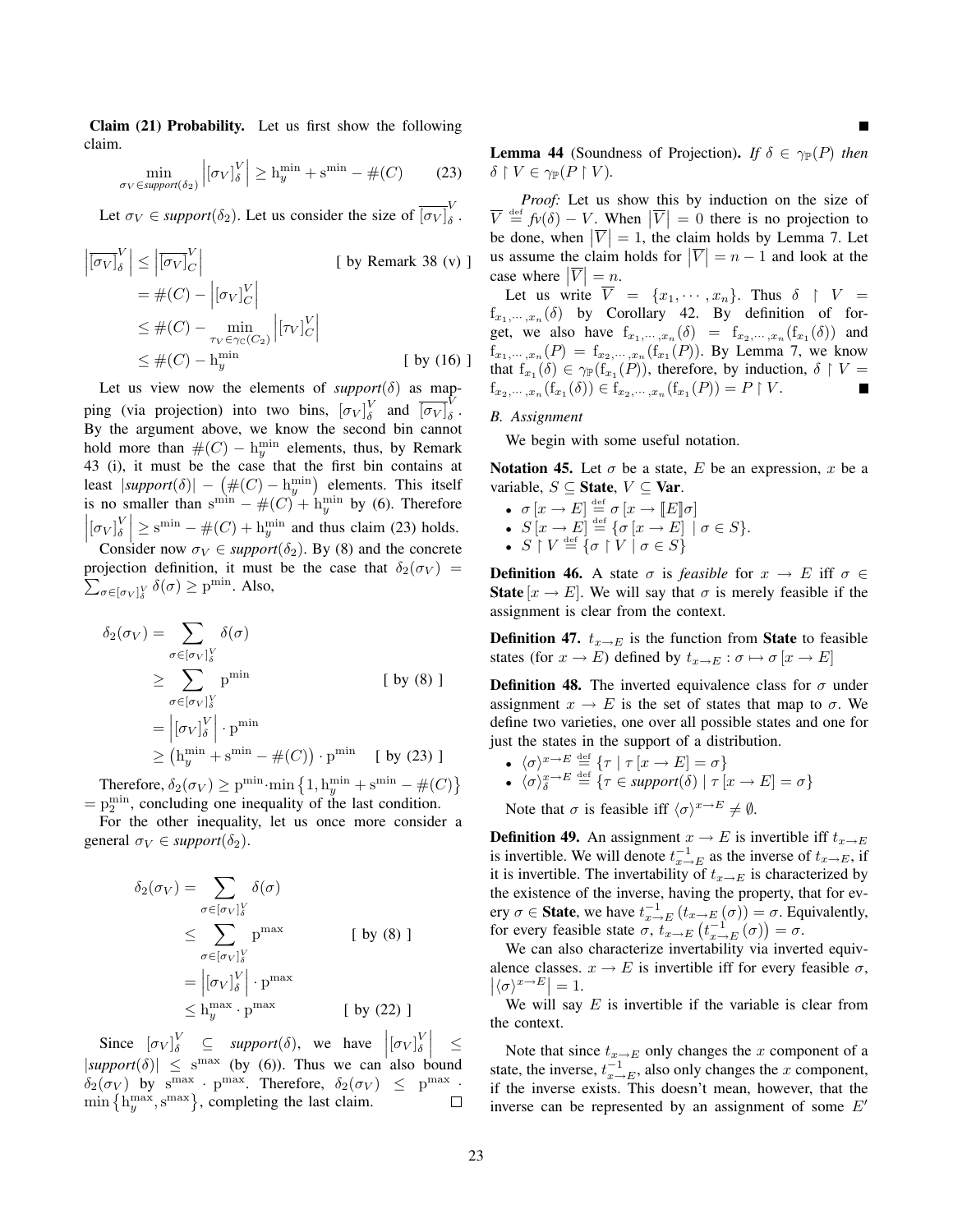to x. Furthermore, since our language for expressions lacks division and non-integer constants, no assignment's inverse can be represented by an assignment.

**Definition 50.** The expression E is *integer linear* iff  $E =$  $n_1 \times x_1 + \cdots + n_m \times x_m$ , where  $n_i$  are integer constants, and  $x_i$  are variables. We assume that all the variables in a given context are present. We will generally use  $x_i$  and  $n_i$ to refer to the contents of a integer linear expression.

From now on, we will assume all expressions  $E$  are integer linear. Programs containing non-linear expressions are just not handled by our system at this stage and linear expressions not fully specified are equivalent to integer linear expressions with  $n_i = 0$  for variables unused in the original expression.

**Lemma 51.**  $x_1 \rightarrow E$  *is non-invertible iff*  $n_1 = 0$ *. In other words,*  $x_1 \rightarrow E$  *is non-invertible iff* E *doesn't depend on* x1*.*

*Proof:* ( $\Rightarrow$ ) Assume otherwise. Thus *E* is non-invertible but  $n_1 \neq 0$ . So we have a feasible state  $\sigma$  with  $\left| \langle \sigma \rangle^{x_1 \to E} \right| \neq$ 1. Since feasible states have non empty inverted equivalence sets, it must be that  $|\langle \sigma \rangle^{x_1 \to E}| \geq 2$ . So let  $\tau, \tau' \in \langle \sigma \rangle^{x_1 \to E}$ with  $\tau \neq \tau'$ . So  $\tau [x_1 \rightarrow E] = \tau' [x_1 \rightarrow E] = \sigma$ . Since assignment to  $x_1$  doesn't change the state other than in its value of  $x_1$ ,  $\tau$  and  $\tau'$  can only differ in their value for  $x_1$ .

But since  $\tau$  and  $\tau'$  are identical after the assignment, we have,

$$
\tau [x_1 \to E] (x_1) = n_1 \tau(x_1) + n_2 \tau(x_2) + \dots + n_m \tau(x_m)
$$
  
=  $n_1 \tau(x_1) + n_2 \tau'(x_2) + \dots + n_m \tau'(x_m)$   
=  $n_1 \tau'(x_1) + n_2 \tau'(x_2) + \dots + n_m \tau'(x_m)$   
=  $\tau'[x_1 \to E] (x_1)$ 

Canceling out the common  $\tau'(x_i)$  terms, we have  $n_1 \tau(x_1) = n_1 \tau'(x_1)$  and since  $n_1 \neq 0$ , we conclude  $\tau(x_1) = \tau'(x_1)$ , contradicting  $\tau \neq \tau'$ .

(  $\Leftarrow$  ) Let  $\sigma$  be a feasible state and let  $\tau \in \langle \sigma \rangle^{x_1 \to E}$ . Let  $\tau' = \tau [x_1 \to \tau (x_1) + 1]$ . Since E doesn't depend on  $x_1$ , we have  $[[E] \tau = [[E] \tau'$  and therefore  $\tau' [x_1 \to E] =$  $\tau[x_1 \to E] = \sigma$  and so we have  $\tau, \tau' \in \langle \sigma \rangle^{x_1 \to E}$  with  $\tau \neq \tau'$ , therefore E is non-invertible.

**Lemma 52.** *Assume*  $x \to E$  *is non-invertible.*  $\sigma$  *is feasible iff*  $\sigma[x \to E] = \sigma$ .

*Proof:* ( $\Rightarrow$ ) Let  $\sigma$  be feasible. Thus  $\sigma = \tau [x \rightarrow E]$  for some  $\tau \in$  State. Since E doesn't depend on x by Lemma 51, we have  $(\tau [x \rightarrow E]) [x \rightarrow E] = \tau [x \rightarrow E] = \sigma$ . So  $\sigma[x \rightarrow E] = \sigma.$ 

 $\overline{A}(\Leftarrow)$  Assume  $\sigma[x \to E] = \sigma$ . Thus  $\sigma \in$  State  $[x \to E]$  by definition.

**Lemma 53.** Assume  $x \to E$  is non-invertible. Let  $\delta$  be a *distribution with*  $x \in f\nu(\delta)$  *and let*  $V = f\nu(\delta) - \{x\}$ *. If*  $\sigma$  *is feasible, then*  $\langle \sigma \rangle_{\delta}^{x \to E} = [\sigma \restriction V]_{\delta}^{V}$ .

*Proof:* Let  $\tau \in \langle \sigma \rangle_{\delta}^{x \to E}$ . So  $\tau [x \to E] = \sigma$  and  $\tau \in support(\delta)$ . But the assignment only changes x, thus  $\tau \restriction V = \sigma \restriction V$ , therefore  $\tau \in [\sigma \restriction V]^V_{\delta}$ . Thus  $\langle \sigma \rangle_{\delta}^{x \to E} \subseteq$  $[\sigma \restriction V]_{\delta}^V$ .

Let  $\tau \in [\sigma \upharpoonright V]_{\delta}^V$ . So  $\tau \in support(\delta)$  and  $\tau \upharpoonright V =$  $\sigma \restriction V$ . Since E doesn't depend on x, we have  $\tau [x \to E] =$  $\sigma[x \rightarrow E] = \sigma$ ; the second equality follows from Lemma 52 as  $\sigma$  is feasible by assumption. So  $\tau \in \langle \sigma \rangle_{\delta}^{x \to E}$ . Therefore  $[\sigma \restriction V]^V_\delta \subseteq \langle \sigma \rangle^{x \to E}_\delta.$ 

**Remark 54.** Assume  $x \to E$  is invertible. For every feasible *σ*, we have  $\langle σ \rangle^{x \to E} = \{ t_{x \to E}^{-1}(\sigma) \}.$ 

 $\blacksquare$ 

*Proof:* Invertability tells us that  $\langle \sigma \rangle^{x \to E}$  has only one element. The function  $t_{x\to E}^{-1}$ , given the feasible  $\sigma$ , produces an element of  $\langle \sigma \rangle^{x \to E}$ , as  $\left(t_{x \to E}^{-1}(\sigma)\right) [x \to E] = \sigma$ .

Definition 55. We define an alternate means of assignment,  $\delta\langle x\rightarrow E\rangle$ . Let  $V = f\nu(\delta) - \{x\}.$ 

• If  $x \to E$  is invertible, then

$$
\delta \langle x \to E \rangle = \lambda \sigma.
$$
 if  $\sigma$  is feasible  
then  $\delta \left( t_{x \to E}^{-1}(\sigma) \right)$   
else 0

• If  $x \to E$  is not invertible, then

$$
\delta \langle x \to E \rangle = \lambda \sigma.
$$
 if  $\sigma$  is feasible  
then  $\delta \upharpoonright V (\sigma \upharpoonright V)$   
else 0

**Lemma 56.** *For any*  $\delta$ ,  $\delta[x \rightarrow E] = \delta\langle x \rightarrow E \rangle$ *.* 

*Proof:* Let  $\delta' = \delta[x \to E]$  and  $\delta'' = \delta\langle x \to E \rangle$ .

$$
\delta'(\sigma) = \sum_{\substack{\tau \mid \tau[x \to E] = \sigma \\ \tau \in \langle \sigma \rangle_{\delta}^{x \to E}}} \delta(\tau)
$$

Case 1:  $x \rightarrow E$  is invertible

If  $\sigma$  is feasible,  $\langle \sigma \rangle^{x\to E}$  has only one element,  $\sigma^{-1} =$  $t_{x\to E}^{-1}(\sigma)$ , by Remark 54. So  $\delta'(\sigma) = \delta(\sigma^{-1}) = \delta''(\sigma)$ . Note that when  $\sigma^{-1}$  is not in *support*( $\delta$ ) then  $\delta'(\sigma) = 0 = \delta''(\sigma)$ . If  $\sigma$  is not feasible then  $\langle \sigma \rangle^{x \to E} = \emptyset$  so  $\delta'(\sigma) = 0$ 

 $\delta''(\sigma)$ .

Case 2:  $x \rightarrow E$  is non-invertible

If  $\sigma$  is feasible, then by Lemma 53 we have  $\langle \sigma \rangle_{\delta}^{x \to E} =$  $[\sigma \restriction V]_{\delta}^V$ .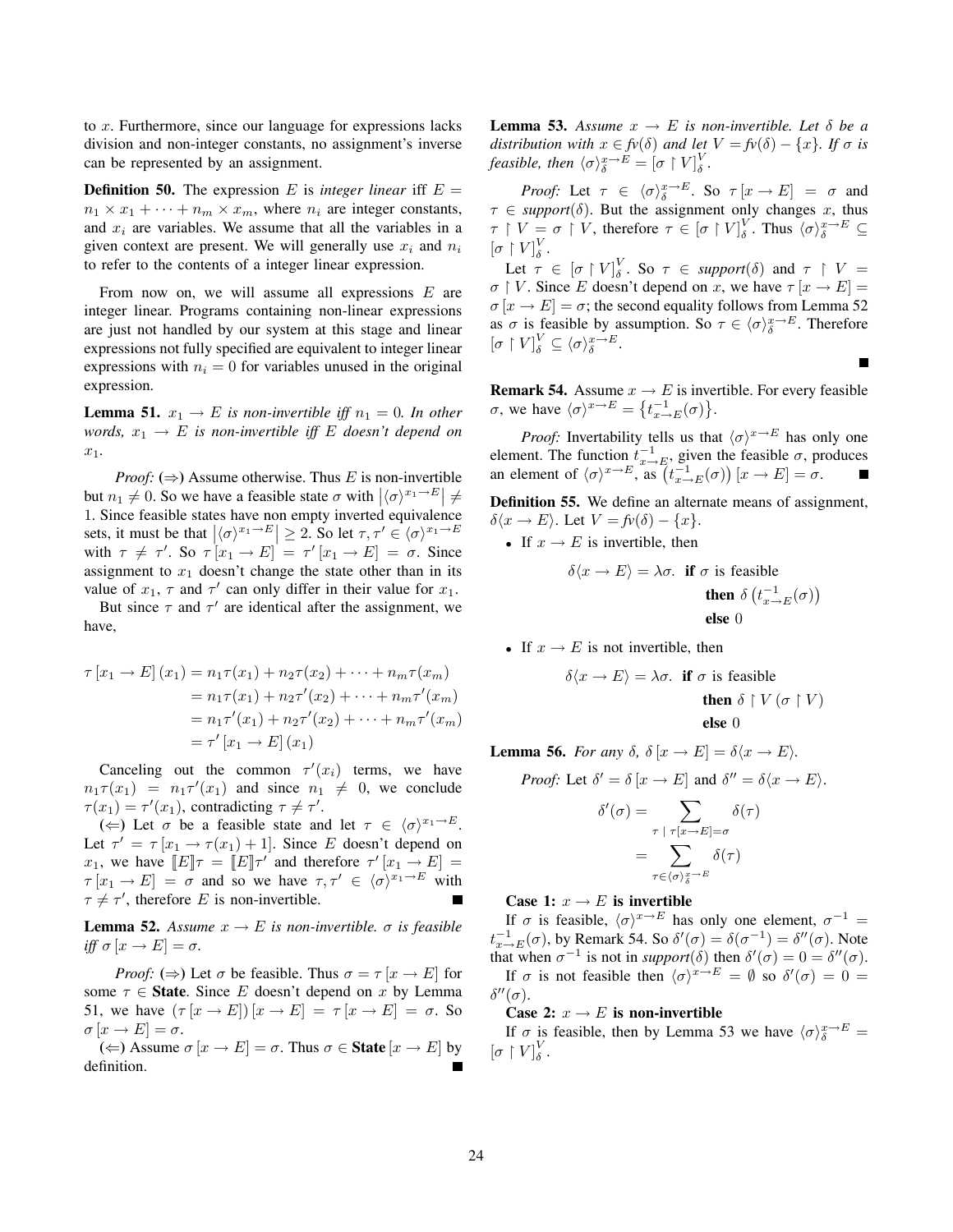$$
\delta'(\sigma) = \sum_{\tau \in \langle \sigma \rangle_{\delta}^x \to E} \delta(\tau)
$$

$$
= \sum_{\tau \in [\sigma \restriction V]_{\delta}^V} \delta(\tau)
$$

$$
= (\delta \restriction V) (\sigma \restriction V)
$$

$$
= \delta''(\sigma)
$$

If  $\sigma$  is not feasible then  $\langle \sigma \rangle_{\delta}^{x \to E} = \emptyset$  so  $\delta'(\sigma) = 0$  =  $\delta''(\sigma)$ .

**Lemma 57.** Assume  $x \to E$  is invertible, then support( $\delta$ ) =  $\{t_{x\to E}^{-1}(\sigma) \mid \sigma \in support(\delta\langle x \to E \rangle)\}.$ 

*Proof:* Let  $\delta_2 = \delta \langle x \rangle$ . Let  $\tau \in support(\delta)$ . So  $\sigma \stackrel{\text{def}}{=} \tau [x \to E] \in support(\delta_2) \text{ and } t_{x \to E}^{-1}(\sigma) = \tau. \text{ So } \tau \in$  $\{t_{x\to E}^{-1}(\sigma) \mid \sigma \in support(\delta_2)\}.$ 

Let  $\tau \in \{t_{x\to E}^{-1}(\sigma) \mid \sigma \in support(\delta_2)\}\)$ . So  $\tau = t_{x\to E}^{-1}(\sigma)$ for some  $\sigma \in support(\delta_2)$ . So there exists  $\tau^{\tau} \in$  $support(\delta)$  such that  $\tau'[x \to E] = \sigma$ . But  $t^{-1}_{x \to E}(\sigma) =$  $t_{x→E}^{-1}(t_{x→E}(\tau')) = \tau'$  so  $\tau' = \tau$  as  $\tau = t_{x→E}^{-1}(\sigma)$ . So  $\tau \in support(\delta).$ 

**Lemma 9** (Soundness of Assignment). *If*  $\delta \in \gamma_{\mathbb{P}}(P)$  *then*  $\delta[x \to E] \in \gamma_{\mathbb{P}}(P[x \to E]).$ 

*Proof:* Let  $V = f(v(\delta) - \{x\})$ . By assumption, we have the following.

$$
support(\delta) \subseteq \gamma_{\mathbb{C}}(C) \tag{24}
$$

$$
s^{\min} \le |support(\delta)| \le s^{\max} \tag{25}
$$

$$
m^{\min} \le \|\delta\| \le m^{\max} \tag{26}
$$

$$
\forall \sigma \in support(\delta) \ . \ \mathbf{p}^{\min} \le \delta(\sigma) \le \mathbf{p}^{\max} \tag{27}
$$

Let  $P_2 = P[x \rightarrow E]$  and  $\delta_2 = \delta[x \rightarrow E] = \delta\langle x \rightarrow E \rangle$ . Lemma 56 lets us use  $\delta[x \rightarrow E]$  or  $\delta\langle x \rightarrow E \rangle$  interchangeably.

We consider two cases. Case 1:  $x \rightarrow E$  is invertible

In this case,  $P_2$  is defined with  $C_2 = C[x \rightarrow E]$  and all other parameters as in  $P$ . Thus we need to show the following.

$$
support(\delta_2) \subseteq \gamma_{\mathbb{C}}(C_2) \tag{28}
$$

$$
s^{\min} = s_2^{\min} \le |support(\delta_2)| \le s_2^{\max} = s^{\max} \tag{29}
$$

$$
m^{\min} = m_2^{\min} \le ||\delta_2|| \le m_2^{\max} = m^{\max} \tag{30}
$$

$$
\forall \sigma \in support(\delta_2) . p^{min} = p_2^{min} \le \delta_2(\sigma) \le p_2^{max} = p^{max}
$$
\n(31)

**Claim (28) Support.** By definition,  $\gamma_{\mathbb{C}}(C_2)$  =  $\{\sigma\ [x\to E]\ |\ \sigma\in\gamma_{\mathbb{C}}(C)\}.$  Let  $\tau\in support(\delta_2),$ so we have  $\sigma \in support(\delta) \subseteq \gamma_{\mathbb{C}}(C)$  with  $\sigma[x \to E] = \tau$ . So  $\tau \in \gamma_{\mathbb{C}}(C_2)$ . So  $\tau \in \gamma_{\mathbb{C}}(C_2)$  and thus  $support(\delta_2) \subseteq \gamma_{\mathbb{C}}(C_2)$ .  $\Box$ 

Claim (29) Support points. By Lemma 57 we have  $support(\delta) = {\bar{t}_{x\to E}^{-1}(\sigma) | \sigma \in support(\delta_2)}.$  Inverse functions are necessarily injective over their domain, and since *support*( $\delta_2$ ) are all feasible (thus in the domain of the inverse), we have  $\left| \left\{ t_{x\rightarrow E}^{-1}(\sigma) \mid \sigma \in support(\delta_2) \right\} \right| =$  $|support(\delta_2)|$ . So  $|support(\delta)| = |support(\delta_2)|$ . This, together with (25), completes the claim.  $\Box$ 

**Claim (30) Mass.** Note again that *support*( $\delta_2$ ) ⊆ **State**  $[x \rightarrow E]$ . That is, all possible states are feasible. So we can write:

$$
\|\delta_2\| = \sum_{\sigma \in support(\delta_2)} \delta_2(\sigma)
$$
  
= 
$$
\sum_{\sigma \in support(\delta_2)} \delta(t_{x \to E}^{-1}(\sigma))
$$
 [ by defn. of  $\delta_2$  ]  
= 
$$
\sum_{\tau \in support(\delta)} \delta(\tau)
$$
 [ by Lemma 57 ]  
= 
$$
\|\delta\|
$$

The above, together with (26), completes this claim.  $\square$ 

**Claim (31) Probability.** Since *support*( $\delta_2$ ) are feasible, we have, for every  $\sigma \in support(\delta_2)$ ,  $\delta_2(\sigma) = \delta(t_{x \to E}^{-1}(\sigma))$ . But also,  $t_{x\to E}^{-1}(\sigma) \in support(\delta)$ . Taking this, and (27), completes this claim, and soundness in the invertible case.  $\Box$ 

**Case 2:**  $x \rightarrow E$  is non-invertible In this case,  $P_2$ is defined via the forget operation. If  $P_1 = f_x(P)$  and  $C_1 = (B_1, V_1)$ , then  $P_2 = P[x \rightarrow E]$  has  $C_2 = (B_1 \cup$  ${x = E}, V_1 \cup {x}$ , and all other parameters as in  $P_1$ .

We need to show the following four claims.

$$
support(\delta_2) \subseteq \gamma_{\mathbb{C}}(C_2) \tag{32}
$$

$$
s_1^{\min} = s_2^{\min} \le |support(\delta_2)| \le s_2^{\max} = s_1^{\max} \tag{33}
$$

$$
m_1^{\min} = m_2^{\min} \le ||\delta_2|| \le m_2^{\max} = m_1^{\max}
$$
(34)  

$$
\forall \sigma \in support(\delta_2) . p_1^{\min} = p_2^{\min} \le \delta_2(\sigma) \le p_2^{\max} = p_1^{\max}
$$
(35)

Recall the definition of  $\delta_2$ :

$$
\delta\langle x \to E \rangle = \lambda \sigma.
$$
 if  $\sigma$  is feasible  
then  $\delta \upharpoonright V (\sigma \upharpoonright V)$   
else 0

**Claim (32) Support.** Let  $\sigma \in support(\delta_2)$ . So  $\sigma \upharpoonright V \in$ *support*( $\delta \restriction V$ ). so there exists  $\tau \in support(\delta) \subseteq \gamma_{\mathbb{C}}(C)$ with  $\tau \restriction V = \sigma \restriction V$ . So  $\tau \restriction V \in \gamma_{\mathbb{C}}(\mathrm{f}_x(C)) = \gamma_{\mathbb{C}}(C_1)$ . So  $\tau \in \gamma_{\mathbb{C}}((B_1, V_1 \cup \{x\}))$  as the add dimension operation leaves  $x$  unconstrained. The non-constraint of  $x$  also tells us that  $\sigma \in \gamma_{\mathbb{C}}((B_1, V_1 \cup \{x\}))$  as we have  $\sigma \upharpoonright V = \tau \upharpoonright V$ .

Since  $\sigma \in support(\delta_2)$ ,  $\sigma$  is feasible so  $\sigma$  satisfies the  $x =$ E constraint as  $\sigma = \tau [x \rightarrow E]$  for some  $\tau$ . Thus, overall, we have  $\sigma \in \gamma_{\mathbb{C}}((B_1 \cup \{x = E\}, V_1 \cup \{x\})) = \gamma_{\mathbb{C}}(C_2)$ .  $\Box$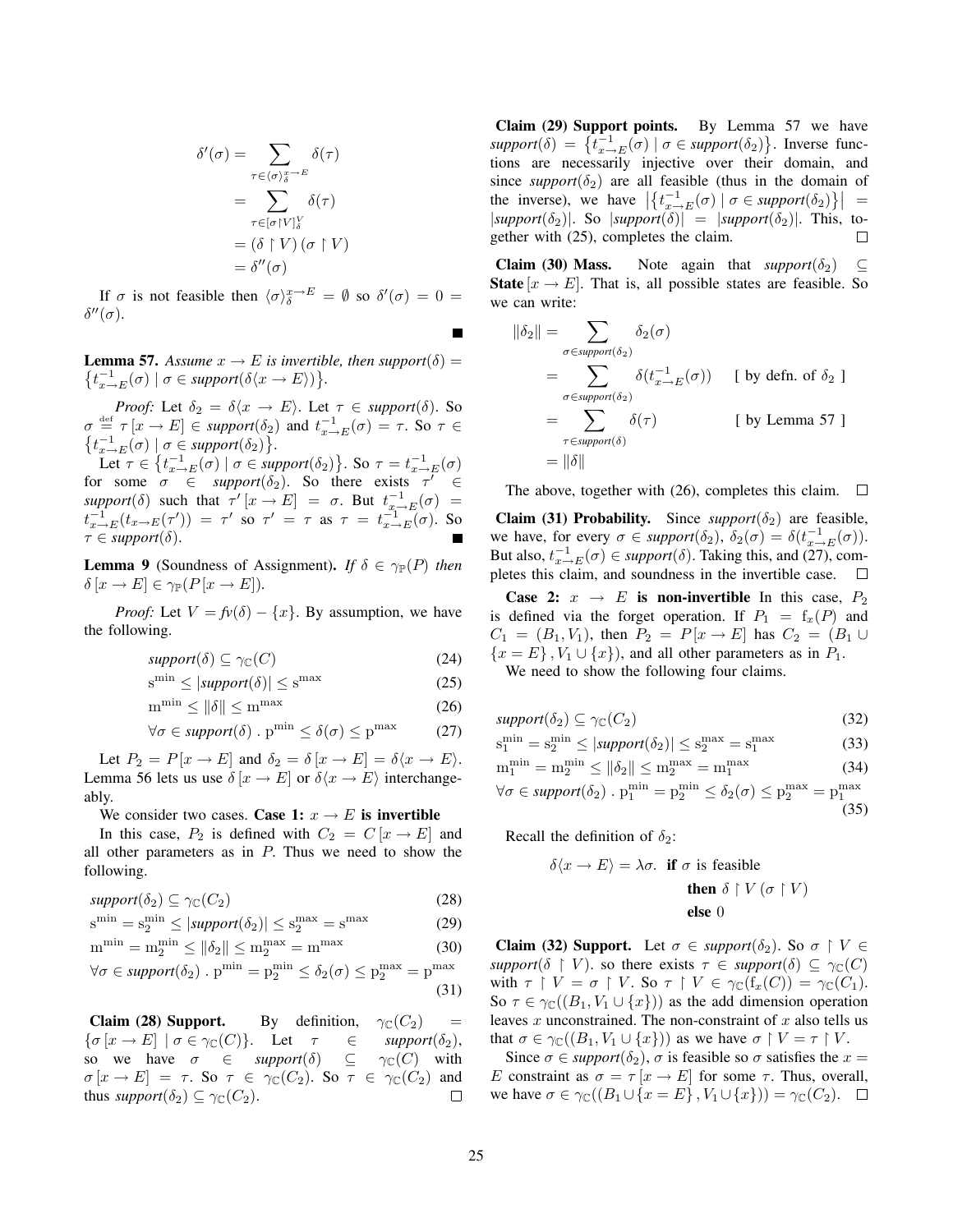**Claim (33) Support points.** Let  $\delta_1 = \delta \restriction V = \mathbf{f}_x(\delta)$ . By soundness of forget (Lemma 7), we have the following.

$$
s_1^{\min} = s_2^{\min} \leq |\text{support}(\delta_1)| \leq s_2^{\max} = s_1^{\max}
$$

All we need to show, then, is the following.

$$
|support(\delta_1)| = |support(\delta_2)| \tag{36}
$$

Let us show this by establishing a bijection  $f$  between the two sets. Let us define  $f : support(\delta_1) \rightarrow support(\delta_2)$  via  $f: \sigma_V \mapsto \sigma_V \cup \{x = [E] \sigma_V\}.$ 

To show f is injective, let  $\sigma_V, \sigma_V'$  be such that  $f(\sigma_V) =$  $f(\sigma'_V)$ . Since f does not change any part of the state other than adding x, it must be that  $\sigma_V = \sigma'_V$ .

To show that f is surjective, consider  $\sigma \in support(\delta_2)$ . So  $\sigma$  is feasible, so  $\sigma[x \to E] = \sigma$  by Lemma 52. Also  $\sigma \restriction V \in support(\sigma_V)$ , considering the definition of  $\sigma_2$ . Since E doesn't depend on x, we can write  $||E||\sigma = ||E||\sigma \restriction V$ , therefore  $f(\sigma \mid V) = \sigma \mid V \cup \{x = [[E]] \sigma \mid V\}$  $\sigma[x \rightarrow E] = \sigma.$ 

Since  $f$  is injective and surjective, it is a bijection and thus  $|support(\delta_1)| = |support(\delta_2)|$ . П

**Claim (34) Mass.** Let  $\delta_1 = \delta \restriction V = f_x(\delta)$ . Let us show the following claim.

$$
LHS = support(\delta_1) = {\sigma \restriction V \mid \sigma \in support(\delta_2)} = RHS
$$
\n(37)

Let  $\sigma_V \in support(\delta_1)$ . So there exists  $\sigma \in support(\delta)$ with  $\sigma \restriction V = \sigma_V$ . So  $\sigma[x \to E] \in support(\delta_2)$ . But the assignment doesn't change anything but  $x$ , so it must be that  $(\sigma[x \rightarrow E]) \restriction V = \sigma \restriction V$ , therefore  $\sigma_V = \sigma \restriction V \in$  $\{\tau \mid V \mid \tau \in support(\delta_2)\}.$  Thus  $LHS \subseteq RHS$ .

On the other side, let  $\sigma \in support(\delta_2)$ , so  $\sigma = \tau[x \rightarrow E]$ for some  $\tau \in support(\delta)$ , by the original definition of distribution assignment. So  $\tau \restriction V \in support(\delta_1)$ . But  $(\tau [x \rightarrow E])$  |  $V = \tau$  |  $V$  as the assignment doesn't change anything but x. So  $\sigma \restriction V = (\tau [x \to E]) \restriction V =$  $\tau$  [ $x \to E$ ]  $\in$  *support*( $\delta_1$ ), concluding that  $RHS \subseteq LHS$ , and thus  $LHS = RHS$ .

Note that this, together with (36), show that not only are the sets equal, but also no two elements of  $support(\delta_2)$ can map, via projection to  $V$ , to the same element of  $support(\delta_1)$ .

By soundness of forget (Lemma 7), we have the following.

$$
m_1^{\min} = m_2^{\min} \leq \|\delta_1\| \leq m_2^{\max} = m_1^{\max}
$$

Again, we proceed to show that  $\|\delta_1\| = \|\delta_2\|$ .

$$
\|\delta_1\| = \sum_{\sigma_V \in support(\delta_1)} \delta_1(\sigma_V)
$$
  
= 
$$
\sum_{\sigma \in support(\delta_2)} \delta_1(\sigma \upharpoonright V) \quad [\text{ by (36) and (37) }]
$$
  
= 
$$
\sum_{\sigma \in support(\delta_2)} \delta_2(\sigma) \qquad [\text{ by defn. of } \delta_2 ]
$$
  
= 
$$
\|\delta_2\|
$$

 $\Box$ 

П

**Claim (35) Probability.** Let  $\sigma \in support(\delta_2)$ . So  $\sigma$  is feasible, so  $\delta_2(\sigma) = (\delta \upharpoonright V) (\sigma \upharpoonright V) > 0$ . Therefore  $\sigma \upharpoonright$  $V \in support(\delta \restriction V)$ . Thus, by soundness of forget (Lemma 7), we have  $p_2^{\min} = p_1^{\min} \le (\delta \restriction V) (\sigma \restriction V) \le p_1^{\max} =$ p<sup>max</sup>, concluding the claim and the lemma.  $\Box$ 

*C. Plus*

**Definition 58.** Let *overlap*( $\delta_1, \delta_2$ ) = *support*( $\delta_1$ ) ∩  $support(\delta_2)$ .

**Lemma 59.** *If*  $\delta_1 \in \gamma_{\mathbb{P}}(P_1)$  *and*  $\delta_2 \in \gamma_{\mathbb{P}}(P_2)$  *then*  $P_1 \otimes$  $P_2 \leq |overlap(\delta_1, \delta_2)| \leq P_1 \odot P_2.$ 

*Proof:* We first note that for any sets A, B, it is the case that  $|A \cup B| = |A| + |B| - |A \cap B|$  (often called the "inclusion-exclusion principle"). Rearranging the equation we also have  $|A \cap B| = |A| + |B| - |A \cup B|$ .

We will make use of this formula with  $A = support(\delta_1)$ ,  $B = support(\delta_2)$ .

*Lower Bound:* We first show the lower bound. Expanding the definitions of  $P_1 \otimes P_2$  and *overlap*( $\delta_1, \delta_2$ ), this reduces to showing the following.

$$
\max((s_1^{\min} - n_1) + (s_2^{\min} - n_2) - n_3, 0)
$$
  
\n
$$
\leq |support(\delta_1) \cap support(\delta_2)|
$$

Clearly we have  $0 \leq |support(\delta_1) \cap support(\delta_2)|$ , so it remains to show that the following holds.

$$
(s_1^{\min} - n_1) + (s_2^{\min} - n_2) - n_3
$$
  
\n
$$
\leq |support(\delta_1) \cap support(\delta_2)|
$$

Expanding the definitions of  $n_1, n_2$  from Definition 10, we obtain

$$
(s_1^{\min} - (\#(C_1) - n_3)) + (s_2^{\min} - (\#(C_2) - n_3)) - n_3
$$
  
\n
$$
\leq |support(\delta_1) \cap support(\delta_2)|
$$

and rearranging yields the following.

$$
s_1^{\min} + s_2^{\min} - (\#(C_1) + \#(C_2) - n_3)
$$
  
\n
$$
\leq |support(\delta_1) \cap support(\delta_2)|
$$

This follows from the rearranged inclusion-exclusion principle provided we can show  $s_1^{\min} \leq |support(\delta_1)|$ ,  $\mathsf{s}_{2}^{\min} \leq | \mathit{support}(\delta_2)|, \text{ and } \#(C_1) + \#(C_2) - n_3 \geq$  $|support(\delta_1) \cup support(\delta_2)|$ . The first two follow directly from our assumptions that  $\delta_1 \in \gamma_{\mathbb{P}}(P_1)$  and  $\delta_2 \in \gamma_{\mathbb{P}}(P_2)$ . For the third condition, we reason as follows.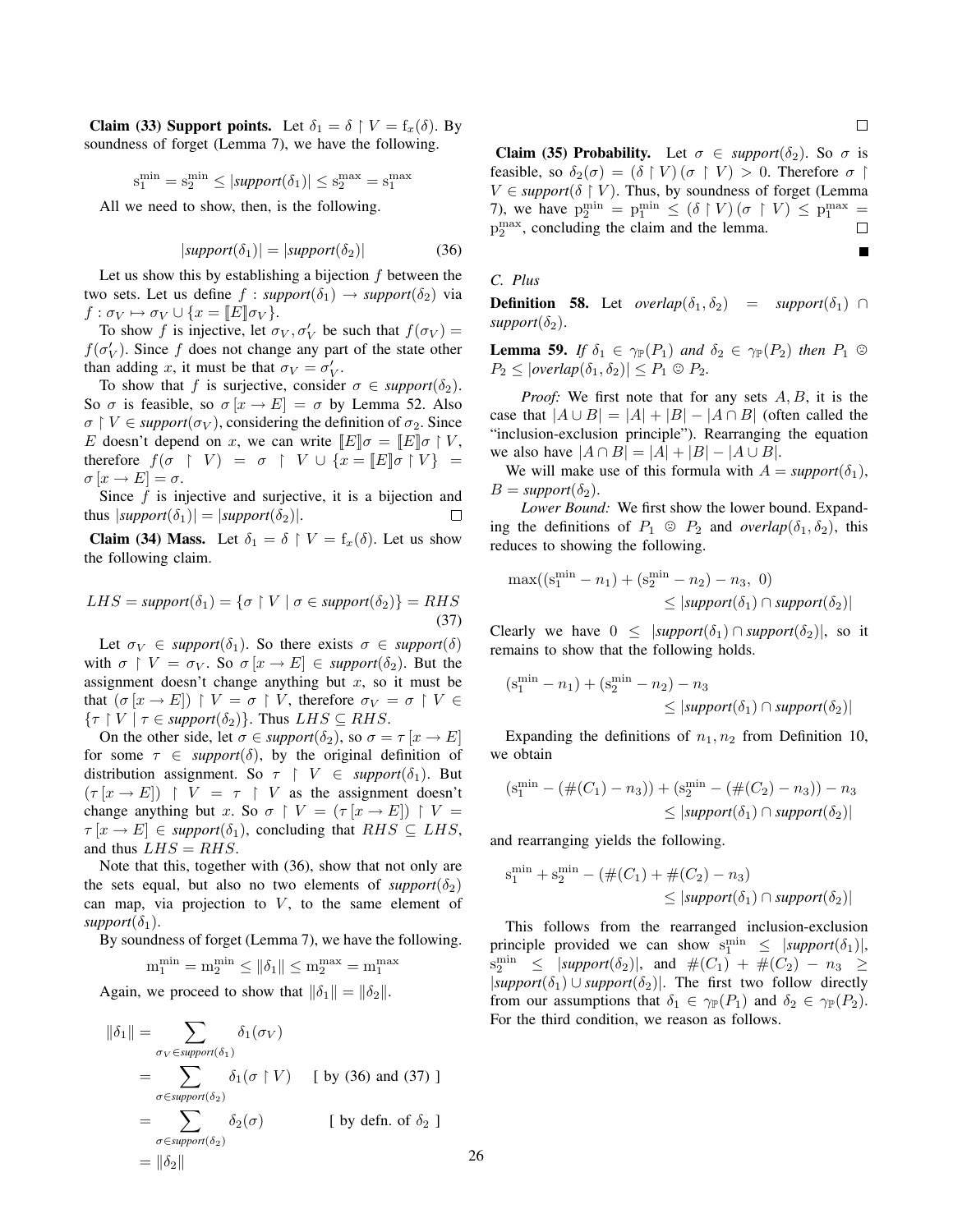We have from our assumptions that  $\gamma_{\mathbb{C}}(C_1) \supseteq \text{support}(\delta_1)$ and  $\gamma_{\mathbb{C}}(C_2) \supseteq support(\delta_2)$ . Thus, we have

$$
\gamma_{\mathbb{C}}(C_1) \cup \gamma_{\mathbb{C}}(C_2) \supseteq \text{support}(\delta_1) \cup \text{support}(\delta_2)
$$

and finally

$$
|\gamma_{\mathbb{C}}(C_1) \cup \gamma_{\mathbb{C}}(C_2)| \geq |support(\delta_1) \cup support(\delta_2)|
$$

Utilizing the inclusion-exclusion principle, we have

$$
|\gamma_{\mathbb{C}}(C_1)| + |\gamma_{\mathbb{C}}(C_2)| - |\gamma_{\mathbb{C}}(C_1) \cap \gamma_{\mathbb{C}}(C_2)|
$$
  
\n
$$
\geq |support(\delta_1) \cup support(\delta_2)|
$$

Since we have  $|\gamma_{\mathbb{C}}(C)| = \#(C)$ , we can rewrite this to the following.

$$
\#(C_1) + \#(C_2) - |\gamma_{\mathbb{C}}(C_1) \cap \gamma_{\mathbb{C}}(C_2)|
$$
  
\n
$$
\geq |support(\delta_1) \cup support(\delta_2)|
$$

It remains to show that  $|\gamma_{\mathbb{C}}(C_1) \cap \gamma_{\mathbb{C}}(C_2)| = n_3$ . We have that  $\gamma_{\mathbb{C}}(C_1 \sqcap_{\mathbb{C}} C_2) = \gamma_{\mathbb{C}}(C_1) \cap \gamma_{\mathbb{C}}(C_2)$  (that is,  $\Box$  is precise). This allows us to complete the final step, concluding that  $n_3$ , which is defined as  $\#(C_1 \sqcap_{\mathbb{C}} C_2)$  is equal to  $|\gamma_{\mathbb{C}}(C_1) \cap \gamma_{\mathbb{C}}(C_2)|$ .

*Upper Bound:* We next show that the upper bound holds. Our goal is to show the following.

$$
P_1 \odot P_2 \ge |overlap(\delta_1, \delta_2)|
$$

Expanding our definitions yields the following formula.

$$
\min(\mathbf{s}_1^{\max}, \mathbf{s}_2^{\max}, n_3) \ge |\textit{support}(\delta_1) \cap \textit{support}(\delta_2)|
$$

We first note that the following holds.

$$
|support(\delta_1) \cap support(\delta_2)| \leq |support(\delta_1)| \leq s_1^{\max}
$$

Thus  $s_1^{\text{max}}$  is a sound upper bound. Similarly, we have

$$
|support(\delta_1) \cap support(\delta_2)| \leq |support(\delta_2)| \leq s_2^{\max}
$$

which shows that  $s_2^{\max}$  is a sound upper bound. Finally, we note that our assumptions give us *support*( $\delta_1$ )  $\subseteq \gamma_{\mathbb{C}}(C_1)$  and *support*( $\delta_1$ )  $\subseteq \gamma_{\mathbb{C}}(C_1)$ . Thus we have the following.

$$
support(\delta_1) \cap support(\delta_2) \subseteq \gamma_{\mathbb{C}}(C_1) \cap \gamma_{\mathbb{C}}(C_2)
$$

We showed previously that  $n_3 = |\gamma_{\mathbb{C}}(C_1) \cap \gamma_{\mathbb{C}}(C_2)|$ . Thus we have

$$
|support(\delta_1) \cap support(\delta_2)| \leq n_3
$$

which shows that  $n_3$  is a sound upper bound.

Since all of  $s_1^{\max}, s_2^{\max}$ , and  $n_3$  are sound upper bounds, their minimum is also a sound upper bound.

# Lemma 60.

$$
|support(\delta_1 + \delta_2)| =
$$
  

$$
|support(\delta_1)| + |support(\delta_2)| - |overlap(\delta_1, \delta_2)|
$$

*Proof:* First we note that *support* $(\delta_1 + \delta_2) = {\sigma | \over \sigma}$  $\delta_1(\sigma) + \delta_2(\sigma) > 0$ . Since the range of  $\delta_1$  and  $\delta_2$  is [0, 1], we have that  $\delta_1(\sigma) + \delta_2(\sigma) > 0$  if and only if either  $\delta_1(\sigma) > 0$ or  $\delta_2(\sigma) > 0$ . Thus, we have  $\sigma \in support(\delta_1 + \delta_2)$  if and only if  $\sigma \in support(\delta_1)$  or  $\sigma \in support(\delta_2)$ , which implies  $support(\delta_1 + \delta_2) = support(\delta_1) \cup support(\delta_2).$ 

Next, we note that for any sets A, B we have  $|A \cup B|$  =  $|A| + |B| - |A \cap B|$ . Utilizing this statement with  $A =$ *support*( $\delta_1$ ) and  $B = support(\delta_2)$  completes the proof. 

**Lemma 12** (Soundness of Plus). *If*  $\delta_1 \in \gamma_{\mathbb{P}}(P_1)$  *and*  $\delta_2 \in$  $\gamma_{\mathbb{P}}(P_2)$  *then*  $\delta_1 + \delta_2 \in \gamma_{\mathbb{P}}(P_1 + P_2)$ *.* 

*Proof:* Suppose  $\delta_1 \in \gamma_{\mathbb{P}}(P_1)$  and  $\delta_2 \in \gamma_{\mathbb{P}}(P_2)$ . Then we have the following.

$$
support(\delta_1) \subseteq \gamma_{\mathbb{C}}(C_1) \tag{38}
$$

$$
s_1^{\min} \le |support(\delta_1)| \le s_1^{\max} \tag{39}
$$

$$
m_1^{\min} \le \|\delta_1\| \le m_1^{\max} \tag{40}
$$

$$
\forall \sigma \in support(\delta_1). \ p_1^{\min} \le \delta_1(\sigma) \le p_1^{\max} \qquad (41)
$$

and

$$
support(\delta_2) \subseteq \gamma_{\mathbb{C}}(C_2) \tag{42}
$$

$$
s_2^{\min} \le |support(\delta_2)| \le s_2^{\max} \tag{43}
$$

$$
m_2^{\min} \le ||\delta_2|| \le m_2^{\max} \tag{44}
$$

$$
\forall \sigma \in support(\delta_2). \ p_2^{\min} \le \delta_2(\sigma) \le p_2^{\max} \qquad (45)
$$

The definition of abstract plus has special cases when either of the arguments are zero, that is, if  $iszero(P_1)$  or *iszero* $(P_2)$ . Without the loss of generality, let us assume iszero( $P_2$ ) and thus by definition  $P_1 + P_2 = P_1$ . Since  $\gamma_{\mathbb{P}}(P_2) = \{0_{\text{Dist}}\},\$  where  $0_{\text{Dist}}\$  is the distribution assigning probability of 0 to every state. Therefore  $\delta_2 = 0$ <sub>Dist</sub> and thus  $\delta_1 + \delta_2 = \delta_1$ . But we already have  $\delta_1 \in \gamma_{\mathbb{P}}(P_1)$  by assumption, hence we are done in this case.

In the case when not *iszero*( $P_1$ ) and not *iszero*( $P_2$ ) we must show the following.

$$
support(\delta_1 + \delta_2) \subseteq \gamma_{\mathbb{C}}(C_1 \sqcup_{\mathbb{C}} C_2) \tag{46}
$$

$$
\max\left\{\mathbf{s}_1^{\min} + \mathbf{s}_2^{\min} - P_1 \odot P_2, 0\right\} \le |\text{support}(\delta_1 + \delta_2)|\tag{47}
$$

$$
|\textit{support}(\delta_1 + \delta_2)| \le \min\left\{ \mathbf{s}_1^{\max} + \mathbf{s}_2^{\max} - P_1 \odot P_2, \#(C_3) \right\} \tag{48}
$$

$$
m_1^{\min} + m_2^{\min} \le ||\delta_1 + \delta_2|| \le m_1^{\max} + m_2^{\max}
$$
 (49)

We also must show the conditions on  $p^{min}$  and  $p^{max}$  for the sum.

Condition (46) follows from (38) and (42) and the fact that  $\Box_{\mathbb{C}}$  over-approximates union. The key step is noting that *support* $(\delta_1 + \delta_2)$  = *support* $(\delta_1)$  ∪ *support* $(\delta_2)$ . To show this we consider some  $\sigma \in support(\delta_1 + \delta_2)$ . We have that  $(\delta_1 + \delta_2)(\sigma) > 0$  which, expanding the definition of +, yields  $\delta_1(\sigma) + \delta_2(\sigma) > 0$ . Since the range of  $\delta_1$  and  $\delta_2$  is [0, 1], this implies that either  $\delta_1(\sigma) > 0$  or  $\delta_2(\sigma) > 0$  and thus  $\sigma \in support(\delta_1)$  or  $\sigma \in support(\delta_2)$ .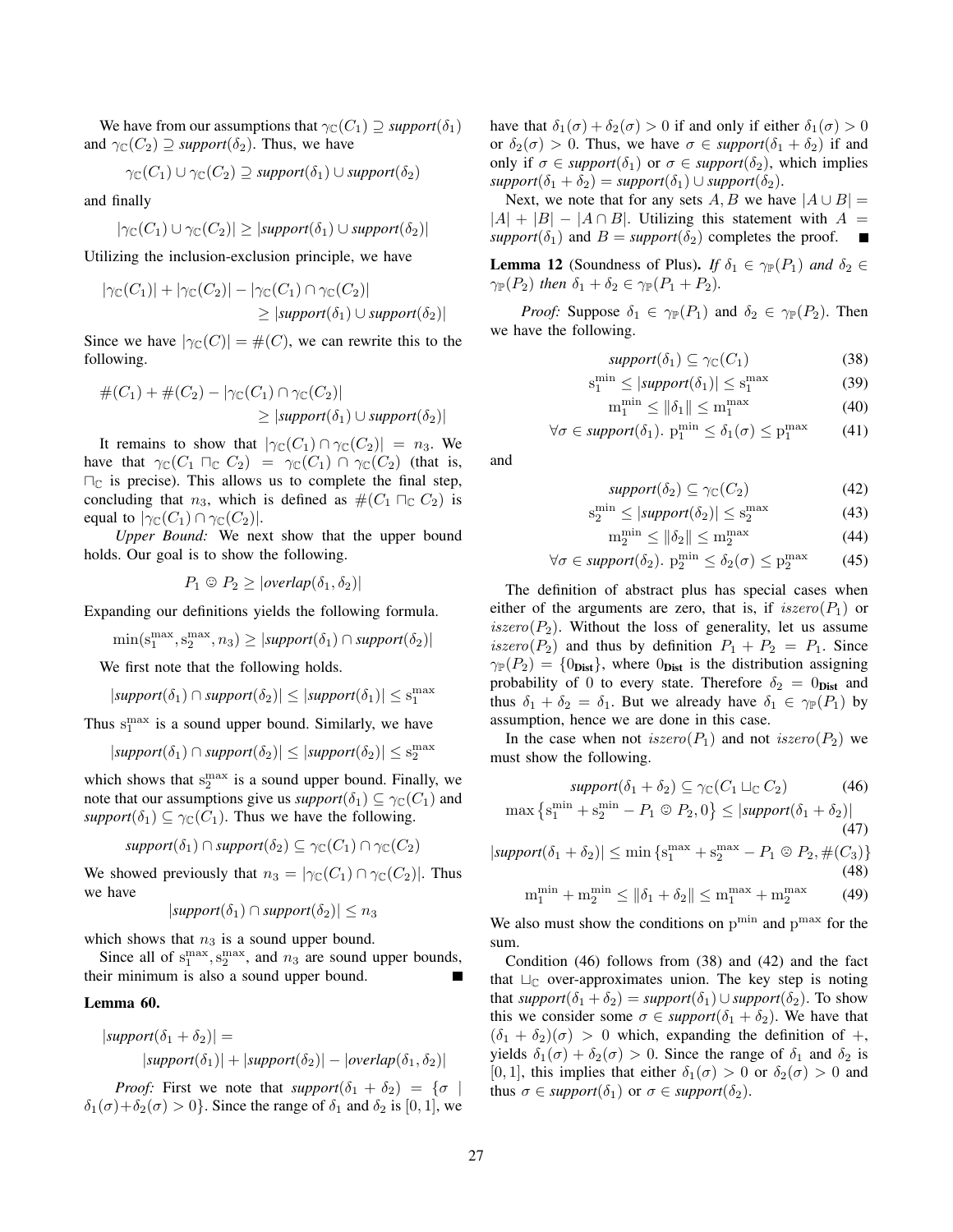Conditions (47) and (48) follow from (39) and (43) and Lemmas 59 and 60. We have  $s_1^{\min} \leq |support(\delta_1)|$  from (39) and  $s_2^{\min} \leq |support(\delta_2)|$  from (43). Monotonicity of addition then gives us

$$
s_1^{\min} + s_2^{\min} \le |support(\delta_1)| + |support(\delta_2)|
$$

From Lemma 59 we have  $|overlap(\delta_1, \delta_2)| \leq P_1 \odot P_2$  and thus

$$
-P_1 \odot P_2 \le -|overlap(\delta_1, \delta_2)|
$$

Combining with the above yields

$$
s_1^{\min} + s_2^{\min} - P_1 \otimes P_2 \le
$$
  
 
$$
|support(\delta_1)| + |support(\delta_2)| - |overlap(\delta_1, \delta_2)|
$$

We can then rewrite the right-hand side according to Lemma 60 to obtain

$$
s_1^{\min} + s_2^{\min} - P_1 \odot P_2 \le |support(\delta_1 + \delta_2)|
$$

which is condition  $(47)$ .

Condition (48) follows the same reasoning. We have  $|support(\delta_1)| + |support(\delta_2)| \leq s_1^{max} + s_2^{max}$  by (39) and (43). We then apply Lemma 59 and 60 to obtain condition (48).

For Condition (49), note that

$$
\|\delta_1 + \delta_2\| = \sum_{\sigma} (\delta_1(\sigma) + \delta_2(\sigma)) = \sum_{\sigma} \delta_1(\sigma) + \sum_{\sigma} \delta_2(\sigma)
$$

This is then equivalent to  $\|\delta_1\| + \|\delta_2\|$ . We have shown that  $\|\delta_1 + \delta_2\| = \|\delta_1\| + \|\delta_2\|$ . Condition (49) then follows from monotonicity of addition applied to (40) and (44)

We now consider the  $p^{min}$  and  $p^{max}$  conditions. Let  $P_3 =$  $P_1 + P_2$  and  $\delta_3 = \delta_1 + \delta_2$ . We must show.

$$
\forall \sigma \in support(\delta_3) . p_3^{\min} \leq \delta_3(\sigma) \leq p_3^{\max}
$$

The values  $p_3^{\min}$  and  $p_3^{\max}$  are defined by cases and we consider these cases separately. In one case, we have that  $p^{min}$  of the sum is  $min(p_1^{min}, p_2^{min})$ . This is always a sound choice. To see why, suppose  $\sigma \in support(\delta_1 + \delta_2)$ . Then  $\sigma \in support(\delta_1)$  or  $\sigma \in support(\delta_2)$ . If  $\sigma \in support(\delta_1)$ , then  $(\delta_1 + \delta_2)(\sigma) = \delta_1(\sigma) + \delta_2(\sigma)$  is at least  $p_1^{\min}$ . Similarly, if  $\sigma \in support(\delta_2)$  then  $(\delta_1 + \delta_2)(\sigma) \geq \delta_2(\sigma)$ .

Similarly, the value  $p_1^{\max} + p_2^{\max}$  is always a sound choice for  $p_3^{\max}$ . Consider  $\sigma \in support(\delta_3)$ . Then  $\sigma \in support(\delta_1)$ or  $\sigma \in support(\delta_2)$ . If  $\sigma \in support(\delta_1)$  and  $\sigma \notin support(\delta_2)$ , then we have

$$
\delta_3(\sigma)=\delta_1(\sigma)+\delta_2(\sigma)=\delta_1(\sigma)
$$

By (41) we then have  $\delta_3(\sigma) \leq p_1^{\max}$  and thus  $\delta_3(\sigma) \leq$  $p_1^{\text{max}} + p_2^{\text{max}}$  as desired.

Similarly, if  $\sigma \notin support(\delta_1)$  and  $\sigma \in support(\delta_2)$  then by (45) we have

$$
\delta_3(\sigma)=\delta_2(\sigma)\leq p_2^{\max}\leq p_1^{\max}+p_2^{\max}
$$

Finally, if  $\sigma \in support(\delta_1)$  and  $\sigma \in support(\delta_2)$  then by (41) we have  $\delta_1(\sigma) \leq p_1^{\max}$ . By (45) we have  $\delta_2(\sigma) \leq p_2^{\max}$ . Combining these we have  $\delta_1(\sigma) + \delta_2(\sigma) \leq p_1^{\max} + p_2^{\max}$ which is equivalent to  $\delta_3(\sigma) \leq p_3^{\max}$  as desired.

Next we consider the  $P_1 \otimes P_2 = \#(C_3)$  case for  $p_3^{\text{min}}$ . We must show that  $p_1^{\min} + p_2^{\min}$  is a sound lower bound on  $\delta_3(\sigma)$  for  $\sigma \in support(\delta_3)$ . We have by Lemma 59 that  $P_1 \odot P_2 \leq |overlap(\delta_1, \delta_2)|$ . Since  $P_1 \odot P_2 = \#(C_3)$ and  $\#(C_3) \geq |overlap(\delta_1, \delta_2)|$ , we have that  $\#(C_3) =$  $|overlap(\delta_1, \delta_2)|$ . Expanding the definition of *overlap*( $\delta_1, \delta_2$ ) yields

$$
|support(\delta_1) \cap support(\delta_2)| = \#(C_3)
$$
 (50)

We have from (46) that  $support(\delta_1 + \delta_2) \subseteq \gamma_{\mathbb{C}}(C_3)$  and from the proof of (46) we have that  $support(\delta_1 + \delta_2)$  $support(\delta_1) \cup support(\delta_2)$ . Combining these yields

$$
|support(\delta_1) \cup support(\delta_2)| \leq \#(C_3)
$$

Combining this with (50) yields

$$
|support(\delta_1) \cup support(\delta_2)| \leq |support(\delta_1) \cap support(\delta_2)|
$$

For any sets A, B, we have that  $|A \cup B| \geq |A \cap B|$  and thus the above inequality implies the following.

$$
|support(\delta_1) \cup support(\delta_2)| = |support(\delta_1) \cap support(\delta_2)|
$$

The fact that the size of the intersection and the size of the union of *support*( $\delta_1$ ) and *support*( $\delta_2$ ) is identical implies that *support*( $\delta_1$ ) = *support*( $\delta_2$ ). This implies that for all  $\sigma$ , we have  $\sigma \in support(\delta_1)$  if and only if  $\sigma \in support(\delta_2)$ .

Now consider  $\sigma \in support(\delta_3)$ . We have  $\sigma \in support(\delta_1)$ or  $\sigma \in support(\delta_2)$ , as before, but now we can strengthen this to  $\sigma \in support(\delta_1)$  *and*  $\sigma \in support(\delta_2)$ . By (41) we have  $p_1^{\min} \leq \delta_1(\sigma)$  and by (45) we have  $p_2^{\min} \leq \delta_2(\sigma)$ . Thus we have

$$
p_1^{\min} + p_2^{\min} \le \delta_1(\sigma) + \delta_2(\sigma)
$$

which was our goal.

Finally we consider the  $P_1 \odot P_2 = 0$  case for  $p_3^{\max}$ (the "otherwise" case in Definition 11). Consider a  $\sigma \in$ support( $\delta_3$ ). We must show that  $\delta_3(\sigma) \leq \max(p_1^{\max}, p_2^{\max})$ . We have that either  $\sigma \in support(\delta_1)$  or  $\sigma \in support(\delta_2)$ . We cannot have both since  $P_1 \odot P_2 = 0$  which, by Lemma 59 implies that  $|overlap(\delta_1, \delta_2)| = 0$ . If  $\sigma \in support(\delta_1)$  then by (41) we have  $\delta_1(\sigma) \leq p_1^{\max}$ . We have  $\sigma \notin support(\delta_2)$ and thus  $\delta_2(\sigma) = 0$ . Thus we reason that

$$
\delta_1(\sigma) + \delta_2(\sigma) = \delta_1(\sigma) \le p_1^{\max} \le \max(p_1^{\max}, p_2^{\max})
$$

Similarly, if  $\sigma \in support(\delta_2)$  then we apply (45) to obtain

$$
\delta_1(\sigma) + \delta_2(\sigma) = \delta_2(\sigma) \le p_2^{\max} \le \max(p_1^{\max}, p_2^{\max})
$$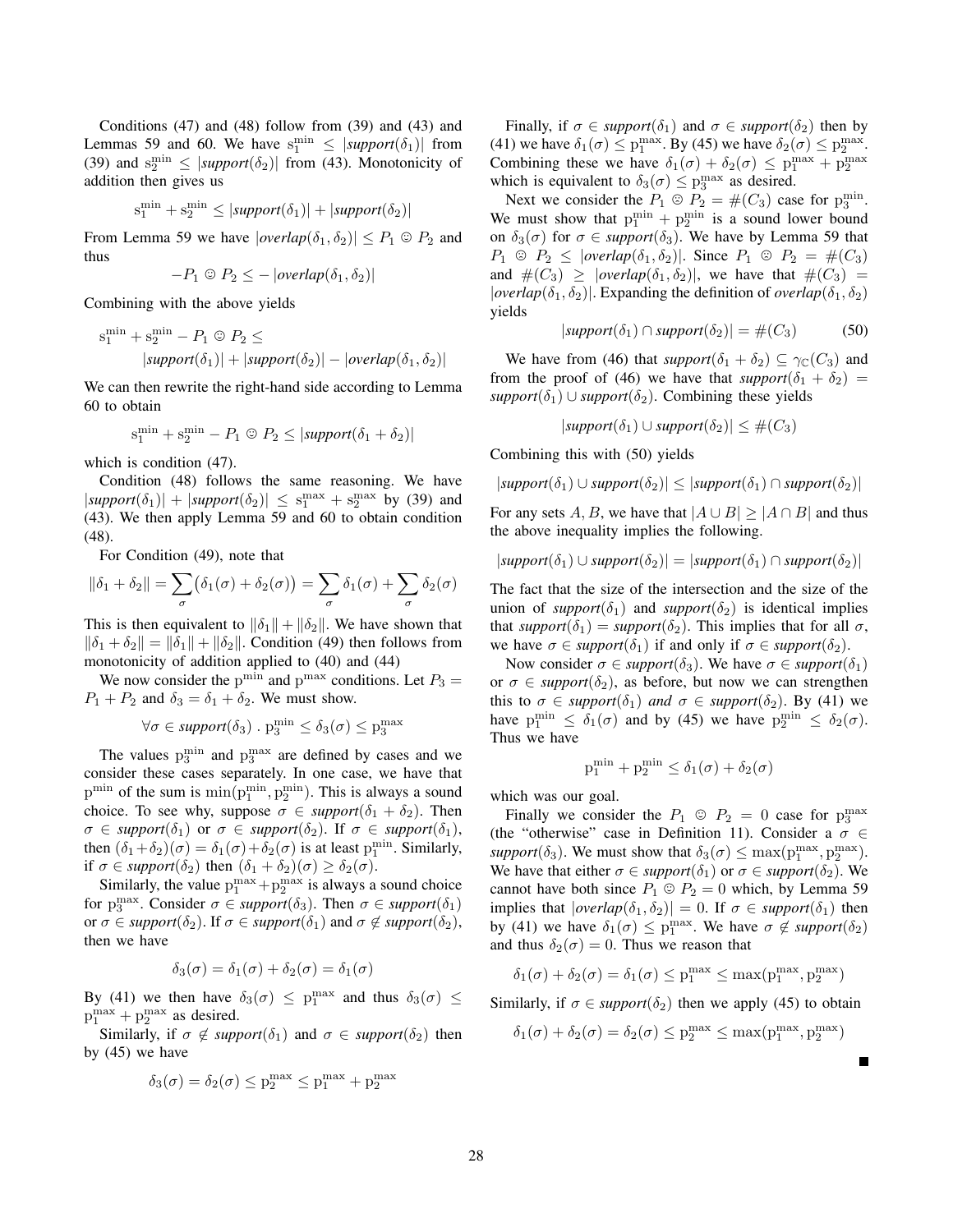# *D. Product*

**Lemma 13** (Soundness of Product). *If*  $\delta_1 \in \gamma_{\mathbb{P}}(P_1)$  *and*  $\delta_2 \in \gamma_{\mathbb{P}}(P_2)$  then  $\delta_1 \times \delta_2 \in \gamma_{\mathbb{P}}(P_1 \times P_2)$ .

*Proof:* By assumption, we have the following for  $i =$ 1, 2.

$$
support(\delta_i) \subseteq \gamma_{\mathbb{C}}(C_i) \tag{51}
$$

$$
\mathbf{s}_i^{\min} \le |\text{support}(\delta_i)| \le \mathbf{s}_i^{\max} \tag{52}
$$

$$
\mathbf{m}_i^{\min} \le \|\delta_i\| \le \mathbf{m}_i^{\max} \tag{53}
$$

$$
\forall \sigma \in support(\delta_i) \cdot p_i^{min} \leq \delta(\sigma_i) \leq p_i^{max} \qquad (54)
$$

Let  $\delta_3 = \delta_1 \times \delta_2$  and  $P_3 = P_1 \times P_2$ . Recall the definition of  $P_3$ .

$$
C_3 = C_1 \times C_2
$$
  
\n
$$
p_3^{\min} = p_1^{\min} \cdot p_2^{\min}
$$
  
\n
$$
s_3^{\min} = s_1^{\min} \cdot s_2^{\min}
$$
  
\n
$$
m_3^{\min} = m_1^{\min} \cdot m_2^{\min}
$$
  
\n
$$
p_3^{\max} = p_1^{\max} \cdot p_2^{\max}
$$
  
\n
$$
s_3^{\max} = s_1^{\max} \cdot s_2^{\max}
$$
  
\n
$$
m_3^{\max} = m_1^{\max} \cdot m_2^{\max}
$$

We must show the following four claims.

$$
support(\delta_3) \subseteq \gamma_{\mathbb{C}}(C_3) \tag{55}
$$
\n
$$
\min_{\mathcal{A} \in \mathcal{A}} \mathcal{A}(\mathcal{A}) \subseteq \max_{\mathcal{A} \in \mathcal{A}} \mathcal{A}(\mathcal{A}) \tag{56}
$$

$$
s_3^{\min} \le |support(\delta_3)| \le s_3^{\max} \tag{56}
$$

$$
m_3^{\min} \le \|\delta_3\| \le m_3^{\max} \tag{57}
$$

$$
\forall \sigma \in support(\delta_3) \cdot p_3^{min} \le \delta_3(\sigma) \le p_3^{max} \qquad (58)
$$

Also, recall the definition of concrete product.

$$
\delta_1 \times \delta_2 = \lambda(\sigma_1, \sigma_2). \ \delta_1(\sigma_1) \cdot \delta_2(\sigma_2)
$$

Let  $V_1 = f\nu(\delta_1)$  and  $V_2 = f\nu(\delta_2)$ .

**Claim (55) – Support.** Let  $\sigma = (\sigma_1, \sigma_2) \in support(\delta_3)$ . Thus it must be that  $\delta_1(\sigma_1) > 0$  and  $\delta_2(\sigma_2) > 0$ , thus, by (51),  $\sigma_1 \in support(\delta_1) \subseteq \gamma_{\mathbb{C}}(C_1)$  and  $\sigma_2 \in support(\delta_2) \subseteq$  $\gamma_{\mathbb{C}}(C_2)$ , therefore  $\sigma \in \gamma_{\mathbb{C}}(\delta_3)$ .  $\Box$ 

**Claim (56)** – **Support points.** Using (52) we get the following.

$$
s_1^{\min} \cdot s_2^{\min} \leq |support(\delta_1)| \cdot |support(\delta_2)| \leq s_1^{\max} \cdot s_2^{\max}
$$

Likewise, the size of *support*( $\delta_3$ ) can be equated as follows.  $\sim 10^7$ 

$$
|support(\delta_3)| = \left| \left\{ (\sigma_1, \sigma_2) \middle| \begin{array}{l} \sigma_1 \in support(\delta_1), \\ \sigma_2 \in support(\delta_2) \end{array} \right\} \right|
$$
  
= |support(\delta\_1)| \cdot |support(\delta\_2)|

This completes the claim as  $s_3^{\min} = s_1^{\min} \cdot s_2^{\min}$  and  $s_3^{\max} =$  $s_1^{\max} \cdot s_2^{\max}$ .

Claim (57) – Mass.

$$
\begin{aligned}\n\|\delta_3\| &= \sum_{\sigma \in support(\delta_3)} \delta(\sigma) \\
&= \sum_{(\sigma_1, \sigma_2) \in support(\delta_3)} \delta_1(\sigma_1) \cdot \delta_2(\sigma_2) \\
&= \sum_{\sigma_1 \in support(\delta_1)} \left( \sum_{\sigma_2 \in support(\delta_2)} \delta_1(\sigma_1) \cdot \delta_2(\sigma_2) \right) \\
&= \sum_{\sigma_1 \in support(\delta_1)} \delta_1(\sigma_1) \sum_{\sigma_2 \in support(\delta_2)} \delta_2(\sigma_2) \\
&= \sum_{\sigma_1 \in support(\delta_1)} \delta_1(\sigma_1) \cdot \|\delta_2\| \\
&= \|\delta_1\| \cdot \|\delta_2\|\n\end{aligned}
$$

Likewise, by (53), we have the following.

$$
m_1^{min} \cdot m_2^{min} \leq \|\delta_1\| \cdot \|\delta_2\| \leq m_1^{max} \cdot m_2^{max}
$$

This completes the claim as  $m_3^{min} = m_1^{min} \cdot m_2^{min}$  and  $m_3^{\text{max}} = m_1^{\text{max}} \cdot m_2^{\text{max}}.$ 

Claim (58) – Probability. Let  $\sigma = (\sigma_1, \sigma_2) \in$ *support*( $\delta_3$ ). Thus  $\sigma_1 \in support(\delta_1)$  and  $\sigma_2 \in support(\delta_2)$ . Also,  $\delta_3(\sigma) = \delta_1(\sigma_1) \cdot \delta_2(\sigma_2)$ . By (54), we have  $p_1^{\text{min}} \leq$  $\delta_1(\sigma_1) \leq p_1^{\max}$  and  $p_2^{\min} \leq \delta_2(\sigma_2) \leq p_2^{\max}$ . Therefore

$$
p_3^{\min}=p_1^{\min}\cdot p_2^{\min}\leq \delta_3(\sigma)\leq p_1^{\max}\cdot p_2^{\max}=p_3^{\max}
$$

This completes the claim and the proof.

# $\Box$  $\blacksquare$

 $\Box$ 

#### *E. Conditioning*

**Definition 61.** Given a set of states  $S$  and a boolean expression  $B$ , let  $S/B$  be the subset of S that satisfy the condition B and  $S\overline{B}$  be the subset of S that do not satisfy the condition. Formally,

$$
S|B \stackrel{\text{def}}{=} \{ \sigma \in S \mid [B] \sigma = \text{ true } \}
$$
  

$$
S|\overline{B} \stackrel{\text{def}}{=} \{ \sigma \in S \mid [B] \sigma = \text{ false } \}
$$

**Lemma 15** (Soundness of Conditioning). *If*  $\delta \in \gamma_{\mathbb{P}}(P)$  *then*  $\delta |B \in \gamma_{\mathbb{P}}(P | B).$ 

*Proof:* Let  $\delta_2 = \delta |B|$ . Recall the definition of the conditional distribution:

$$
\delta|B = \lambda \sigma
$$
. if  $\llbracket B \rrbracket \sigma$  then  $\delta(\sigma)$  else 0

Let  $P_2 = P \mid B$ . The construction of  $P_2$  produces the following parameters.

$$
p_2^{\min} = p^{\min} \n\begin{cases} \n\operatorname{s}_2^{\min} = \max \left\{ \operatorname{s}^{\min} - \overline{n}, 0 \right\} \\
\operatorname{p}_2^{\max} = p^{\max} \n\end{cases}
$$
\n
$$
m_2^{\min} = \max \left\{ p_2^{\min} \cdot \operatorname{s}_2^{\min}, \, m^{\min} - p^{\max} \cdot \min \left\{ \operatorname{s}^{\max}, \overline{n} \right\} \right\}
$$
\n
$$
m_2^{\max} = \min \left\{ p_2^{\max} \cdot \operatorname{s}_2^{\max}, \, m^{\max} - p^{\min} \cdot \max \left\{ \operatorname{s}^{\min} - n, 0 \right\} \right\}
$$
\n
$$
C_2 = \langle\!\langle B \rangle\rangle C
$$

The quantities n and  $\overline{n}$  are defined in such a way that n over-approximates the number of support points of  $\delta$ that satisfy B, whereas  $\overline{n}$  over-approximates the number of support points of  $\delta$  that do not satisfy B. Also,  $\langle \langle B \rangle \rangle C$  is 29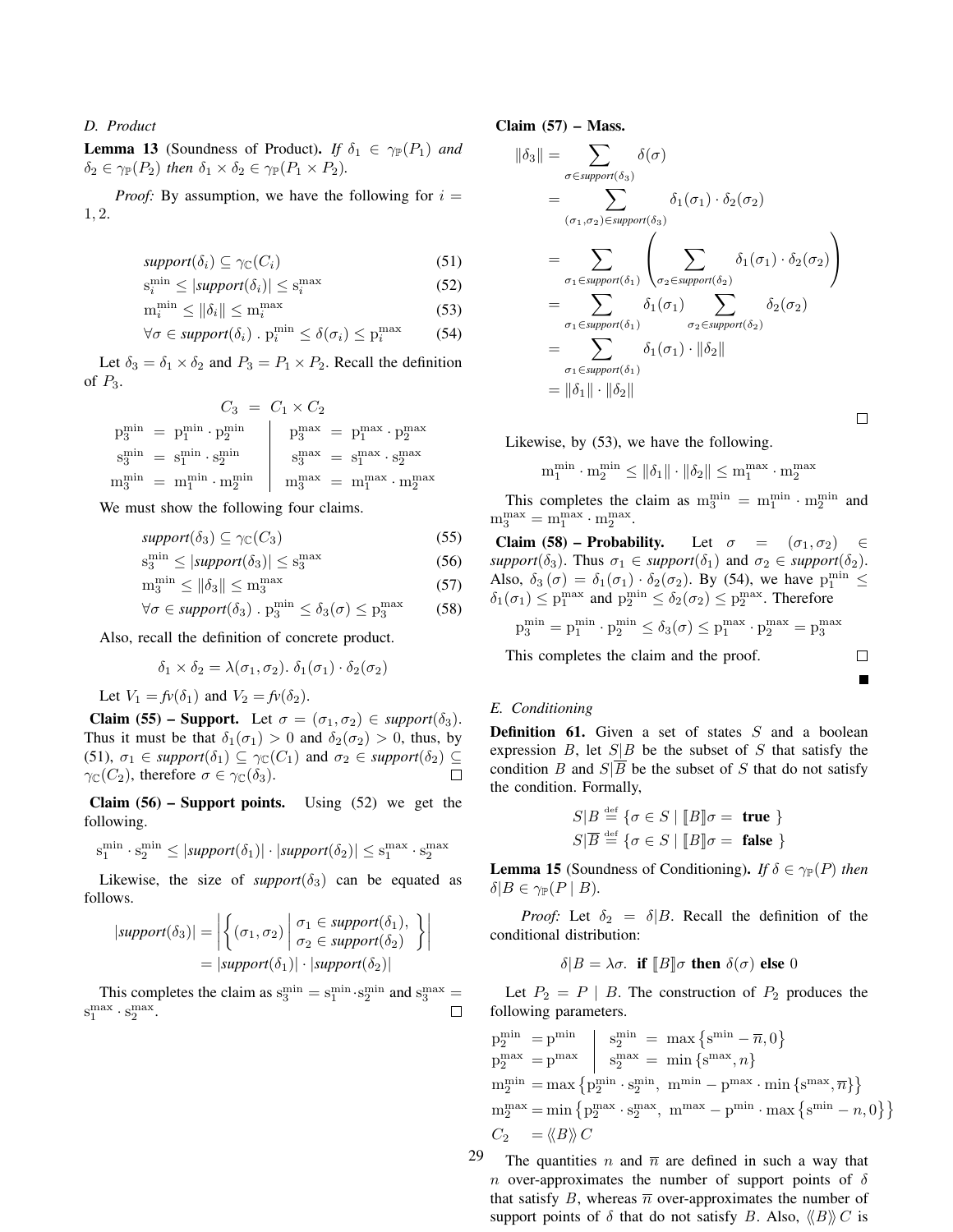defined to contain at least the points in  $C$  that satisfy  $B$ . Making these properties precise gives us the following.

$$
|support(\delta)|B| \le n \tag{59}
$$

$$
\left| support(\delta) \right| \overline{B} \right| \le \overline{n} \tag{60}
$$

$$
\gamma_{\mathbb{C}}(C)|B \subseteq \gamma_{\mathbb{C}}(\langle\!\langle B \rangle\!\rangle C) \tag{61}
$$

By assumption we have the following.

$$
support(\delta) \subseteq \gamma_{\mathbb{C}}(C) \tag{62}
$$

$$
s^{\min} \le |support(\delta)| \le s^{\max} \tag{63}
$$

$$
m^{\min} \le \|\delta\| \le m^{\max} \tag{64}
$$

$$
\forall \sigma \in support(\delta) \cdot p^{min} \le \delta(\sigma) \le p^{max} \tag{65}
$$

We need to show the following four claims.

$$
support(\delta_2) \subseteq \gamma_{\mathbb{C}}(C_2) \tag{66}
$$

$$
s_2^{\min} \le |support(\delta_2)| \le s_2^{\max} \tag{67}
$$

$$
m_2^{\min} \le \|\delta_2\| \le m_2^{\max} \tag{68}
$$

$$
\forall \sigma \in \text{support}(\delta_2) \cdot p_2^{min} \le \delta_2(\sigma) \le p_2^{max} \qquad (69)
$$

**Claim (66) – Support.** Let  $\sigma \in support(\delta_2)$ . Thus it must be that  $\sigma \in support(\delta)$  and  $||B||\sigma = true$ . By (62), we have  $\sigma \in \gamma_{\mathbb{C}}(C)$ , therefore  $\sigma \in \gamma_{\mathbb{C}}(C_2)$  as  $\{\sigma \in \gamma_{\mathbb{C}}(C) \mid [B]\sigma = \text{ true } \} \subseteq \gamma_{\mathbb{C}}(C_2)$  by construction of  $C_2$ .  $\Box$ 

**Claim (67) – Support points.** Let us write  $support(\delta)$  as a union of two disjoint sets.

$$
support(\delta) = support(\delta)|B \cup support(\delta)|\overline{B}
$$

Given the disjointness of the two, we also have the following.

$$
|support(\delta)| = |support(\delta)|B| + |support(\delta)|\overline{B}|
$$

Now note that  $support(\delta_2) = support(\delta)|B$ . Thus we can write  $|support(\delta_2)| = |support(\delta)| - |support(\delta)|\overline{B}|$ . We can therefore estimate the size of the support of  $\delta_2$  in the following manner.

$$
|support(\delta_2)| = |support(\delta)| - |support(\delta)|\overline{B}|
$$
  
\n
$$
\leq |support(\delta)|
$$
  
\n
$$
\leq s^{\max}
$$
 [ by (63) ]

Therefore, using (59) and the above, we have  $|support(\delta_2)| \leq \min\{s^{\max}, n\} = s_2^{\max}.$ 

Going in the other direction, we can write as follows.

$$
|support(\delta_2)| = |support(\delta)| - |support(\delta)|\overline{B}|
$$
  
\n
$$
\geq s^{\min} - |support(\delta)|\overline{B}| \qquad [ by (63) ]
$$
  
\n
$$
\geq s^{\min} - \overline{n} \qquad [ by (60) ]
$$

Since all sets are trivially of size at least 0, we have  $|support(\delta_2)| \geq \max\left\{ \text{s}^{\min} - \overline{n}, 0 \right\} = \text{s}_2^{\min}.$  $\Box$ 

**Claim (69)** – **Probability.** Note that we will show the probability claim before the mass as we will use the truth of the probability claim in the mass arguments.

Let  $\sigma \in support(\delta_2)$ . By definition of  $\delta_2$ , we have  $\delta_2(\sigma)$  = δ(σ). Thus σ ∈ *support*(δ) so by (65) we have:

$$
p_2^{\min} = p^{\min} \le \delta(\sigma) = \delta_2(\sigma) \le p^{\max} = p_2^{\max}
$$

Claim (68) – Mass. Let us first show the following bound on the size of  $support(\delta)|B$ .

$$
\max\left\{\mathbf{s}^{\min} - n, 0\right\} \le \left| support(\delta) | \overline{B} \right| \le \min\left\{\mathbf{s}^{\max}, \overline{n}\right\} \tag{70}
$$

Since  $|support(\delta)| = |support(\delta)|B| + |support(\delta)|\overline{B}|$ , we can say  $|support(\delta)|\overline{B}| = |support(\delta)| - |support(\delta)|B|$  and continue to the bound in the following manner.

$$
|support(\delta)|\overline{B}| = |support(\delta)| - |support(\delta)|B|
$$
  
\n
$$
\geq s^{\min} - |support(\delta)|B| \qquad \text{[ by (63) ]}
$$
  
\n
$$
\geq s^{\min} - n \qquad \text{[ by (59) ]}
$$

Therefore  $\left| support(\delta)| \overline{B} \right| \ge \max \left\{ \mathbf{s}^{\min} - n, 0 \right\}$  as claimed. For the other end of the inequality, note that we  $|\text{super}( \delta)| \overline{B}| \leq |\text{support}( \delta)| \leq s^{\text{max}}$  by (63). Also, by (60),  $\left|\text{support}(\delta)|\overline{B}\right| \leq \overline{n}$ . Therefore  $\left|\text{support}(\delta)|\overline{B}\right| \leq$  $\max\{s^{\max}, \overline{n}\},$  completing our bound.

Now, let us write  $\|\delta\|$  in two parts.

$$
\|\delta\| = \sum_{\sigma \in support(\delta)} \delta(\sigma)
$$
  
= 
$$
\sum_{\sigma \in support(\delta)|B} \delta(\sigma) + \sum_{\sigma \in support(\delta)|\overline{B}} \delta(\sigma)
$$
  
= 
$$
\|\delta_2\| + \sum_{\sigma \in support(\delta)|\overline{B}} \delta(\sigma)
$$

Therefore  $\|\delta_2\| = \|\delta\| - \sum_{\sigma \in support(\delta)|} \overline{B} \delta(\sigma)$ .

$$
\|\delta_2\| = \|\delta\| - \sum_{\sigma \in support(\delta) \mid \overline{B}} \delta(\sigma)
$$
  
\$\leq\$ m<sup>max</sup> -  $\sum_{\sigma \in support(\delta) \mid \overline{B}} \delta(\sigma)$  [by (64)]

$$
\leq m^{\max} - \sum_{\sigma \in support(\delta) | \overline{B}} p^{\min} \qquad \qquad [ by (65) ]
$$

$$
= \mathbf{m}^{\max} - |\text{support}(\delta)| \overline{B}| \cdot \mathbf{p}^{\min}
$$
  

$$
\leq \mathbf{m}^{\max} - \max \{ \mathbf{s}^{\min} - n, 0 \} \cdot \mathbf{p}^{\min} \quad [\text{ by (70)}]
$$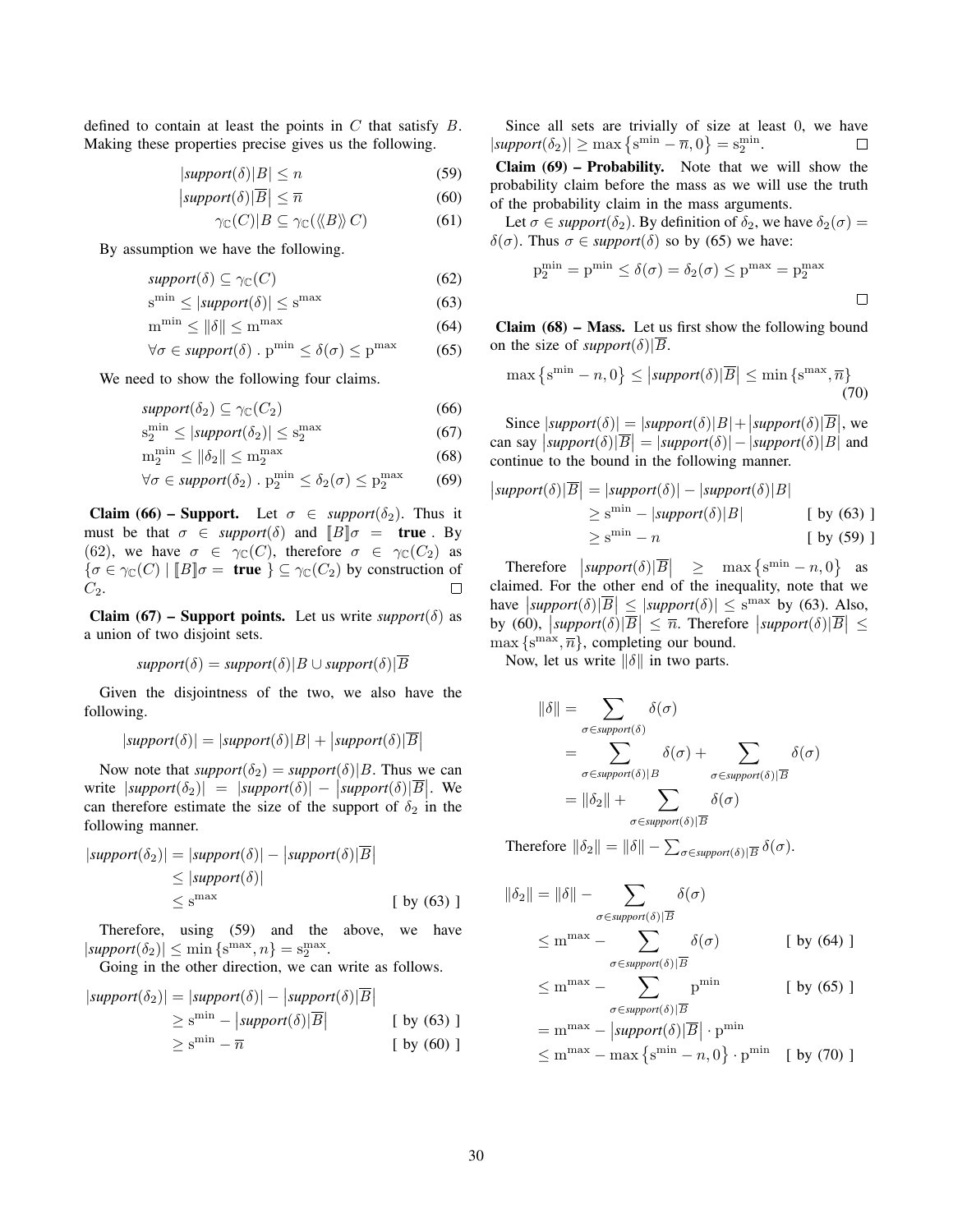Also, we can bound the mass using our other already proven conditions.

$$
\|\delta_2\| = \sum_{\sigma \in support(\delta_2)} \delta_2(\sigma)
$$
  
\n
$$
\leq \sum_{\sigma \in support(\delta_2)} p_2^{\max} \qquad \text{[ by (69) ]}
$$
  
\n
$$
= |support(\delta_2)| \cdot p_2^{\max}
$$
  
\n
$$
\leq s_2^{\max} \cdot p_2^{\max} \qquad \text{[ by (67) ]}
$$

Combining the bounds, we have half of our probability condition.

$$
\|\delta_2\| \le m_2^{\max}
$$
  
= min  $\{p_2^{\max} \cdot s_2^{\max}, m^{\max} - p^{\min} \cdot \max \{s^{\min} - n, 0\}\}\$ 

For the other half, we proceed similarly.

$$
\|\delta_2\| = \|\delta\| - \sum_{\sigma \in support(\delta)|\overline{B}} \delta(\sigma)
$$
  
\n
$$
\ge \text{m}^{\min} - \sum_{\sigma \in support(\delta)|\overline{B}} \delta(\sigma) \qquad \text{[ by (64)]}
$$
  
\n
$$
> \text{m}^{\min} - \sum_{\sigma \in support(\delta)|\overline{B}} \text{m}^{\max} \qquad \text{[ by (65)]}
$$

$$
\geq m^{min} - \sum_{\sigma \in support(\delta) | \overline{B}} p^{max} \qquad \text{[ by (65) ]}
$$

$$
= m^{min} - |support(\delta) | \overline{B}| \cdot p^{max}
$$

$$
\geq m^{min} - min \{s^{max}, \overline{n}\} \cdot p^{max} \qquad \text{[ by (70) ]}
$$

And likewise another bound using our other conditions.

$$
\|\delta_2\| = \sum_{\sigma \in support(\delta_2)} \delta_2(\sigma)
$$
  
\n
$$
\geq \sum_{\sigma \in support(\delta_2)} p_2^{\min} \qquad \text{[ by (69)]}
$$
  
\n
$$
= |support(\delta_2)| \cdot p_2^{\min}
$$
  
\n
$$
\geq s_2^{\min} \cdot p_2^{\min} \qquad \text{[ by (67)]}
$$

Combining the two bounds, we have the final element of our proof.

$$
\begin{aligned} \|\delta_2\| &\geq m_2^{\min} \\ &= \max\left\{p_2^{\min}\cdot s_2^{\min}, m^{\min}-p^{\max}\cdot \min\left\{s^{\max}, \overline{n}\right\}\right\} \end{aligned}
$$

*F. Scalar product*

**Lemma 17.** *If*  $\delta_1 \in \gamma_{\mathbb{P}}(P_1)$  *then*  $p \cdot \delta_1 \in \gamma_{\mathbb{P}}(p \cdot P_1)$ *.* 

*Proof:* By assumption we have the following.

$$
support(\delta_1) \subseteq \gamma_{\mathbb{C}}(C_1)
$$
  
\n
$$
s_1^{\min} \le |support(\delta_1)| \le s_1^{\max}
$$
  
\n
$$
m_1^{\min} \le ||\delta_1|| \le m_1^{\max}
$$
  
\n
$$
\forall \sigma \in support(\delta_1) \cdot p_1^{\min} \le \delta_1(\sigma) \le p_1^{\max}
$$

Let  $\delta_2 = p \cdot \delta_1$  and  $P_2 = p \cdot P_1$ . Let us assume that  $p \neq 0$ . In this case we need to show the following.

$$
support(\delta_1) = support(\delta_2) \subseteq \gamma_{\mathbb{C}}(C_2) = \gamma_{\mathbb{C}}(C_1)
$$
  
\n
$$
s_1^{\min} = s_2^{\min} \le |support(\delta_2)| = |support(\delta_2)| \le s_2^{\max} = s_1^{\max}
$$
  
\n
$$
p \cdot m_1^{\min} = m_2^{\min} \le ||\delta_1|| \le m_2^{\max} = p \cdot m_1^{\max}
$$
  
\n
$$
\forall \sigma \in support(\delta_2) .
$$
  
\n
$$
p \cdot p_1^{\min} = p_2^{\min} \le \delta_2(\sigma) \le p_2^{\max} = p \cdot p_1^{\max}
$$

The first two conditions are trivially satisfied given the lack of change in the various parameters. For the mass condition, note that  $\|\delta_2\| = \sum_{\sigma} \delta_2(\sigma) = \sum_{\sigma} p \cdot \delta_1(\sigma) =$  $p \cdot ||\delta_1||$ . The probability condition is also trivially satisfied as  $\delta_2(\sigma) = p \cdot \delta_1(\sigma)$ .

In the case that  $p = 0$ , the abstract scalar product is defined with  $s_2^{min} = s_2^{max} = p_2^{min} = p_2^{max} = m_2^{min} =$  $m_2^{\text{max}} = 0$  and  $C_2 = \emptyset_c$ . In this case note that *support*( $\delta_2$ ) =  $\emptyset = \gamma_{\mathbb{C}}(\emptyset_{\mathcal{C}})$ , and thus the conditions hold trivially.

#### *G. Uniform*

**Lemma 62** (Soundness of Uniform). *If*  $\delta \in \gamma_{\mathbb{P}}(P)$  *and*  $S =$ uniform  $x \, n_1 \, n_2$  *then*  $\llbracket S \rrbracket \delta \in \gamma_{\mathbb{P}}(\langle\!\langle S \rangle\!\rangle P)$ *.* 

*Proof:* Recall the semantics of the statement.

$$
[\![\text{uniform } x \; n_1 \; n_2]\!] \delta = (\delta \upharpoonright f \mathcal{V}(\delta) - \{x\}) \times \delta_2
$$

The distribution  $\delta_2$  is defined as follows.

$$
\delta_2=\lambda\sigma. \ \ \text{if} \ \ n_1\leq \sigma(x)\leq n_2 \ \ \text{then} \ \ \frac{1}{n_2-n_1+1} \ \ \text{else} \ \ 0
$$

The abstract semantics are similar.

$$
\langle\langle \text{uniform } x \; n_1 \; n_2 \rangle\rangle \; P = (\mathrm{f}_x(P)) \times P_2
$$

Here  $P_2$  is defined with  $p_2^{\min} = p_2^{\max} = \frac{1}{n_2 - n_1 + 1}$ ,  $\mathrm{s}_2^{\mathrm{min}} = \mathrm{s}_2^{\mathrm{max}} = n_2 - n_1 + 1, \ \mathrm{m}_2^{\mathrm{min}} = \mathrm{m}_2^{\mathrm{max}} = 1, \text{ and}$  $C_2 = (\{x \ge n_1, x \le n_2\}, \{x\}).$ 

By construction, we have  $\delta_2 \in P_2$  thus the lemma follows from Lemma 7 (Soundness of Forget) and Lemma 13 (Soundness of Product).

#### *H. While loops*

Definition 63. First we have some preliminary definitions. Given some set of variables, we have the following, where each distribution or state in each statement is understood to be defined over the same set of variables.

- Two distributions are *ordered*, or  $\delta_1 \leq \delta_2$  iff for every state  $\sigma$ ,  $\delta_1(\sigma) \leq \delta_2(\sigma)$ .
- Two probabilistic polyhedra are *ordered*, or  $P_1 \sqsubseteq_{\mathbb{P}} P_2$ iff for every  $\delta_1 \in \gamma_{\mathbb{P}}(P_1)$ , there exists  $\delta_2 \in \gamma_{\mathbb{P}}(P_2)$  with  $\delta_1 \leq \delta_2$ .
- The *zero distribution*  $\delta$  is the unique distribution with  $\delta(\sigma) = 0$  for every  $\sigma$ . We will use  $0_{\text{Dist}}$  to refer to this distribution.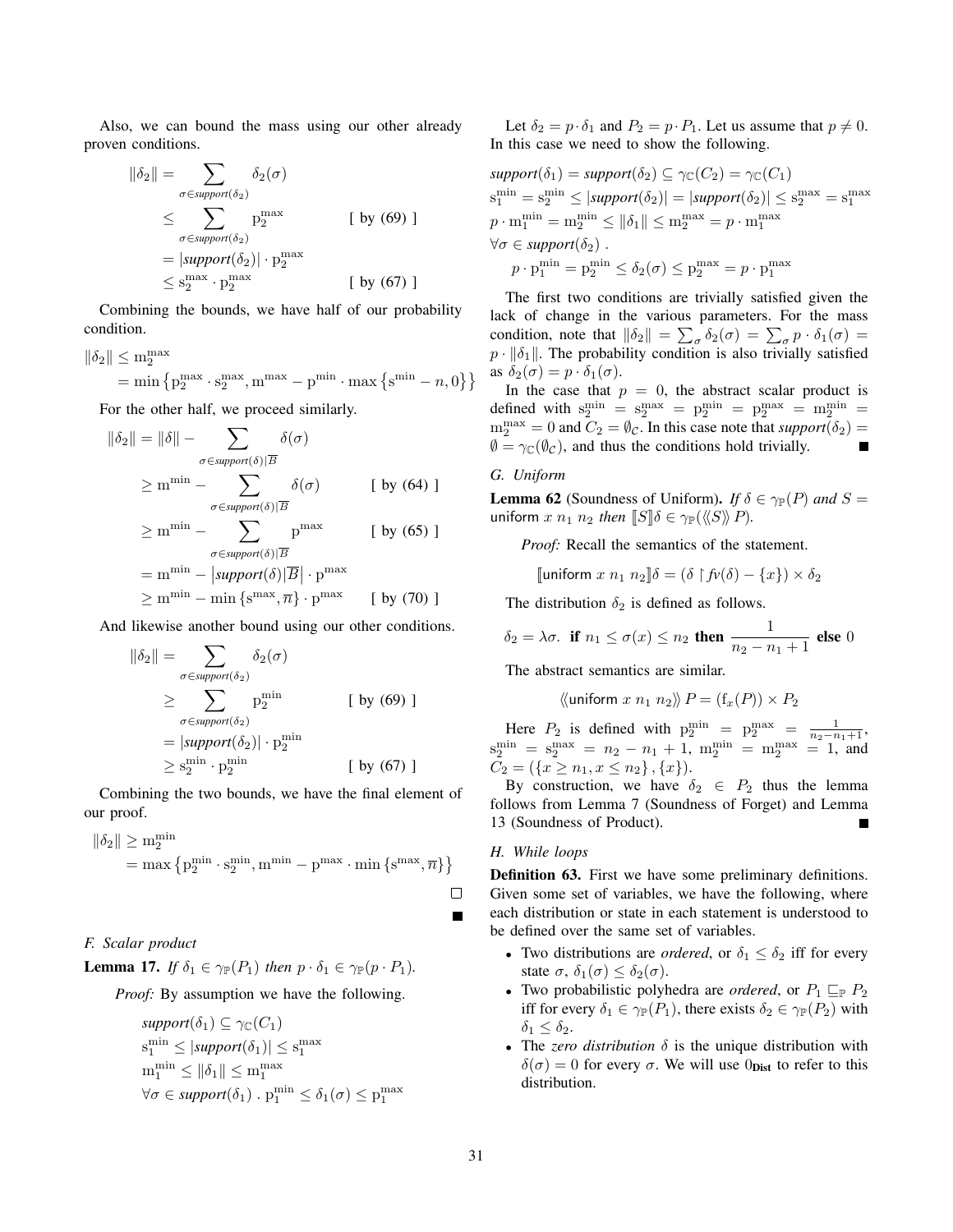• A *zero probabilistic polyhedron*  $P$ , or *iszero* $(P_1)$  is one whose concretization contains only the zero distribution, that is  $\gamma_{\mathbb{P}}(P) = \{0_{\text{Dist}}\}.$ 

Lemma 64. *Let* P<sup>i</sup> *be consistent probabilistic polyhedra, that is,*  $\gamma_{\mathbb{P}}(P_i) \neq \emptyset$ *. Then,*  $P_1 + P_2 \sqsubseteq_{\mathbb{P}} P_1$  *iff iszero*( $P_2$ )*.* 

*Proof:* In the forward direction, we have  $P_1+P_2 \sqsubseteq_{\mathbb{P}} P_1$ . Now, let us consider a  $P_2$  with not *iszero*( $P_2$ ). Thus there is  $\delta_2 \in \gamma_{\mathbb{P}}(P_2)$  with  $\|\delta_2\| > 0$ . Let  $\delta_1 \in \gamma_{\mathbb{P}}(P_1)$  be the distribution in  $\gamma_{\mathbb{P}}(P_1)$  maximizing mass, that is  $\|\delta_1\| \ge \|\delta_1'\|$ for every  $\delta_1' \in \gamma_{\mathbb{P}}(P_1)$ . By Lemma 12,  $\delta_1 + \delta_2 \in \gamma_{\mathbb{P}}(P_1 + P_2)$ and by the definition of  $P_1 + P_2 \sqsubseteq_{\mathbb{P}} P_1$ , there must be  $\delta_3 \in$  $\gamma_{\mathbb{P}}(P_1)$  with  $\delta_1 + \delta_2 \leq \delta_3$ . Thus  $\|\delta_3\| \geq \|\delta_1 + \delta_2\| = \|\delta_1\| +$  $\|\delta_2\| > \|\delta_1\|$ . This contradicts that  $\delta_1$  was mass maximizing in  $\gamma_{\mathbb{P}}(P_1)$ .

In the backward direction, our definition of abstract plus makes  $P_1 + P_2$  identical to  $P_1$ . Thus  $P_1 + P_2 = P_1 \sqsubseteq_{\mathbb{P}} P_1$ .

**Definition 65.** Given a statement  $S =$  while B do S', a distribution  $\delta$  and a probabilistic polyhedron P, let us define a few useful items.

- $\omega(f) \stackrel{\text{def}}{=} \lambda \delta$ .  $f(\llbracket S' \rrbracket(\delta | B)) + \delta |\neg B$
- $\delta_1 \stackrel{\text{def}}{=} \delta$
- $\delta_{i+1} \stackrel{\text{def}}{=} [S'](\delta_i|B)$
- $\Delta_n \stackrel{\text{def}}{=} \sum_{i=1}^n (\delta_i | \neg B)$
- $\perp_{\text{Dist}}$  is the function that takes in any distribution and produces the zero distribution 0<sub>Dist</sub>, that is  $\perp_{\text{Dist}}(\delta)$  =  $0_{\text{Dist}}$ .

Similarly we have the abstract versions of the definitions.

- $\Omega(F) \stackrel{\text{def}}{=} \lambda P. F(\langle\!\langle S'\rangle\!\rangle (P | B)) + P | \neg B$
- $P_1 \stackrel{\text{def}}{=} P$
- $P_{i+1} \stackrel{\text{def}}{=} \langle \langle S' \rangle \rangle (P_i \mid B)$
- $\Phi_n \stackrel{\text{def}}{=} \sum_{i=1}^n (P_i \mid \neg B)$
- $\perp_{\mathbb{P}}$  is a function that takes in any probabilistic polyhedron and produces a zero probabilistic polyhedron, that is  $iszero(\perp_{\mathbb{P}}(P))$  for every P.

The semantics of while loops are defined as such:

$$
\llbracket S \rrbracket = \llbracket \text{while } B \text{ do } S' \rrbracket = \text{Ifp}(\omega)
$$

$$
\langle\!\langle S \rangle\!\rangle = \langle\!\langle \text{while } B \text{ do } S' \rangle\!\rangle = \text{Ifp}(\Omega)
$$

While such definitions are of theoretical interest, they are not particularly useful for implementations, given our lack of a widening operator. Thus, our security checks will always be conditioned on termination of the abstract interpretation, defined below. We show that termination of the abstract interpretation implies termination of all corresponding concrete executions. This is crucial, as our concrete semantics (due to Clarkson et al. [9]) assumes termination to avoid leaks. To make this termination condition explicit, we provide an alternate concrete semantics for terminating while loops and show that this gives results equivalent to those of the original semantics.

**Definition 66.** The termination of  $\llbracket S \rrbracket \delta$  is defined as follows.

- If  $S$  is an elementary statement (assignment, skip, uniform), then  $\llbracket S \rrbracket \delta$  terminates.
- If  $S$  is a sequence, if statement, or a probabilistic choice statement, then  $\llbracket S \rrbracket \delta$  terminates iff the various evaluations steps to evaluate  $S$  terminate. This depends on the statement type, for  $S = S_1$ ;  $S_2$ , for example, it means that  $[[S_1]]\delta$  terminates and so does  $[[S_2]][[S_1]]\delta$ ).
- If  $S =$  while B do  $S_1$  is a while statement, then  $\llbracket S \rrbracket \delta$ terminates iff there exists n with  $\delta_n = 0$  Dist and the evaluation steps as per definition of  $\delta_i$  terminate for all  $i$  up to  $n$ .

The termination of  $\langle S \rangle$  P is framed similarly, except in the while case, we require the existence of n with  $iszero(P_n)$ and the termination of the abstract evaluations as in the definitions of  $P_i$  for all i up to n.

The  $\Delta_i$  and  $\Phi_i$  capture exactly the concrete and abstract values when termination is assumed.

$$
\omega^1(\perp_{\text{Dist}})(\delta) = \delta | \neg B
$$
  
\n
$$
= \Delta_1
$$
  
\n
$$
\omega^2(\perp_{\text{Dist}})(\delta) = (\llbracket S' \rrbracket(\delta | B)) | \neg B + \delta | \neg B
$$
  
\n
$$
= \delta_2 | \neg B + \delta_1 | \neg B
$$
  
\n
$$
= \Delta_2
$$
  
\n
$$
(\perp_{\text{Dist}})(\delta) = \omega^{i-1}(\perp_{\text{Dist}})(\llbracket S' \rrbracket \delta | B) + \delta | \neg B
$$
  
\n
$$
= \Delta_{i-1} + \delta | \neg B
$$

Likewise  $\Omega^i(\perp_{\mathbb{P}})(P) = \Phi_i$ .

 $\omega^i$ 

Definition 67. Terminating semantics of while loops are as follows.

$$
[while B do S_1] \delta = \Delta_n
$$

Where *n* is the least index with  $\delta_n = 0$  pist. Likewise for the abstract case.

$$
\langle\!\langle \text{while }B\text{ do }S_1\rangle\!\rangle P = \Phi_n
$$

Where *n* is the least index with  $iszero(P_n)$ .

 $=\Delta_i$ 

**Lemma 68.** *If* [while *B* do  $S_1$ ]  $\delta$  *is terminating, then*  $\Delta_n =$  $(\text{lfp}(\omega))(\delta)$ *, noting that*  $\text{lfp}(\omega)$  *is the original semantics of a while loop.*

*Proof:* As noted in [16], the evaluation of a while loop on a distribution is equal to an infinite sum:

$$
[\![S]\!]\delta = \sum_{i=1}^\infty \delta_i | \neg B
$$

By the termination assumption we have an n with  $\delta_n =$  $0_{\text{Dist}}$ . Now, since  $\delta_{i+1} = [S'] \delta_i | B$  hence the mass of  $\delta_{i+1}$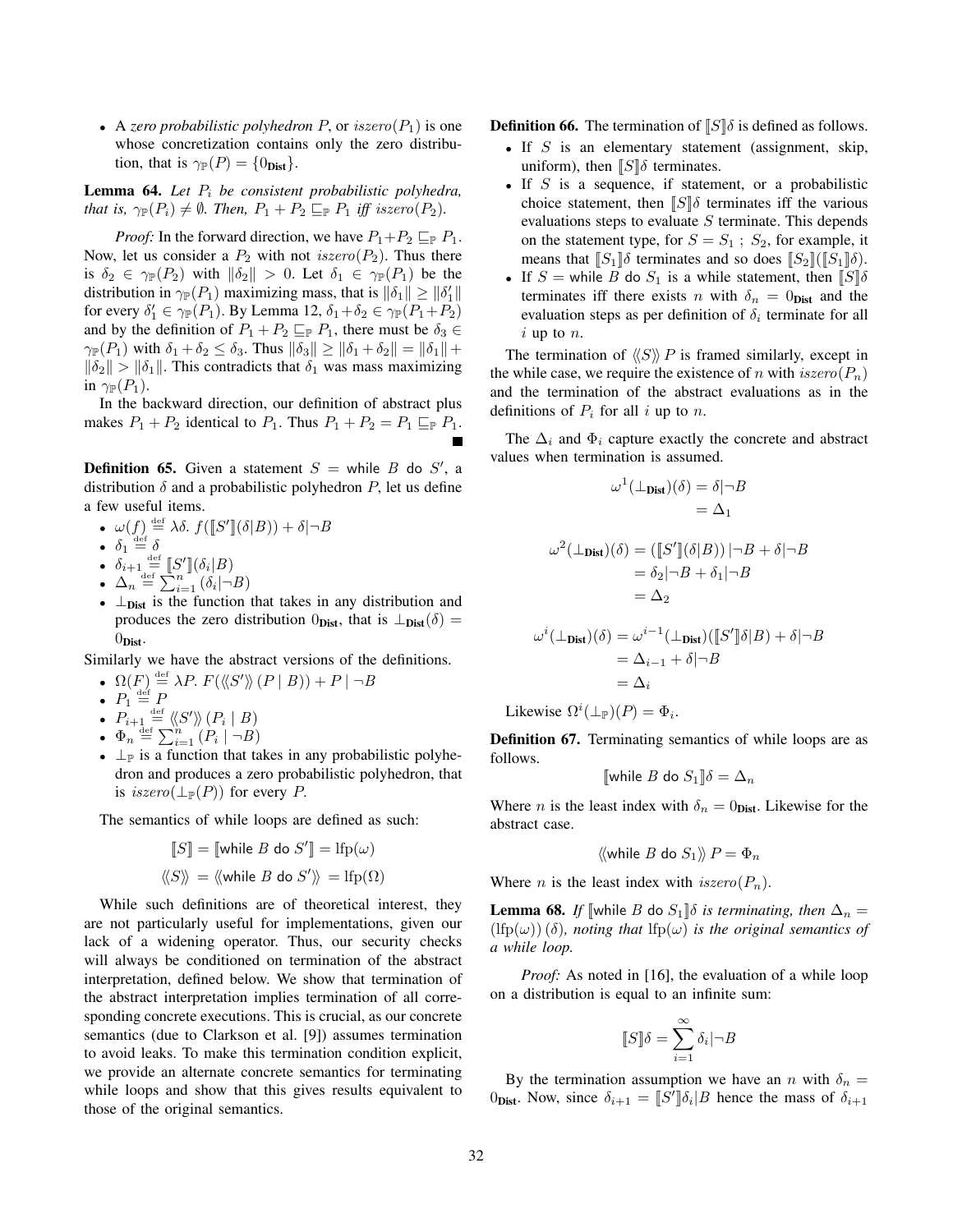cannot exceed the mass of  $\delta_i$ , it is the case that if  $\delta_n = 0$  pist, then  $\delta_i = 0$ **p**ist for every  $i \geq n$ . Thus the infinite sum above can be shortened.

$$
[\![S]\!] \delta = \sum_{i=1}^{\infty} \delta_i | \neg B
$$

$$
= \sum_{i=1}^{n} \delta_i | \neg B + 0_{\text{Dist}}
$$

$$
= \Delta_n
$$

**Remark 69** (Nature of Termination). If  $\langle S \rangle$  P terminates, then so must the evaluation of all of its components as defined by the semantics. This is immediate from the definition of termination.

#### *I. Soundness of Abstraction*

**Theorem 6.** For all P,  $\delta$ , if  $\delta \in \gamma_{\mathbb{P}}(P)$  and  $\langle\langle S \rangle\rangle$  P termi*nates, then*  $\llbracket S \rrbracket \delta$  *terminates and*  $\llbracket S \rrbracket \delta \in \gamma_{\mathbb{P}}(\langle \langle S \rangle \rangle P)$ *.* 

*Proof:* Let us show this by structural induction on S. As base cases we have the following.

- S = skip. In this case we have  $\llbracket S \rrbracket \delta = \delta$  and  $\langle\langle S \rangle \rangle$  P = P. Termination is not an issue and the claim holds by assumption.
- $S = x := E$ . Here non-termination is also not a possibility given non-recursive definition of assignment. Also, by Lemma 9 (Soundness of Assignment) we have  $\llbracket S \rrbracket \delta \in \gamma_{\mathbb{P}}(\langle\!\langle S \rangle\!\rangle P).$
- $S =$  uniform  $x \nvert n_1 \nvert n_2$ . Again, there is no termination issues and the claim follows from Lemma 62 (Soundness of Uniform).

Let us thus assume the claim for sub-statements of S and show it for S itself. Note that the inductive assumption is general for all  $\delta$ , P with  $\delta \in \gamma_{\mathbb{P}}(P)$ . S has several cases.

- $S = S_1$ ;  $S_2$ . By the termination remark, we know  $\langle S_1 \rangle$  P terminates and thus by induction  $\llbracket S_1 \rrbracket \delta$  terminates and is in  $\gamma_{\mathbb{P}}(\langle\langle S_1 \rangle\rangle P)$ . We then apply induction once more with  $S_2$  to find that  $[[S_2]([S_1]\delta) = [[S]]\delta$ terminates and is in  $\gamma_{\mathbb{P}}(\langle\langle S_2 \rangle\rangle(\langle\langle S_1 \rangle\rangle P)) = \gamma_{\mathbb{P}}(\langle\langle S \rangle\rangle P).$
- $S =$  if B then  $S_1$  else  $S_2$ . By the termination remark, we know that  $\langle S_1 \rangle \rangle (P | B)$  and  $\langle S_2 \rangle \rangle (P | \neg B)$ terminate. By Lemma 15 (Soundness of Conditional) we have  $\delta |B \in \gamma_{\mathbb{P}}(P | B)$  and  $\delta | \neg B \in \gamma_{\mathbb{P}}(P | \neg B)$ . We thus apply induction to both sub-statements to conclude that  $[[S_1]](\delta|B)$  and  $[[S_2]](\delta|\neg B)$  both terminate and are in  $\gamma_{\mathbb{P}}(\langle\!\langle S_1 \rangle\!\rangle(P | B))$  and  $\gamma_{\mathbb{P}}(\langle\!\langle S_2 \rangle\!\rangle(P | \neg B))$ respectively. Finally we apply Lemma 12 (Soundness of Plus) to conclude  $\llbracket S \rrbracket \delta = \llbracket S_1 \rrbracket (\delta | B) + \llbracket S_2 \rrbracket (\delta | \neg B) \in$  $\gamma_{\mathbb{P}}(\langle\!\langle S_1 \rangle\!\rangle (P | B) + \langle\!\langle S_2 \rangle\!\rangle (P | \neg B)) = \gamma_{\mathbb{P}}(\langle\!\langle S \rangle\!\rangle P).$
- $S = \text{pif } p \text{ then } S_1$  else  $S_2$ . This case is identical to the previous except we use Lemma 17 (Soundness of Scalar Product) in place of Lemma 15 (Soundness of Conditional).
- $S =$  while B do  $S_1$ .

For this last case we must first show a claim. For every  $\delta'$ , P' with  $\delta' \in \gamma_{\mathbb{P}}(P')$ , and every i we have the following.

$$
\delta_i' \in \gamma_{\mathbb{P}}(P_i') \tag{71}
$$

$$
\Delta_i' \in \gamma_{\mathbb{P}}(\Phi_i') \tag{72}
$$

Let us show this claim by induction on  $i$ . As the base case we have  $\delta_1' = \delta'$  and  $\Delta_1' = \delta_1' | \neg B = \delta' | \neg B$ . Also  $P_1' = P'$ and  $\Phi'_1 = P'_1 | \neg B = P' | \neg B$ . By assumption we had  $\delta' \in \gamma_{\mathbb{P}}(P')$  so the first part of our claim holds trivially. For the other we apply Lemma 15 (Soundness of Conditional) to conclude  $\Delta'_1 \in \gamma_{\mathbb{P}}(\Phi'_1)$ .

Let us assume the claim holds for all  $i < n$  and show that it holds for n.

We have, by definition,  $\delta'_n = [S_1] \delta'_{n-1} |B|$  and  $P'_n =$  $\langle S_1 \rangle \rangle$   $(P'_{n-1} | B)$ . By the (inner) induction assumption, we have  $\delta_{n-1}^{\prime} \in \gamma_{\mathbb{P}}(P_{n-1}^{\prime})$  so by Lemma 15 we have  $\delta_{n-1}^{\prime} | B \in$  $\gamma_{\mathbb{P}}(P'_{n-1} \mid B)$ . Since  $\langle\langle S \rangle\rangle P$  terminates, then so must  $\langle S_1 \rangle P'_{n-1}$  | B by the termination remark. Thus, by the (outer) induction hypothesis, we know that  $[[S_1]](\delta'_{n-1}|B) =$  $\delta'_n \in \gamma_{\mathbb{P}}(\langle\!\langle S_1 \rangle\!\rangle \left(P'_{n-1} \mid B\right)) = \gamma_{\mathbb{P}}(P'_n).$ 

For the second part of the claim, we have  $\Delta'_n = \Delta'_{n-1}$  +  $\delta'_n$   $\neg B$  and  $\Phi'_n = \Phi'_{n-1} + P'_n$   $\neg B$ . By (inner) induction we know  $\Delta'_{n-1} \in \gamma_{\mathbb{P}}(\Phi'_{n-1})$ . By the first part of the claim above we know  $\delta'_n \in \gamma_{\mathbb{P}}(P'_n)$  so by Lemma 15 (Soundness of Conditional) we have  $\delta'_n | \neg B \in \gamma_{\mathbb{P}}(P'_n | \neg B)$ . Now we apply Lemma 12 (Soundness of Plus) to conclude  $\Delta'_n =$  $\Delta'_{n-1} + \delta'_n \vert \neg B \in \gamma_{\mathbb{P}}(\Phi'_{n-1} + P'_n \vert \neg B) = \gamma_{\mathbb{P}}(\Phi'_n)$ , finishing the claim.

Now, since  $\langle S \rangle P'$  terminates, it must be that  $\langle S \rangle P' =$  $\Phi'_n$  for some *n*, according to the terminating semantics. Furthermore we have the following, also by definition of termination.

$$
iszero(P'_n \mid \neg B) \tag{73}
$$

This is the case since  $iszero(P_n')$  and the fact that the conditioning operation preserves  $iszero(\cdot)$ .

Therefore by (71) we can conclude that  $\delta_n = 0$ <sub>Dist</sub> as  $\gamma_{\mathbb{C}}(P_n) = \{0_{\text{Dist}}\}$ . Therefore [S] δ terminates and by Lemma 68 we have  $\llbracket S \rrbracket \delta = \Delta_n$ . The issue of whether *n* is the least index with  $\delta_n = 0$  is irrelevant as if it were not, the larger sum includes only additional  $0_{Dist}$  terms. By (72), we have  $\Delta_n \in \gamma_{\mathbb{P}}(\Phi_n)$  and we are done as  $\Phi_n = \langle\langle S \rangle\rangle$  P according to the terminating semantics. Ξ

#### *J. Normalization*

**Lemma 19.** *If*  $\delta_1 \in \gamma_{\mathbb{P}}(P_1)$  *then normal* $(\delta_1) \in$  $\gamma_{\mathbb{P}}(normal(P_1)).$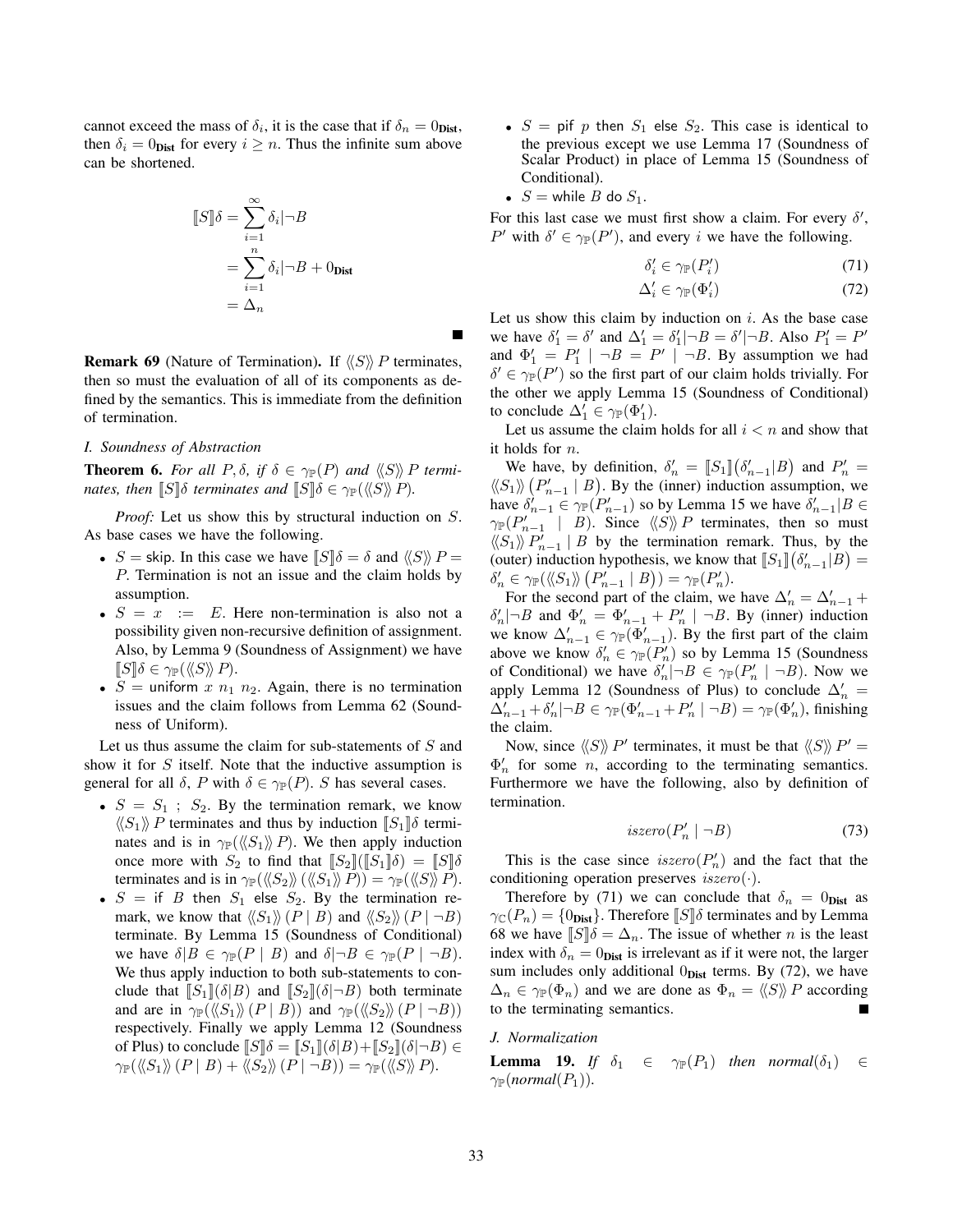*Proof:* By assumption we have the following.

$$
support(\delta_1) \subseteq \gamma_{\mathbb{C}}(C_1)
$$
  
\n
$$
s_1^{\min} \le |support(\delta_1)| \le s_1^{\max}
$$
  
\n
$$
m_1^{\min} \le ||\delta_1|| \le m_1^{\max}
$$
  
\n
$$
\forall \sigma \in support(\delta_1) \cdot p_1^{\min} \le \delta_1(\sigma) \le p_1^{\max}
$$

If  $\|\delta_1\| = 0$  then normal $(\delta_1)$  is undefined. Since  $m_1^{min} \le$  $\|\delta_1\|$ , it must be that  $m_1^{\min} = 0$  as well, and thus normal $(P_1)$ is likewise undefined.

Let us now assume  $\|\delta_1\| > 0$ . Let  $\delta_2$  = normal( $\delta_1$ ) and  $P_2 = \text{normal}(P_1)$ . We have two sub-cases, either  $m_1^{\text{min}} = 0$ or  $m_1^{\text{min}} > 0$ . In the first sub case,  $P_2$  is defined as follows.

$$
p_2^{\min} = p_1^{\min} / m_1^{\max} \n\begin{array}{c} \n\text{s}_2^{\min} = \text{s}_1^{\min} \\
\text{s}_2^{\min} = \text{s}_1^{\max} \\
\text{m}_2^{\min} = \text{m}_2^{\max} = 1 \n\end{array}
$$
\n
$$
\begin{array}{c} \n\text{s}_2^{\min} = \text{s}_1^{\min} \\
\text{s}_2^{\max} = \text{s}_1^{\max} \\
\text{C}_2 = \text{C}_1\n\end{array}
$$

Since  $support(\delta_2)$  =  $support(\delta_1)$ , it must be that  $support(\delta_2) \subseteq \gamma_{\mathbb{C}}(C_2)$  as  $C_2 = C_1$ . Likewise, the number of support point is is unchanged in both the concrete operation and the abstract one, hence the number of support points condition for soundness are satisfied as well. Also, the probability per point in any distribution does not exceed 1 hence the  $p_2^{\max}$  condition is satisfied. As for  $p_2^{\min}$ , note that if  $\sigma \in support(\delta_2) = support(\delta_1)$ , we have  $\delta_2(\sigma) =$  $\delta_1(\sigma)/\|\delta_1\| \ge p_1^{\min}/\|\delta_1\| \ge p_1^{\min}/m_1^{\max}$ , by assumption. Finally,  $\|\delta_2\| = 1$  hence the  $m_2^{\text{min}}$  and  $m_2^{\text{max}}$  conditions are satisfied.

In the other case, we have  $p_1^{\text{min}} > 0$ . Here  $P_2$  is defined as follows.

$$
p_2^{\min} = p_1^{\min} / m_1^{\max} \n\begin{array}{c} \n\text{s}_2^{\min} = \text{s}_1^{\min} \\
\text{s}_2^{\min} = \text{s}_1^{\min} \\
\text{m}_2^{\min} = \text{m}_2^{\max} = 1 \n\end{array}
$$
\n
$$
s_2^{\min} = s_1^{\min}
$$
\n
$$
s_2^{\max} = s_1^{\max}
$$

The support, support points, total mass, and  $p_2^{\min}$  conditions are satisfied for the same reason as in the previous case. For  $p_2^{\text{max}}$ , let  $\sigma \in support(\delta_2) = support(\delta_1)$  and we have the following.

$$
\delta_2(\sigma) = \delta_1(\sigma) / \|\delta_1\|
$$
  
\n
$$
\leq p_1^{\max} / \|\delta_1\|
$$
  
\n
$$
\leq p_1^{\max} / m_1^{\min}
$$

### *K. Security*

Before we prove the security theorem, let us show that the definition of abstract conditioning on a state is sound.

**Lemma 70.** *If*  $\delta \in \gamma_{\mathbb{P}}(P)$  *and*  $\sigma_V \in$  *State*<sub>V</sub> *with*  $V \subseteq f_V(\delta)$ *then*  $\delta | \sigma_V \in \gamma_{\mathbb{P}}(P | \sigma_V)$ 

*Proof:* Recall the definition of  $P | \sigma_V$ .

$$
P \mid \sigma_V = P \mid B
$$

With  $B = \bigwedge_{x \in V} (x = \sigma_V(x))$ . Let us show that  $\delta | \sigma_V =$  $\delta|B$ , the rest will follow from Lemma 15.

The definition of  $\delta|\sigma_V$  is as follows.

$$
\delta|\sigma = \lambda\sigma.
$$
 if  $\sigma \restriction V = \sigma_V$  then  $\delta(\sigma)$  else 0

Meanwhile,  $\delta |B|$  is defined as follows.

 $\delta |B| = \lambda \sigma$ . if  $||B||\sigma| =$  true then  $\delta(\sigma)$  else 0

The correspondence is immediate as  $||B||_{\sigma} =$  true if and only if  $\sigma \restriction V = \sigma_V$  as per construction of B.

**Theorem 22.** Let  $\delta$  be an attacker's initial belief. If  $\delta \in$  $\gamma_{\mathbb{P}}(P)$  *and tsecure<sub>t</sub>*(*S, P*)*, then S is threshold secure for threshold* t *when evaluated with initial belief* δ*.*

*Proof:* Let us consider the contrapositive. That is, assuming  $\delta \in \gamma_{\mathbb{P}}(P)$ , if S is not threshold secure for t and initial belief  $\delta$ , then it is not the case that  $tsecure_t(S, P)$ .

Let  $\delta_2 = [S]\delta$  and  $\delta_3 = \delta_2 \restriction L$ . Since S is not secure, we have  $\sigma_L \in support(\delta_3)$  and  $\sigma'_H \in State_H$ with  $(\text{normal}((\delta_2 | \sigma_L) \restriction H))(\sigma'_H) > t$ . This implies that  $(\delta_2|\sigma_L)$  |  $H \neq 0$ Dist and therefore  $\delta_2|\sigma_L \neq 0$ Dist as projection preserves mass.

If  $\langle S \rangle$  P is not terminating, then we are done as termination is a condition for  $tsecure_t(S, P)$ . So let us assume  $\langle S \rangle$  P is terminating. Let  $P_2 = \langle S \rangle$  P. By Theorem 6, we have  $\delta_2 \in \gamma_{\mathbb{P}}(P_2)$ . By Lemma 70,  $\delta_2 | \sigma_L \in \gamma_{\mathbb{P}}(P_2 | \sigma_L)$ . Therefore not *iszero*( $P | \sigma_L$ ) as  $\delta_2 | \sigma_L \neq 0$ <sub>Dist</sub>. Continuing, by Lemma 44,  $(\delta_2 | \sigma_L)$  |  $H \in \gamma_{\mathbb{P}}((P_2 | \sigma_L) | H)$  and finally, by Lemma 19, we have normal $((\delta_2 | \sigma_L) \restriction H) \in$  $\gamma_{\mathbb{P}}(\text{normal}((P_2 \mid \sigma_L) \upharpoonright H))$ . Let  $\delta_4 = \text{normal}((\delta_2 | \sigma_L) \upharpoonright H)$ and  $P_4 = \text{normal}((P_2 | \sigma_L) | H)$ . Since  $\sigma'_H \in support(\delta_4)$ , we have  $\delta_4(\sigma'_H) \leq p_4^{\max}$ . Since  $\delta_4(\sigma'_H) > t$ , we have  $t < p_4^{\max}$ .

Also, let  $P_3 = P_2 \restriction L$ . By Lemma 44, we have  $\delta_3 \in$  $\gamma_{\mathbb{P}}(P_3)$  so  $\sigma_L \in \gamma_{\mathbb{C}}(C_3)$ . We already had that not *iszero*(P)  $\sigma_L$ ) above. Thus  $\sigma_L$  is indeed the witness to the failure of  $tsecure_t(S, P_1)$ .

### APPENDIX E.

# SOUNDNESS PROOFS FOR  $\mathcal{P}_n(\mathbb{P})$

#### *A. Useful Lemmas*

We begin with some lemmas that give properties of the concretization function for powersets of probabilistic polyhedra and addition on sets.

**Lemma 71.** *If*  $\Delta = \Delta_1 \cup \Delta_2$  *then*  $\gamma_{\mathcal{P}_n(\mathbb{P})}(\Delta)$  =  $\gamma_{\mathcal{P}_n(\mathbb{P})}(\Delta_1) + \gamma_{\mathcal{P}_n(\mathbb{P})}(\Delta_2)$ .

*Proof:* From the definition of  $\gamma_{\mathcal{P}_n(\mathbb{P})}(\Delta)$  we have

$$
\gamma_{\mathcal{P}_n(\mathbb{P})}(\Delta) = \sum_{P \in \Delta} \gamma_{\mathbb{P}}(P)
$$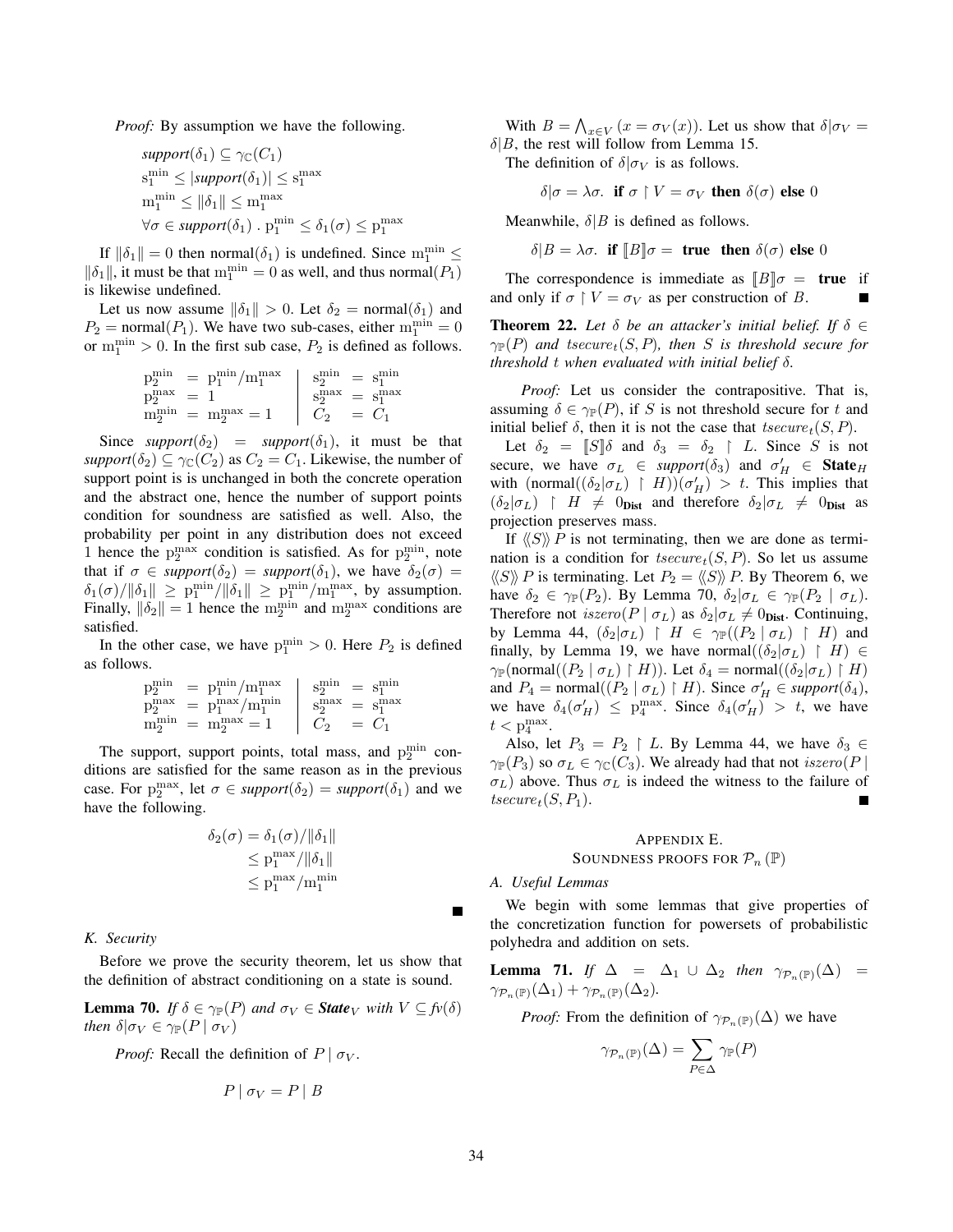Applying  $\Delta = \Delta_1 \cup \Delta_2$  and associativity of + allows us to conclude

$$
\gamma_{\mathcal{P}_n(\mathbb{P})}(\Delta) = \sum_{P_1 \in \Delta_1} \gamma_{\mathbb{P}}(P_1) + \sum_{P_1 \in \Delta_2} \gamma_{\mathbb{P}}(P_2)
$$

Again applying the definition of  $\gamma_{\mathcal{P}_n(\mathbb{P})}(\ldots)$ , we have

$$
\gamma_{\mathcal{P}_n(\mathbb{P})}(\Delta) = \gamma_{\mathcal{P}_n(\mathbb{P})}(\Delta_1) + \gamma_{\mathcal{P}_n(\mathbb{P})}(P_2)
$$

**Lemma 72.** *If*  $D_1 \subseteq D'_1$  *and*  $D_2 \subseteq D'_2$  *then*  $D_1 + D_2 \subseteq D'_2$  $D'_1 + D'_2.$ 

*Proof:* According to the definition of addition for sets, we have

$$
D_1 + D_2 = \{ \delta_1 + \delta_2 \mid \delta_1 \in D_1 \land \delta_2 \in D_2 \}
$$

Consider some  $\delta \in D_1 + D_2$ . We have  $\delta = \delta_1 + \delta_2$  with  $\delta_1 \in D_1$  and  $\delta_2 \in D_2$ . Since  $D_1 \subseteq D'_1$ , we have  $\delta_1 \in D'_1$ . Similarly, since  $D_2 \subseteq D'_2$ , we have  $\delta_2 \in D'_2$ . Since

$$
D'_1 + D'_2 = \{ \delta'_1 + \delta'_2 \mid \delta'_1 \in D'_1 \land \delta'_2 \in D'_2 \}
$$
  
we have  $\delta = \delta_1 + \delta_2 \in D'_1 + D'_2$ .

*B. Bounding Operation*

Lemma 26 (Soundness of Bounding Operation).  $\gamma_{\mathcal{P}_n(\mathbb{P})}(\Delta) \subseteq \gamma_{\mathcal{P}_n(\mathbb{P})}(\lfloor \Delta \rfloor_n).$ 

*Proof:* According to Definition 25, there are two cases for  $\lfloor \Delta \rfloor_n$ . If  $|\Delta| \leq n$  then we have  $\lfloor \Delta \rfloor_n = \Delta$  and thus  $\gamma_{\mathcal{P}_n(\mathbb{P})}(\Delta) = \gamma_{\mathcal{P}_n(\mathbb{P})}(\lfloor \Delta \rfloor_n).$ 

If  $|\Delta| > n$ , we reason by induction on  $|\Delta|$ . Since  $n \geq 1$ , we have that  $|\Delta| \geq 2$  and thus we can partition  $\Delta$  into  $\Delta_1 \cup \{P_1, P_2\}$ . Applying Definition 25 we then have  $\Delta \vert_n =$  $\Delta_1 \cup \{P_1 + P_2\}\vert_n$ . The inductively-passed set has size one less than the original, allowing us to apply the inductive hypothesis to conclude the following.

$$
\gamma_{\mathcal{P}_n(\mathbb{P})}(\Delta_1 \cup \{P_1 + P_2\}) \subseteq \gamma_{\mathcal{P}_n(\mathbb{P})}(\lfloor \Delta_1 \cup \{P_1 + P_2\} \rfloor_n)
$$

Our conclusion will follow provided we can show

$$
\gamma_{\mathcal{P}_n(\mathbb{P})}(\Delta) \subseteq \gamma_{\mathcal{P}_n(\mathbb{P})}(\Delta_1 \cup \{P_1 + P_2\})
$$

Lemma 71 allows us to rewrite this to

$$
\gamma_{\mathcal{P}_n(\mathbb{P})}(\Delta) \subseteq \gamma_{\mathcal{P}_n(\mathbb{P})}(\Delta_1) + \gamma_{\mathcal{P}_n(\mathbb{P})}(\{P_1 + P_2\}) \tag{74}
$$

We have  $\Delta = \Delta_1 \cup \{P_1, P_2\}$  and thus by Lemma 71 we have

$$
\gamma_{\mathcal{P}_n(\mathbb{P})}(\Delta) = \gamma_{\mathcal{P}_n(\mathbb{P})}(\Delta_1) + \gamma_{\mathcal{P}_n(\mathbb{P})}(\{P_1, P_2\})
$$

By Lemma 72, we will have (74) provided we can show

$$
\gamma_{\mathcal{P}_n(\mathbb{P})}(\Delta_1) \subseteq \gamma_{\mathcal{P}_n(\mathbb{P})}(\Delta_1)
$$

which is immediate, and

$$
\gamma_{\mathcal{P}_n(\mathbb{P})}(\{P_1, P_2\}) \subseteq \gamma_{\mathcal{P}_n(\mathbb{P})}(\{P_1 + P_2\})
$$

The latter is proven by applying the definitions of  $\gamma_{\mathcal{P}_n(\mathbb{P})}(\lbrace P_1, P_2 \rbrace)$  and  $\gamma_{\mathcal{P}_n(\mathbb{P})}(\lbrace P_1 + P_2 \rbrace)$ , resulting in a goal of

$$
\gamma_{\mathbb{P}}(P_1) + \gamma_{\mathbb{P}}(P_2) \subseteq \gamma_{\mathbb{P}}(P_1 + P_2)
$$

П

which follows directly from Lemma 12.

# *C. Distributive Operations*

The soundness proofs for the majority of the operations on elements of  $\mathcal{P}_n(\mathbb{P})$  are sound for exactly the same reason: the operations distribute over  $+$ , allowing us to reduce soundness for the powerset case to soundness for the case of a single probabilistic polyhedron. We start with the Lemma that is used to structure such a proof.

**Lemma 73.** *Consider*  $f : \mathbb{P} \to \mathbb{P}$ ,  $F : \mathcal{P}_n(\mathbb{P}) \to \mathcal{P}_n(\mathbb{P})$ , and  $f^{\flat}$  : **Dist**  $\rightarrow$  **Dist**. Suppose the following all hold for all  $\delta_i, P_i$ .

1)  $f^{\flat}(\delta_1 + \ldots + \delta_n) = f^{\flat}(\delta_1) + \ldots + f^{\flat}(\delta_n)$ 2)  $F({P_1, \ldots, P_n}) = {f(P_1), \ldots, f(P_n)}$ 3)  $\delta \in \gamma_{\mathbb{P}}(P) \Rightarrow f^{\flat}(\delta) \in \gamma_{\mathbb{P}}(f(P))$ *Then*  $\delta \in \gamma_{\mathcal{P}_n(\mathbb{P})}(\Delta)$  *implies*  $f^{\flat}(\delta) \in \gamma_{\mathcal{P}_n(\mathbb{P})}(F(\Delta)).$ 

*Proof:* Suppose  $\delta \in \gamma_{\mathcal{P}_n(\mathbb{P})}(\Delta)$  and  $\Delta = \{P_1, \ldots, P_n\}.$ 

We have the following by definition of  $\gamma_{\mathcal{P}_n(\mathbb{P})}(\Delta)$ .

$$
\gamma_{\mathcal{P}_n(\mathbb{P})}(\Delta) = \gamma_{\mathbb{P}}(P_1) + \ldots + \gamma_{\mathbb{P}}(P_n)
$$

Applying the definition of addition on sets, we obtain

$$
\gamma_{\mathbb{P}}(P_1) + \ldots + \gamma_{\mathbb{P}}(P_n) = \{\delta_1 + \ldots + \delta_n \mid \delta_i \in \gamma_{\mathbb{P}}(P_i)\}\
$$

Thus, we have that  $\delta = \delta_1 + \ldots + \delta_n$  where  $\delta_i \in \gamma_{\mathbb{P}}(P_i)$ . By premise 3 we then have  $f^{\flat}(\delta_i) \in \gamma_{\mathbb{P}}(f(P_i))$  for all *i*.

We now consider  $\gamma_{\mathcal{P}_n(\mathbb{P})}(F(\Delta))$ . By premise 2 we have that this is  $\gamma_{\mathcal{P}_n(\mathbb{P})}(\{f(P_1), \ldots, f(P_n)\})$ . Applying the definition of  $\gamma_{\mathcal{P}_n(\mathbb{P})}$ , this is equal to  $\gamma_{\mathbb{P}}(f(P_1)) + \ldots + \gamma_{\mathbb{P}}(f(P_n))$ .

Expanding the definition of  $+$  for sets, we have that

$$
\gamma_{\mathcal{P}_n(\mathbb{P})}(F(\Delta)) = \{\delta_1 + \ldots + \delta_n \mid \delta_i \in \gamma_{\mathbb{P}}(f(P_i))\}
$$

Since  $f^{\flat}(\delta_i) \in \gamma_{\mathbb{P}}(f(P_i))$  for all i we have  $\sum_i (f^{\flat}(\delta_i)) \in$  $\gamma_{\mathcal{P}_n(\mathbb{P})}(F(\Delta))$  and thus, by premise 1 we have  $f^{\flat}(\sum_i \delta_i) \in$  $\gamma_{\mathcal{P}_n(\mathbb{P})}(F(\Delta))$  and thus  $f^{\flat}(\delta) \in \gamma_{\mathcal{P}_n(\mathbb{P})}(F(\Delta))$  as desired.

**Lemma 74** (Soundness of Forget). *If*  $\delta \in \gamma_{\mathcal{P}_n(\mathbb{P})}(\Delta)$  *then*  $f_y(\delta) \in \gamma_{\mathcal{P}_n(\mathbb{P})}(f_y(\Delta)).$ 

*Proof:* We will apply Lemma 73 with  $f^{\flat} = \lambda \delta$ .  $\delta \upharpoonright$  $(fv(\delta) - \{y\})$ ,  $f = \lambda P$ .  $f_y(P)$ , and  $F = \lambda \Delta$ .  $f_y(\Delta)$ . Lemma 7 gives us premise 3. The definition of  $f_y(\Delta)$  satisfies premise 2. Let  $V = f\nu(\delta) - \{y\}$ . It remains to show premise 1, which states

$$
(\delta_1 + \ldots + \delta_n) \restriction V = \delta_1 \restriction V + \ldots + \delta_n \restriction V
$$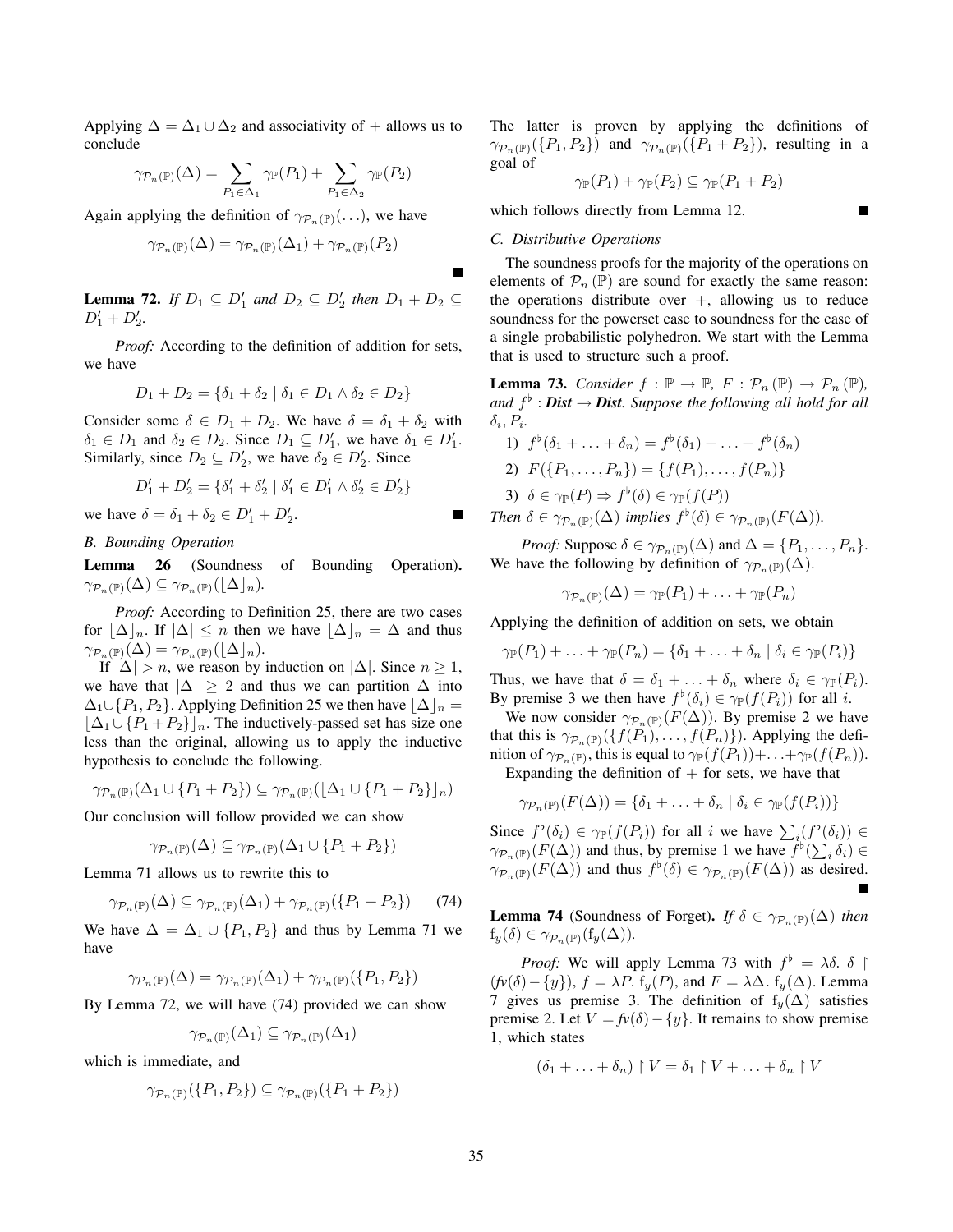We show this for the binary case, from which the  $n$ -ary version above follows.

$$
(\delta_1 + \delta_2) \restriction V = \delta_1 \restriction V + \delta_2 \restriction V
$$

Expanding the definition of projection, we then obtain the following goal.

$$
\lambda \sigma_V \in \text{State}_V. \sum_{\sigma' \mid (\sigma' \upharpoonright V = \sigma_V)} (\delta_1 + \delta_2)(\sigma') =
$$

$$
\lambda \sigma_V \in \text{State}_V. \sum_{\sigma' \mid (\sigma' \upharpoonright V = \sigma_V)} \delta_1(\sigma')
$$

$$
+ \lambda \sigma_V \in \text{State}_V. \sum_{\sigma' \mid (\sigma' \upharpoonright V = \sigma_V)} \delta_2(\sigma')
$$

We can now apply the definition of  $+$  for distributions to the right-hand side to obtain a goal of

$$
\lambda \sigma_V \in \text{State}_V. \sum_{\sigma' \mid (\sigma' \upharpoonright V = \sigma_V)} (\delta_1 + \delta_2)(\sigma') =
$$

$$
\lambda \sigma_V \in \text{State}_V. \left( \sum_{\sigma' \mid (\sigma' \upharpoonright V = \sigma_V)} \delta_1(\sigma') + \sum_{\sigma' \mid (\sigma' \upharpoonright V = \sigma_V)} \delta_2(\sigma') \right)
$$

These functions are equal if they give equal results for all inputs. Thus, we must show the following for all  $\sigma_V$ .

$$
\sum_{\sigma' \mid (\sigma' \mid V = \sigma_V)} (\delta_1 + \delta_2)(\sigma') =
$$

$$
\left( \sum_{\sigma' \mid (\sigma' \mid V = \sigma_V)} \delta_1(\sigma') + \sum_{\sigma' \mid (\sigma' \mid V = \sigma_V)} \delta_2(\sigma') \right)
$$

Finally, applying the definition of  $+$  for distributions to the left-hand side of the equality yields

$$
\sum_{\sigma' \mid (\sigma' \upharpoonright V = \sigma_V)} \left( \delta_1(\sigma') + \delta_2(\sigma') \right) = \left( \sum_{\sigma' \mid (\sigma' \upharpoonright V = \sigma_V)} \delta_1(\sigma') + \sum_{\sigma' \mid (\sigma' \upharpoonright V = \sigma_V)} \delta_2(\sigma') \right)
$$

This follows by associativity and commutativity of  $+$ .

**Lemma 75** (Soundness of Projection). *If*  $\delta \in \gamma_{\mathcal{P}_n(\mathbb{P})}(\Delta)$ *and*  $V \subseteq f_{\mathcal{V}}(\delta)$  *then*  $\delta \restriction V \in \gamma_{\mathcal{P}_n(\mathbb{P})}(\Delta \restriction V)$ *.* 

*Proof:* Inductive application of Lemma 74 (Soundness of Forget) as was the case in the base domain.

**Lemma 76** (Soundness of Assignment). *If*  $\delta \in \gamma_{\mathcal{P}_n(\mathbb{P})}(\Delta)$ *then*  $\delta[x \to E] \in \gamma_{\mathcal{P}_n(\mathbb{P})}(\Delta[x \to E]).$ 

*Proof:* As in Lemma 74, we apply Lemma 73. We have premises 3 (by Lemma 9) and 2 (by definition) and must show premise 1. This means showing that

$$
(\delta_1 + \delta_2) [x \to E] = \delta_1 [x \to E] + \delta_2 [x \to E]
$$

Expanding the definition of assignment, we must show that the following

$$
\lambda \sigma. \sum_{\tau \; | \; \tau[x \to [E] | \tau] = \sigma} (\delta_1 + \delta_2)(\tau)
$$

is equal to

$$
\left(\lambda \sigma. \sum_{\tau \; | \; \tau[x \to \llbracket E \rrbracket \tau \rrbracket = \sigma} \delta_1(\tau) \right) + \left(\lambda \sigma. \sum_{\tau \; | \; \tau[x \to \llbracket E \rrbracket \tau \rrbracket = \sigma} \delta_1(\tau) \right)
$$

Again applying the definition of  $+$  for distributions and using extensional equality for functions yields the following goal, which follows by associativity and commutativity of  $+$ .

$$
\forall \sigma. \left( \sum_{\tau \;|\; \tau[x \to \llbracket E \rrbracket \tau \rrbracket = \sigma} \left( \delta_1(\tau) + \delta_2(\tau) \right) = \\ \sum_{\tau \;|\; \tau[x \to \llbracket E \rrbracket \tau \rrbracket = \sigma} \delta_1(\tau) + \sum_{\tau \;|\; \tau[x \to \llbracket E \rrbracket \tau \rrbracket = \sigma} \delta_1(\tau) \right)
$$

**Lemma 77** (Soundness of Scalar Product). *If*  $\delta \in \gamma_{\mathcal{P}_n(\mathbb{P})}(\Delta)$ *then*  $p \cdot \delta \in \gamma_{\mathcal{P}_n(\mathbb{P})}(p \cdot \Delta)$ *.* 

*Proof:* This proof follows the same format as the others in this section. We apply Lemma 9 with the definition of scalar product for powersets and Lemma 17. We must show

$$
p \cdot (\delta_1 + \delta_2) = p \cdot \delta_1 + p \cdot \delta_2
$$

Expanding according to the definition of scalar product and  $+$  for distributions, we obtain the following as a goal.

$$
\lambda \sigma. p \cdot (\delta_1(\sigma) + \delta_2(\sigma)) = \lambda \sigma. p \cdot \delta_1(\sigma) + p \cdot \delta_2(\sigma)
$$

The result follows by distributivity of  $\cdot$  over  $+$ .

**Lemma 78** (Soundness of Conditioning). *If*  $\delta \in \gamma_{\mathcal{P}_n(\mathbb{P})}(\Delta)$ *then*  $\delta | B \in \gamma_{\mathcal{P}_n(\mathbb{P})}(\Delta | B)$ *.* 

*Proof:* Again we apply Lemma 9, this time using Lemma 15 to satisfy premise 3. We let  $f^{\flat} = \lambda \delta$ .  $\delta |B,$  $f = \lambda P$ . P | B, and  $F = \lambda \Delta$ .  $\Delta$  | B. We must show

$$
(\delta_1 + \delta_2)|B = \delta_1|B + \delta_2|B
$$

Applying the definition of conditioning and addition for distributions, we have to show the following for all  $\sigma$ .

if

\n
$$
\begin{aligned}\n\text{if } [B] \sigma \text{ then } (\delta_1 + \delta_2)(\sigma) \text{ else } 0 &= \\
&\quad \text{( if } [B] \sigma \text{ then } \delta_1(\sigma) \text{ else } 0) + \\
&\quad \text{( if } [B] \sigma \text{ then } \delta_2(\sigma) \text{ else } 0)\n\end{aligned}
$$

We proceed via case analysis. If  $||B||\sigma =$  false then we have  $0 = 0 + 0$ , which is a tautology. If  $||B||\sigma =$  true, we have to show

$$
(\delta_1 + \delta_2)(\sigma) = \delta_1(\sigma) + \delta_2(\sigma)
$$

which follows directly from the definition of  $+$  on distributions.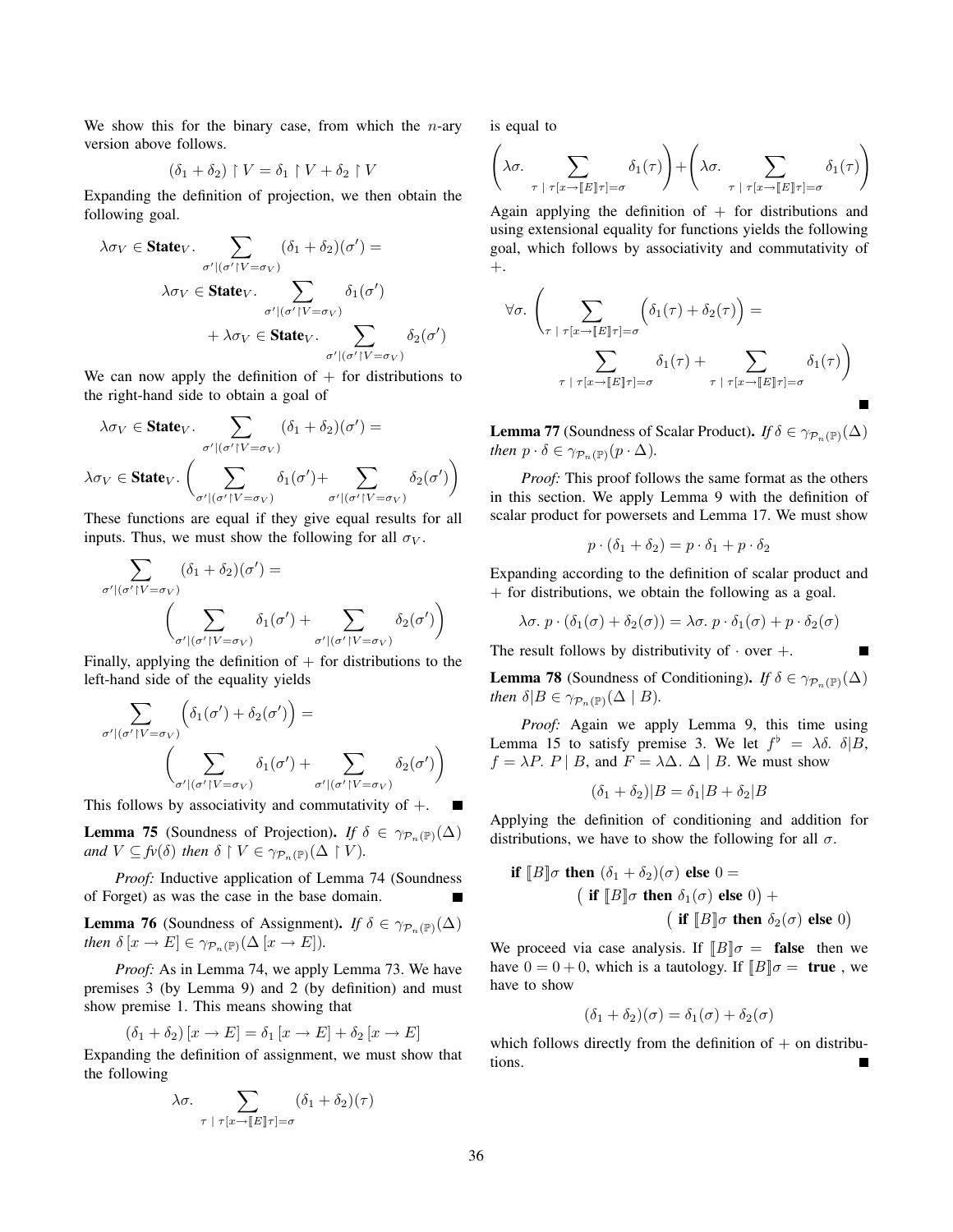### *D. Other Powerset Lemmas*

We now show the lemmas for operations in the powerset domain that do not immediately follow from distributivity over plus of the operations in the base domain.

**Lemma 79** (Soundness of Product). *If*  $\delta \in \gamma_{\mathcal{P}_n(\mathbb{P})}(\Delta)$  *and*  $\delta' \in \gamma_{\mathcal{P}_n(\mathbb{P})}(P')$  and  $f\nu(\Delta) \cap f\nu(P') = \emptyset$  then  $\delta \times \delta' \in$  $\gamma_{\mathcal{P}_n(\mathbb{P})}(\widetilde{\Delta \times P'}).$ 

*Proof:* Let  $\Delta = \{P_1, \ldots, P_n\}$ . We first expand definitions in our goal, obtaining

$$
\delta \times \delta' \in \gamma_{\mathbb{P}}(P_1 \times P') + \ldots + \gamma_{\mathbb{P}}(P_n \times P')
$$

Applying the definition of addition for sets, we obtain a goal of

$$
\delta \times \delta' \in \left\{ \sum_i \delta_i \mid \delta_i \in \gamma_{\mathbb{P}}(P_i \times P') \right\}
$$

This holds provided we can find  $\delta_i \in \gamma_{\mathbb{P}}(P_i \times P')$  such that  $\delta \times \delta' = \sum_i \delta_i$ . We have from  $\delta \in \gamma_{\mathcal{P}_n(\mathbb{P})}(\Delta)$  that  $\delta = \sum_j \delta_j$ for some  $\delta_j \in \gamma_{\mathbb{P}}(P_j)$ . We then have from Lemma 13 and  $\delta' \in \gamma_{\mathcal{P}_n(\mathbb{P})}(P')$  and  $f\nu(\Delta) \cap f\nu(P') = \emptyset$  that  $\delta_j \times \delta' \in$  $\gamma_{\mathbb{P}}(P_j \times P')$  for all j. We now show that the  $\delta_i$  we were searching for are these  $\delta_j \times \delta'$ . To do so, we must show that  $\delta \times \delta' = \sum_j (\delta_j \times \delta')$ . We have  $\delta = \sum_j \delta_j$  and thus the result follows by distributivity of  $\times$  over  $+$ , which we show now.

*Goal:*  $\times$  *distributes over* +*:* We want to show the following when  $domain(\delta_1) = domain(\delta_2)$  and  $domain(\delta_1) \cap$  $domain(\delta') = \emptyset$ .

$$
(\delta_1+\delta_2)\times\delta'=\delta_1\times\delta'+\delta_2\times\delta'
$$

Expanding the definition of  $+$  and of  $\times$ , we obtain

$$
\lambda(\sigma,\sigma'). (\delta_1(\sigma) + \delta_2(\sigma)) \cdot \delta'(\sigma') =
$$
  
 
$$
\lambda(\sigma,\sigma'). (\delta_1(\sigma) \cdot \delta'(\sigma') + \delta_2(\sigma) \cdot \delta'(\sigma'))
$$

This holds due to distributivity of  $\cdot$  over  $+$ .

**Lemma 80** (Soundness of Addition). *If*  $\delta_1 \in \gamma_{\mathcal{P}_n(\mathbb{P})}(\Delta_1)$ *and*  $\delta_2 \in \gamma_{\mathcal{P}_n(\mathbb{P})}(\Delta_2)$  *then*  $\delta_1 + \delta_2 \in \gamma_{\mathcal{P}_n(\mathbb{P})}(\Delta_1 + \Delta_2)$ *.* 

*Proof:* First let us take care of the special cases that occur when  $iszero(\Delta_1)$  or  $iszero(\Delta_2)$ . Without the loss of generality let us say *iszero*( $\Delta_2$ ). The sum is defined to be identical to  $\Delta_1$ . Since *iszero*( $\Delta_2$ ), it must be that  $\gamma_{\mathcal{P}_n(\mathbb{P})}(\Delta_2)$  contains only the zero distribution  $0_{\text{Dist}}$ , therefore  $\delta_2 = 0$ <sub>Dist</sub>. Therefore  $\delta_1 + \delta_2 = \delta_1$  and by assumption,  $\delta_1 \in \gamma_{\mathcal{P}_n(\mathbb{P})}(\Delta_1) = \gamma_{\mathcal{P}_n(\mathbb{P})}(\Delta_1 + \Delta_2).$ 

In the case where  $\Delta_1$  and  $\Delta_2$  are both non-zero, we have  $\Delta_1 + \Delta_2 = \lfloor \Delta_1 \cup \Delta_2 \rfloor_n$ . Suppose  $\delta_1 \in \gamma_{\mathcal{P}_n(\mathbb{P})}(\Delta_1)$  and  $\delta_2 \in \gamma_{\mathcal{P}_n(\mathbb{P})}(\Delta_2)$ . By Lemma 71 we have  $\gamma_{\mathcal{P}_n(\mathbb{P})}(\Delta_1)$  +  $\gamma_{\mathcal{P}_n(\mathbb{P})}(\Delta_2) = \gamma_{\mathcal{P}_n(\mathbb{P})}(\Delta_1 \cup \Delta_2)$ . The set  $\gamma_{\mathcal{P}_n(\mathbb{P})}(\Delta_1)$  +  $\gamma_{\mathcal{P}_n(\mathbb{P})}(\Delta_2)$  is  $\{\delta_1' + \delta_2' \mid \delta_1' \in \gamma_{\mathcal{P}_n(\mathbb{P})}(\Delta_1) \wedge \delta_2' \in$  $\gamma_{\mathcal{P}_n(\mathbb{P})}(\Delta_2)$ . Our distributions  $\delta_1$  and  $\delta_2$  satisfy these conditions and thus are in  $\gamma_{\mathcal{P}_n(\mathbb{P})}(\Delta_1 \cup \Delta_2)$ . It remains to show that  $\gamma_{\mathcal{P}_n(\mathbb{P})}(\Delta_1 \cup \Delta_2) \subseteq \gamma_{\mathcal{P}_n(\mathbb{P})}(\lfloor \Delta_1 \cup \Delta_2 \rfloor_n)$ , but this is exactly Lemma 26.

# *E. Main Soundness Theorem for Powerset Domain*

The main soundness theorem is an identical restatement of the main soundness theorem in the base domain and the proof is likewise identical, save for replacement of the relevant base domain definitions and lemmas with the powerset ones. The only corresponding lemma which has not yet been proven follows below.

**Lemma 81.** Let  $\Delta_i$  be consistent probabilistic polyhedron *sets, that is,*  $\gamma_{\mathcal{P}_n(\mathbb{P})}(\Delta_i) \neq \emptyset$ *. Then,*  $\Delta_1 + \Delta_2 \subseteq_{\mathbb{P}} \Delta_1$  *iff*  $iszero(\Delta_2)$ .

*Proof:* The proof is identical to the Lemma 64, replacing the base domain lemmas and definitions with the powerset ones.

Theorem 24 (Soundness of Abstraction). *For all* δ, S, ∆*, if*  $\delta \in \gamma_{\mathcal{P}_n(\mathbb{P})}(\Delta)$  *and*  $\langle S \rangle \rangle \Delta$  *terminates, then* [S]] $\delta$  *terminates and*  $[S] \delta \in \gamma_{\mathcal{P}_n(\mathbb{P})}(\langle \langle S \rangle \rangle \Delta)$ *.* 

*Proof:* The proof is identical to the main soundness proof for the base domain (Theorem 6), replacing definitions and lemmas about the base domain abstraction with the corresponding definitions and lemmas about the powerset domain. П

**Lemma 82** (Soundness of Normalization). *If*  $\delta \in \gamma_{\mathcal{P}_n(\mathbb{P})}(\Delta)$ *then normal*( $\delta$ ) ∈  $\gamma_{\mathcal{P}_n(\mathbb{P})}(normal(\Delta)).$ 

*Proof:* Whenever  $\|\delta\| = 0$ , the normalization in the concrete sense is undefined, likewise it is undefined in the abstract sense. So let us assume  $\|\delta\| > 0$ .

Let  $\underline{m} = \sum_i m_i^{\text{min}}$  and  $\overline{m} = \sum_i m_i^{\text{max}}$ . By assumption we have  $\delta = \sum_i \delta_i$  with

$$
\delta_i \in \gamma_{\mathbb{P}}(P_i) \tag{75}
$$

Thus we have  $\|\delta\| = \sum_i$ <br> $\sum_i \min_i \leq \|\delta\| \leq \sum_i \min_i \max_i$  $\|\delta_i\|$  and we conclude  $m =$  $\lim_{i \to i} \min_{i} \leq ||\delta|| \leq \sum_{i} \max_{i} \max_{i} = \overline{m}$  via (75).

$$
\underline{m} \le \|\delta\| \le \overline{m} \tag{76}
$$

Let  $\delta'$  = normal $(\delta)$  =  $\frac{1}{\|\delta\|}\delta$  =  $\sum_i \frac{1}{\|\delta\|}\delta_i$ , due to linearity of scalar product. Let us thus show that  $\frac{1}{\|\delta\|} \delta_i \in$  $\gamma_{\mathbb{P}}(\text{normal}(P_i)(\underline{m}, \overline{m})) = \gamma_{\mathbb{P}}(\text{normal}(\Delta))$  which would conclude the proof. Let us write  $P_{i'} = \text{normal}(P_i)(\underline{m}, \overline{m})$  and  $\delta_{i'} = \frac{1}{\|\delta\|} \delta_i$ . We must thus show the following.

$$
support(\delta_{i'}) \subseteq \gamma_{\mathbb{C}}(C_{i'}) \tag{77}
$$

$$
s_{i'}^{\min} \le |support(\delta_{i'})| \le s_{i'}^{\max} \tag{78}
$$

$$
\mathbf{m}_{i'}^{\min} \le \|\delta_{i'}\| \le \mathbf{m}_{i'}^{\max} \tag{79}
$$

$$
\forall \sigma \in support(\delta_{i'}) \ . \ \mathbf{p}_{i'}^{\min} \leq \delta_{i'}(\sigma) \leq \mathbf{p}_{i'}^{\max} \qquad (80)
$$

Claim (77) holds trivially as  $support(\delta_{i'}) = support(\delta_i)$ ,  $C_{i'} = C_i$ , and (75). Claim (78) holds due to the same reasoning.

s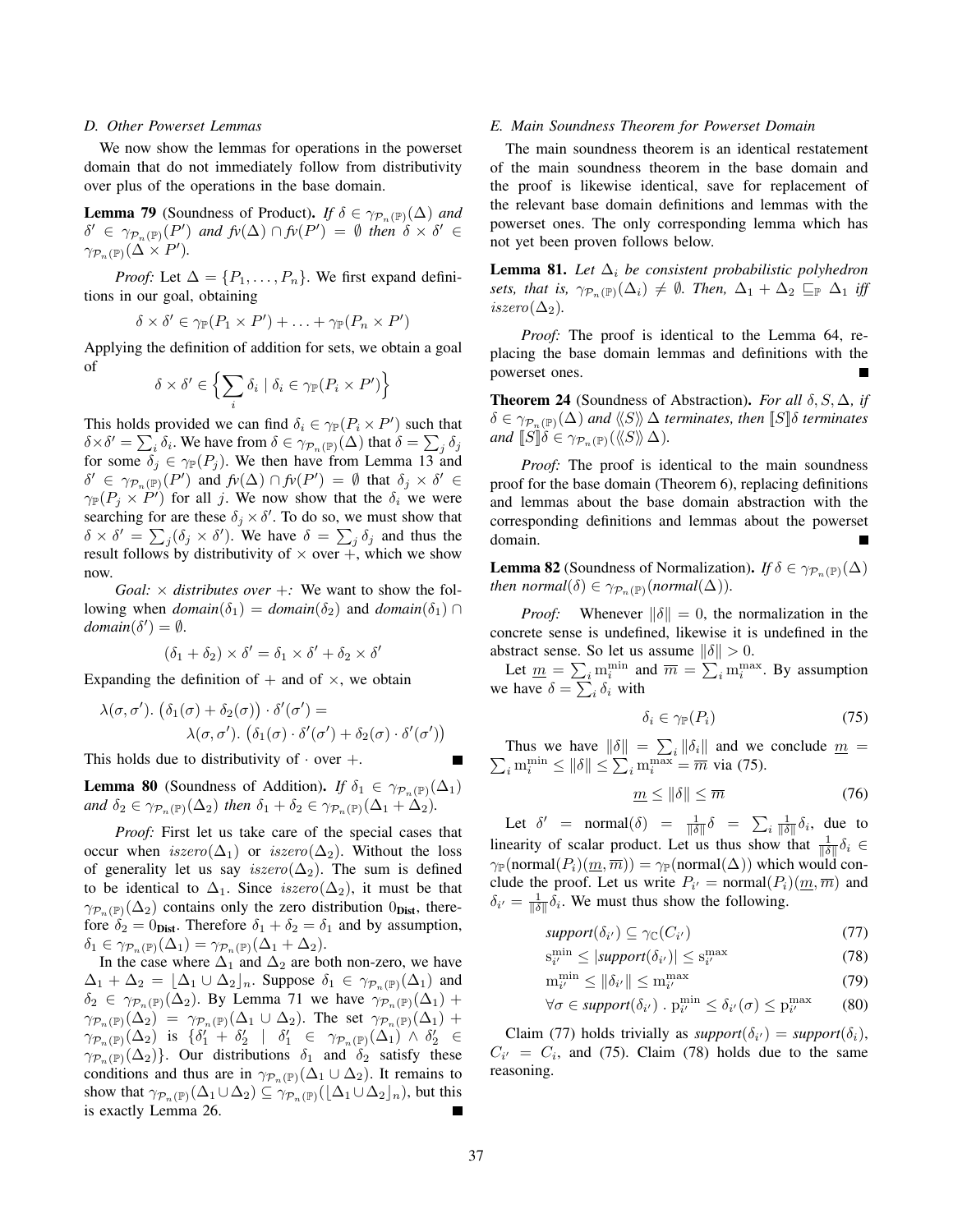For (79), in the case where  $m > 0$ , we reason, via (76), as follows.

$$
\begin{aligned} \mathbf{m}_i^{\text{min}} &\leq \lVert \delta_i \rVert \leq \mathbf{m}_i^{\text{max}}\\ \frac{\mathbf{m}_i^{\text{min}}}{\overline{m}} &\leq \frac{1}{\lVert \delta \rVert} \lVert \delta_i \rVert \leq \frac{\mathbf{m}_i^{\text{max}}}{\underline{m}}\\ \frac{\mathbf{m}_i^{\text{min}}}{\overline{m}} &\leq \lVert \frac{1}{\lVert \delta \rVert} \delta_i \rVert \leq \frac{\mathbf{m}_i^{\text{max}}}{\underline{m}}\\ \mathbf{m}_{i'}^{\text{min}} & = \frac{\mathbf{m}_i^{\text{min}}}{\overline{m}} \leq \lVert \delta_{i'} \rVert \leq \frac{\mathbf{m}_i^{\text{max}}}{\underline{m}} = \mathbf{m}_{i'}^{\text{max}} \end{aligned}
$$

If  $\underline{m} = 0$ , the definition of normalization makes  $m_{i'}^{max} =$ 1, which is also sound as all distributions have mass no more than 1.

The (80) claim is shown using reasoning identical to the mass claim above.

Lemma 28 (Soundness of Simple Maximal Bound Estimate). *If*  $\delta \in \gamma_{\mathcal{P}_n(\mathbb{P})}(\{P_i\})$  and  $P = \sum_i P_i$  then  $\max_{\sigma} \delta(\sigma) \leq p^{\max}$ .

*Proof:* By assumption we have  $\delta = \sum_i \delta_i$  with  $\delta_i \in$  $\gamma_{\mathbb{P}}(P_i)$  thus by Lemma 12 (Soundness of Plus), we have  $\delta \in \gamma_{\mathbb{P}}(\sum_{i} P_{i}) = \gamma_{\mathbb{P}}(P)$ , thus for every  $\sigma \in support(\delta)$ ,  $\delta(\sigma) \leq p^{\max}$ , hence  $\max_{\sigma} \delta(\sigma) \leq p^{\max}$ .

The above lemma shows soundness of the very simple method of estimating the maximum probability but in the implementation we use the method based on poly partitioning and the following lemma.

**Lemma** 32.  $max_{pp} (\Delta) \stackrel{\text{def}}{=} \max_{\sigma \in R} \Delta^{max} (\sigma)$  $\max_{\sigma} \Delta^{max}(\sigma)$  *where*  $\mathcal L$  *is a poly partition of*  $\Delta$  *and* R *is a representative set of* L*.*

*Proof:* Let  $\mathcal L$  be the poly partition of  $\Delta = \{C_i\}$  as in the statement of the lemma. Let us first show a claim: if  $\sigma, \sigma' \in L \in \mathcal{L}$  then

$$
A \stackrel{\text{def}}{=} \{ C \in \Delta \mid \sigma \in \gamma_{\mathbb{C}}(C) \} = \{ C \in \Delta \mid \sigma' \in \gamma_{\mathbb{C}}(C) \} \stackrel{\text{def}}{=} B
$$
\n(81)

Let  $C \in A$ . Thus  $\sigma \in \gamma_{\mathbb{C}}(C)$  so by Definition 31 (2), we have  $\sigma \in \gamma_{\mathbb{C}}(L')$  for some  $L' \in \mathcal{L}$ . By (1) it must be that  $L = L'$  and by (3), we have  $\gamma_{\mathbb{C}}(L) = \gamma_{\mathbb{C}}(L') \subseteq$  $\gamma_{\mathbb{C}}(C)$ . Therefore  $\sigma' \in \gamma_{\mathbb{C}}(C)$  and thus  $C \in B$ , showing  $A \subseteq B$ . The other direction is identical, concluding  $A = B$ as claimed.  $\Box$ .

Now we can get back to the main lemma. Let  $\sigma^*$  be the state with  $\Delta^{\max}(\sigma^*) = \max_{\sigma} \Delta^{\max}(\sigma)$ . Thus  $\sigma^* \in \gamma_{\mathbb{C}}(L)$ for some  $L \in \mathcal{L}$ , by Definition 31 (2). Let  $\sigma_L$  be any representative of L, that is  $\sigma_L \in \gamma_{\mathbb{C}}(L)$ .

$$
\Delta^{\max}(\sigma^*) = \sum_{i} P_i^{\max}(\sigma^*)
$$
  
= 
$$
\sum_{i \mid \sigma^* \in \gamma_C(C_i)} p_i^{\max}
$$
  
= 
$$
\sum_{i \mid \sigma_L \in \gamma_C(C_i)} p_i^{\max} \qquad \text{[ by (81) ]}
$$
  
= 
$$
\sum_{i} P_i^{\max}(\sigma_L)
$$
  
= 
$$
\Delta^{\max}(\sigma_L)
$$

Now we see that  $\max_{\sigma} \Delta^{\max}(\sigma) = \Delta^{\max}(\sigma^*)$  $\equiv$  $\Delta^{\max}(\sigma_L) = max_{pp} (\Delta)$  as claimed.  $\blacksquare$ 

Before we prove the security theorem, let us show that the definition of abstract conditioning on a state is sound.

**Lemma 83.** *If*  $\delta \in \gamma_{\mathbb{P}}(\Delta)$  *and*  $\sigma_V \in$  *State*<sub>V</sub> *with*  $V \subseteq f_v(\delta)$ *then*  $\delta | \sigma_V \in \gamma_{\mathcal{P}_n(\mathbb{P})}(\Delta | \sigma_V)$ 

*Proof:* Recall the definition of  $\Delta \mid \sigma_V$ .

$$
\Delta \mid \sigma_V = \Delta \mid B
$$

With  $B = \bigwedge_{x \in V} (x = \sigma_V(x))$ . Let us show that  $\delta | \sigma_V =$  $\delta|B$ , the rest will follow from Lemma 78.

The definition of  $\delta|\sigma_V$  is as follows.

 $\delta|\sigma = \lambda\sigma$ . if  $\sigma \restriction V = \sigma_V$  then  $\delta(\sigma)$  else 0

Meanwhile,  $\delta |B|$  is defined as follows.

$$
\delta |B = \lambda \sigma.
$$
 if  $[B] \sigma =$  true then  $\delta(\sigma)$  else 0

The correspondence is immediate as  $||B||_{\sigma} =$  true if and only if  $\sigma \restriction V = \sigma_V$  as per construction of B.

Theorem 35 (Soundness for Threshold Security). *Let* δ *be an attacker's initial belief. If*  $\delta \in \gamma_{\mathcal{P}_n(\mathbb{P})}(\Delta)$  *and*  $t$ secure $_t(S, \Delta)$ *, then* S *is threshold secure for threshold* t *when evaluated with initial belief* δ*.*

*Proof:* Let us consider the contrapositive. That is, assuming  $\delta \in \gamma_{\mathcal{P}_n(\mathbb{P})}(\Delta)$ , if S is not threshold secure for t and initial belief  $\delta$ , then it is not the case that  $tsecure_t(S, \Delta)$ .

Let  $\delta_2 = [S] \delta$  and  $\delta_3 = \delta_2 \restriction L$ . Since S is not secure, we have  $\sigma_L \in support(\delta_3)$  and  $\sigma'_H \in State_H$ with  $(\text{normal}((\delta_2 | \sigma_L) \restriction H))(\sigma'_H) > t$ . This implies that  $(\delta_2|\sigma_L)$  |  $H \neq 0$ <sub>Dist</sub> and therefore  $\delta_2|\sigma_L \neq 0$ <sub>Dist</sub> as projection preserves mass.

If  $\llbracket S \rrbracket \Delta$  is not terminating, then we are done as termination is a condition for  $tsecure_t(S, \Delta)$ . So let us assume  $\langle\langle S \rangle\rangle$   $\Delta$  is terminating. Let  $\Delta_2 = \langle\langle S \rangle\rangle$   $\Delta$ . By Theorem 24, we have  $\delta_2 \in \gamma_{\mathcal{P}_n(\mathbb{P})}(\Delta_2)$ . By Lemma 83,  $\delta_2 | \sigma_L \in$  $\gamma_{\mathcal{P}_n(\mathbb{P})}(\Delta_2 \mid \sigma_L)$ . Therefore not *iszero*( $\Delta_2 \mid \sigma_L$ ). Continuing, by Lemma 75,  $(\delta_2 | \sigma_L)$  |  $H \in \gamma_{\mathcal{P}_{n}(\mathbb{P})}((\Delta_2 | \sigma_L) | H)$ and finally, by Lemma 82, we have  $\delta_4 \stackrel{\text{def}}{=} \text{normal}((\delta_2 | \sigma_L) \upharpoonright$  $H$ )  $\in \gamma_{\mathcal{P}_n(\mathbb{P})}(\text{normal}((\Delta_2 \mid \sigma_L) \mid H))$ . Let  $\Delta_4$  = normal $((\Delta_2 | \sigma_L) | H)$ .

By Remark 30, we have  $\delta_4(\sigma'_H) \leq \max_{\sigma} \Delta_4^{\max}(\sigma)$  and by Lemma 32 we have  $\max_{\sigma} \Delta_4^{\max}(\sigma) = max_{pp} (\Delta_4)$ . But  $\delta_4(\sigma'_H) > t$  so  $max_{pp}(\Delta_4) > t$ , a potential failure of  $tsecure_t(S, \Delta).$ 

To finish the proof we need to make sure that  $\sigma_L$  was indeed a valid witness to the failure of  $tsecure_t(S, P_1)$ . Let